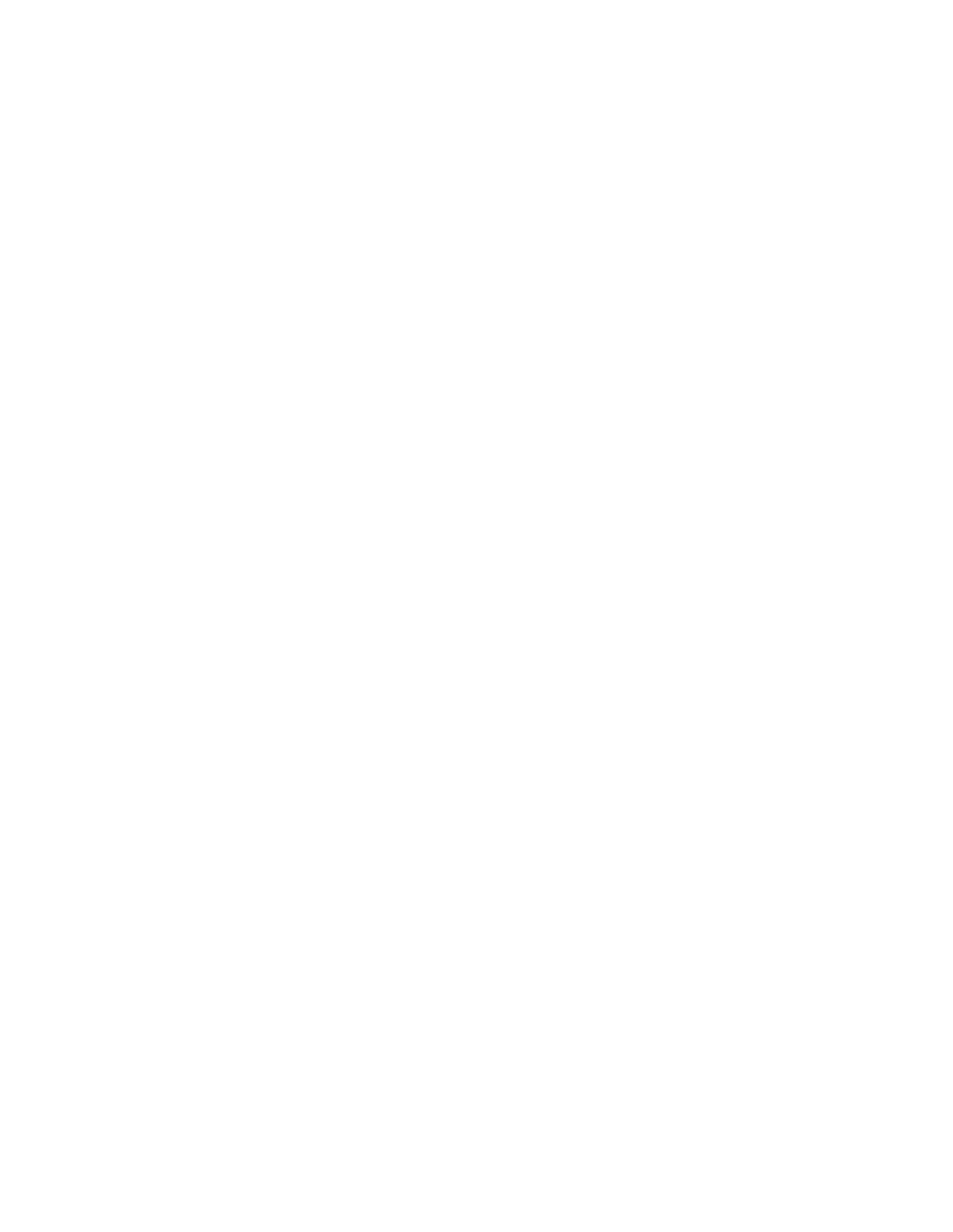

*Reference Guide*



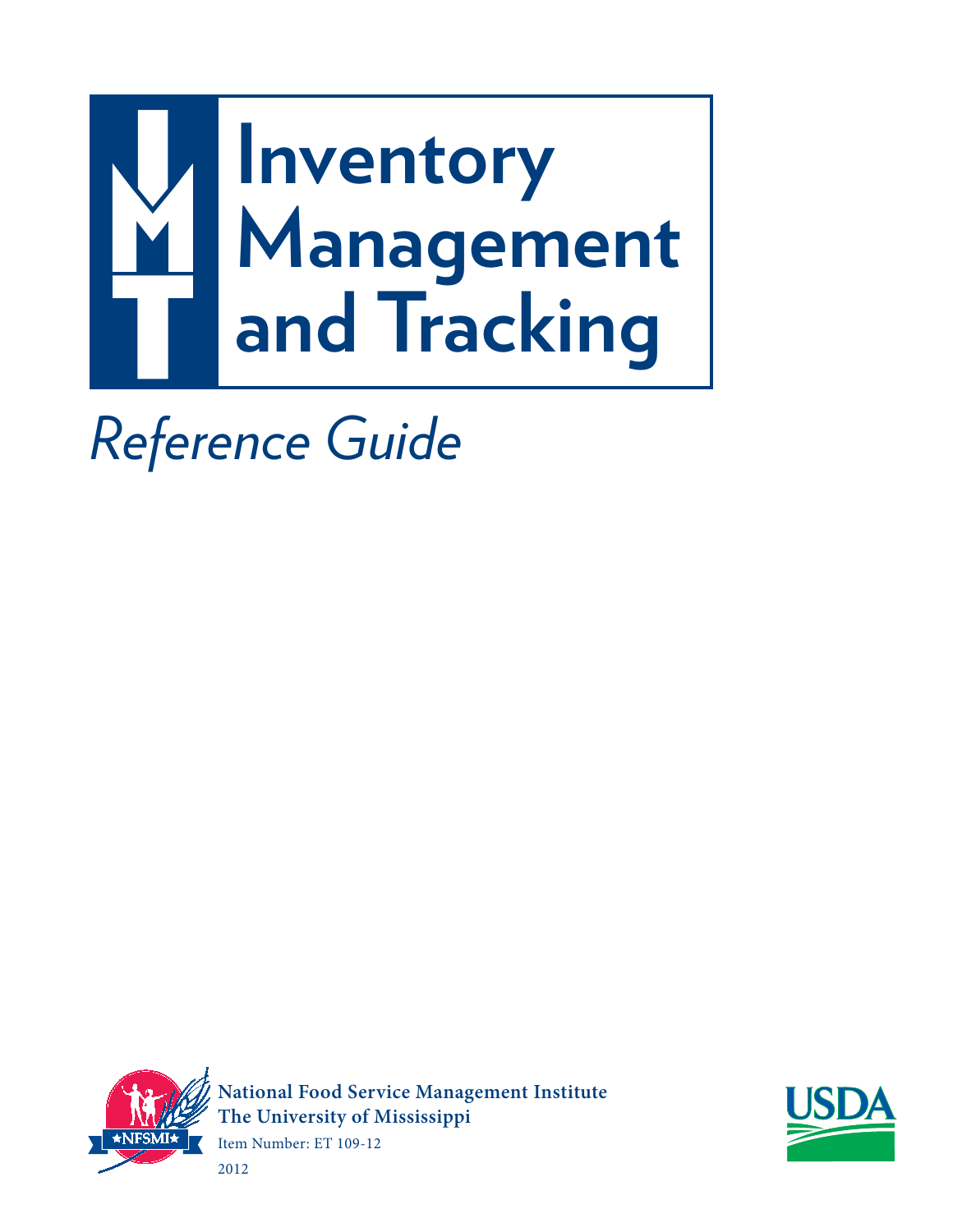This project has been funded at least in part with Federal funds from the U.S. Department of Agriculture, Food and Nutrition Service through an agreement with the National Food Service Management Institute at The University of Mississippi. The contents of this publication do not necessarily reflect the views or policies of the U.S. Department of Agriculture, nor does mention of trade names, commercial products, or organizations imply endorsement by the U.S. government.

The University of Mississippi is an EEO/AA/TitleVI/Title IX/Section 504/ADA/ADEA Employer.

In accordance with Federal law and U.S. Department of Agriculture policy, this institution is prohibited from discriminating on the basis of race, color national origin, sex, age, or disability.

To file a complaint of discrimination, write USDA, Director, Office of Civil Rights; Room, 326-W, Whitten Building, 1400 Independence Avenue, SW, Washington, DC 20250-9410 or call (202) 720-5964 (voice and TDD). USDA is an equal opportunity provider and employer."

© 2012, National Food Service Management Institute, The University of Mississippi

Except as provided below, you may freely use the text and information contained in this document for non-profit or educational use providing the following credit is included

Suggested Reference Citation:

 National Food Service Management Institute. (2012). Inventory management and tracking reference guide). University, MS: Author.

The photographs and images in this document may be owned by third parties and used by The University of Mississippi under a licensing agreement. The University cannot, therefore, grant permission to use these images. For more information, please contact nfsmi@olemiss.edu.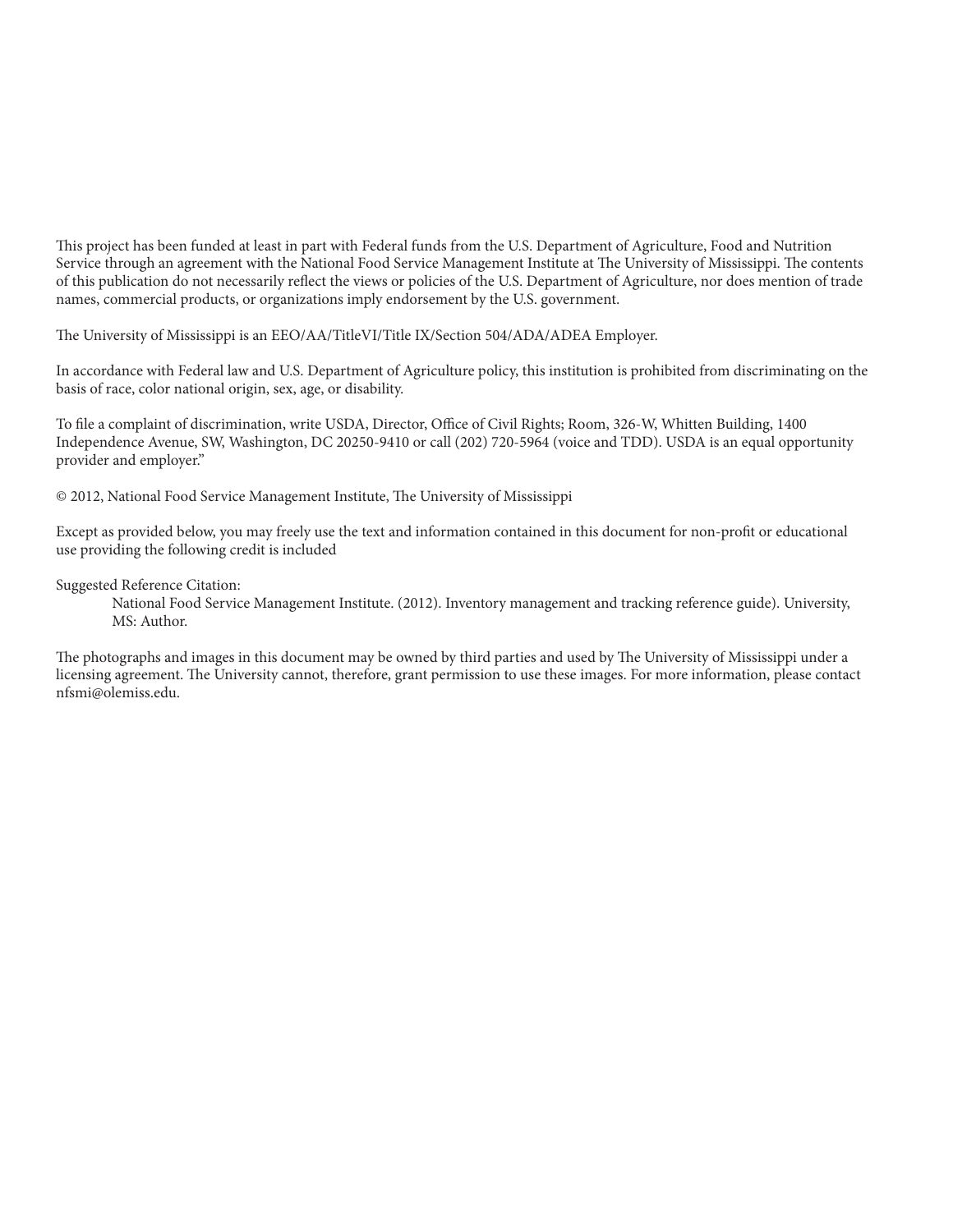# **National Food Service Management Institute The University of Mississippi**

# *Building the Future Through Child Nutrition*

The National Food Service Management Institute was authorized by Congress in 1989 and established in 1990 at The University of Mississippi in Oxford and is operated in collaboration with The University of Southern Mississippi in Hattiesburg. The Institute operates under a grant agreement with the United States Department of Agriculture, Food and Nutrition Service.

#### **PURPOSE**

The purpose of the National Food Service Management Institute is to improve the operation of child nutrition programs through research, education and training, and information dissemination.

#### **MISSION**

The mission of the National Food Service Management Institute is to provide information and services that promote the continuous improvement of child nutrition programs.

## **VISION**

The vision of the National Food Service Management Institute is to be the leader in providing education, research, and resources to promote excellence in child nutrition programs.

#### **CONTACT INFORMATION**

**Headquarters Administration Division** The University of Mississippi Phone: 800-321-3054 Fax: 800-321-3061 www.nfsmi.org

**Education and Training Division Information Services Division** The University of Mississippi 6 Jeanette Phillips Drive P.O. Drawer 188 University, MS 38677-0188

**Applied Research Division** The University of Southern Mississippi 118 College Drive #5060 Hattiesburg, MS 39406 Phone: 601-266-5773 Fax: 888-262-9631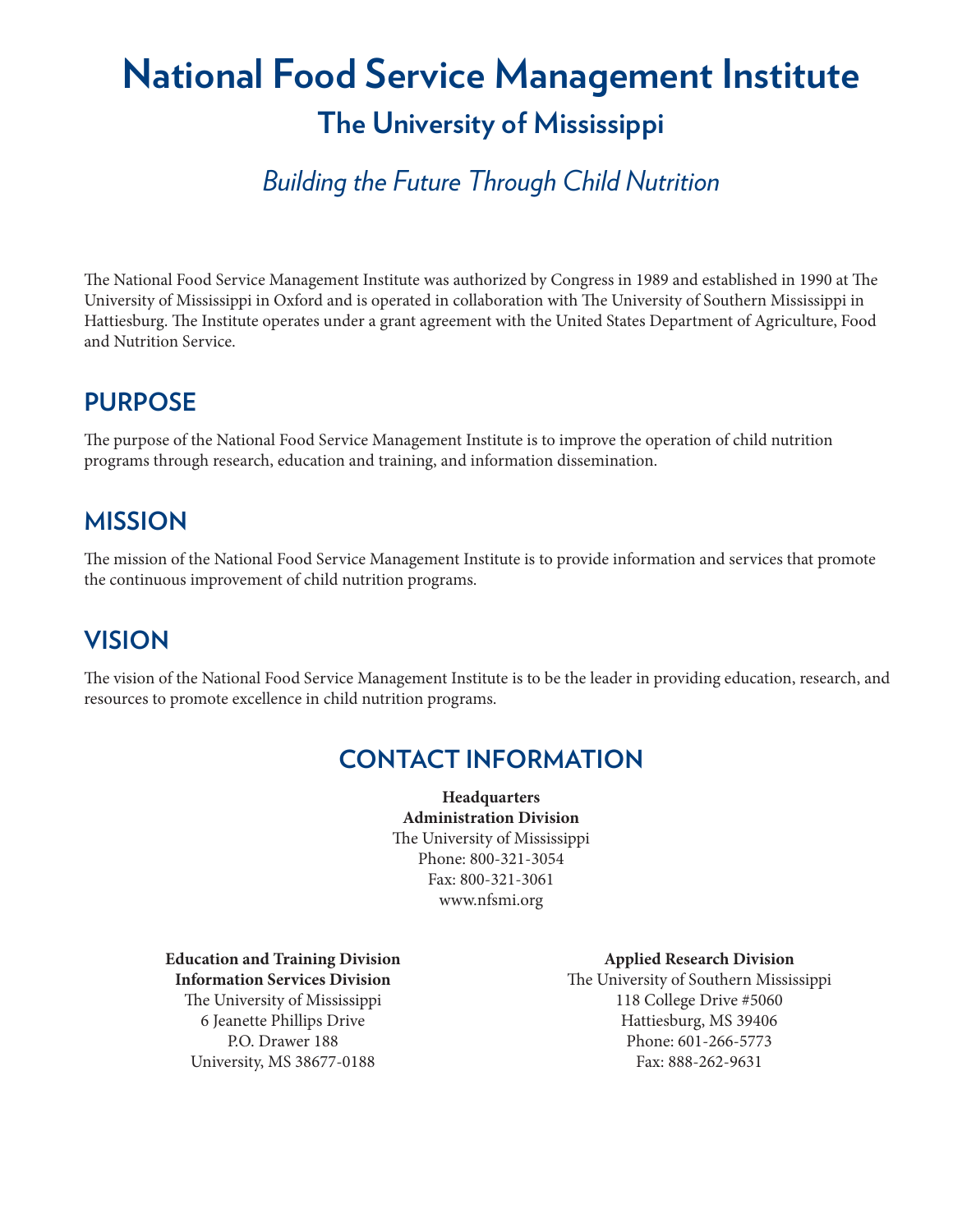#### **ACKNOWLEDGMENTS**

**WRITTEN AND DEVELOPED BY Julie Boettger , PhD, RD**

#### **GRAPHICS BY Carole van Almelo Amy Howell**

**TASK FORCE MEMBERS Sincere appreciation is expressed to those who contributed their time and expertise to plan these materials.**

**REVIEWERS**

**Sincere appreciation is expressed to those who contributed their time and expertise to review these materials.**

**EXECUTIVE DIRECTOR Katie Wilson, PhD, SNS**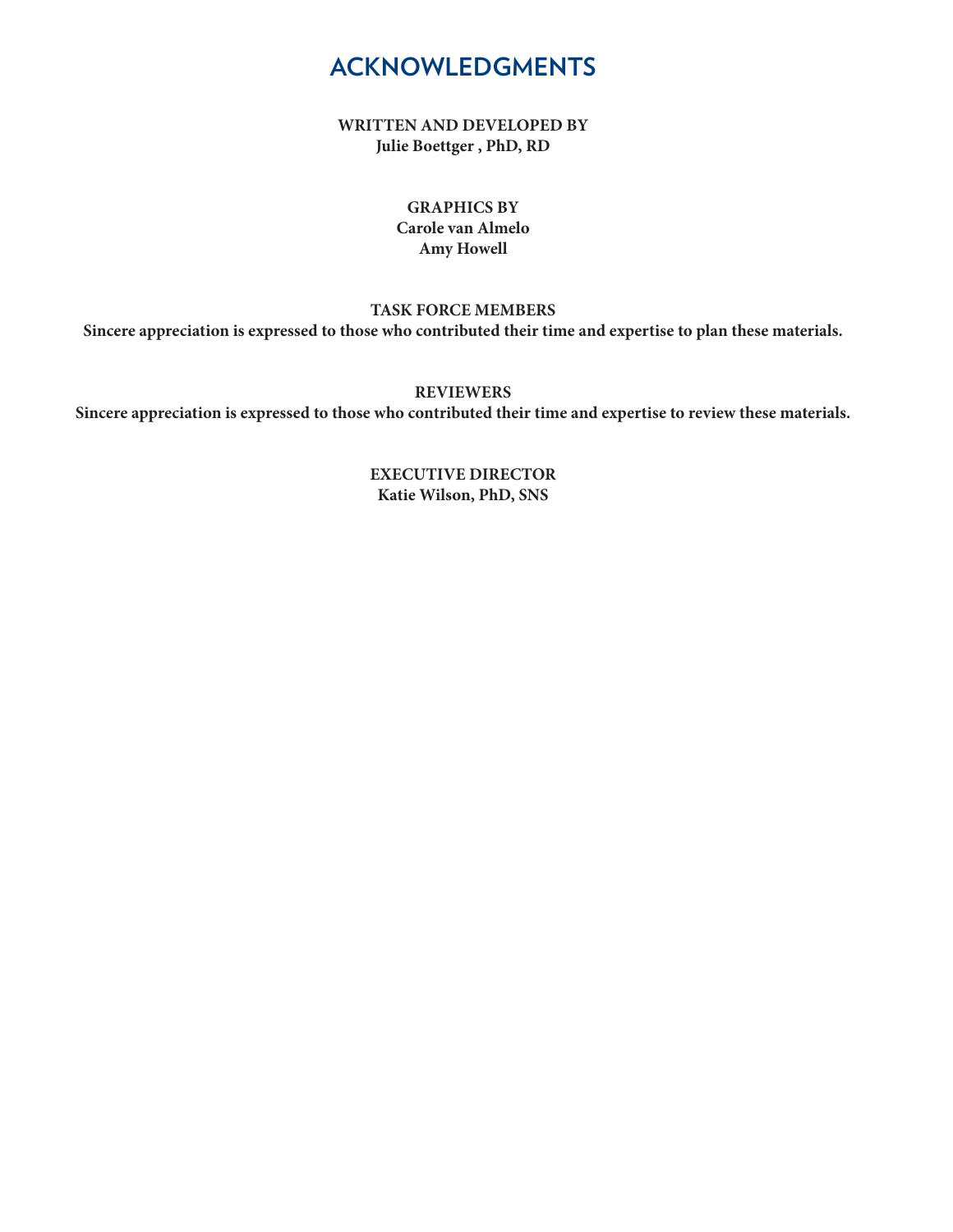# **Table of Contents**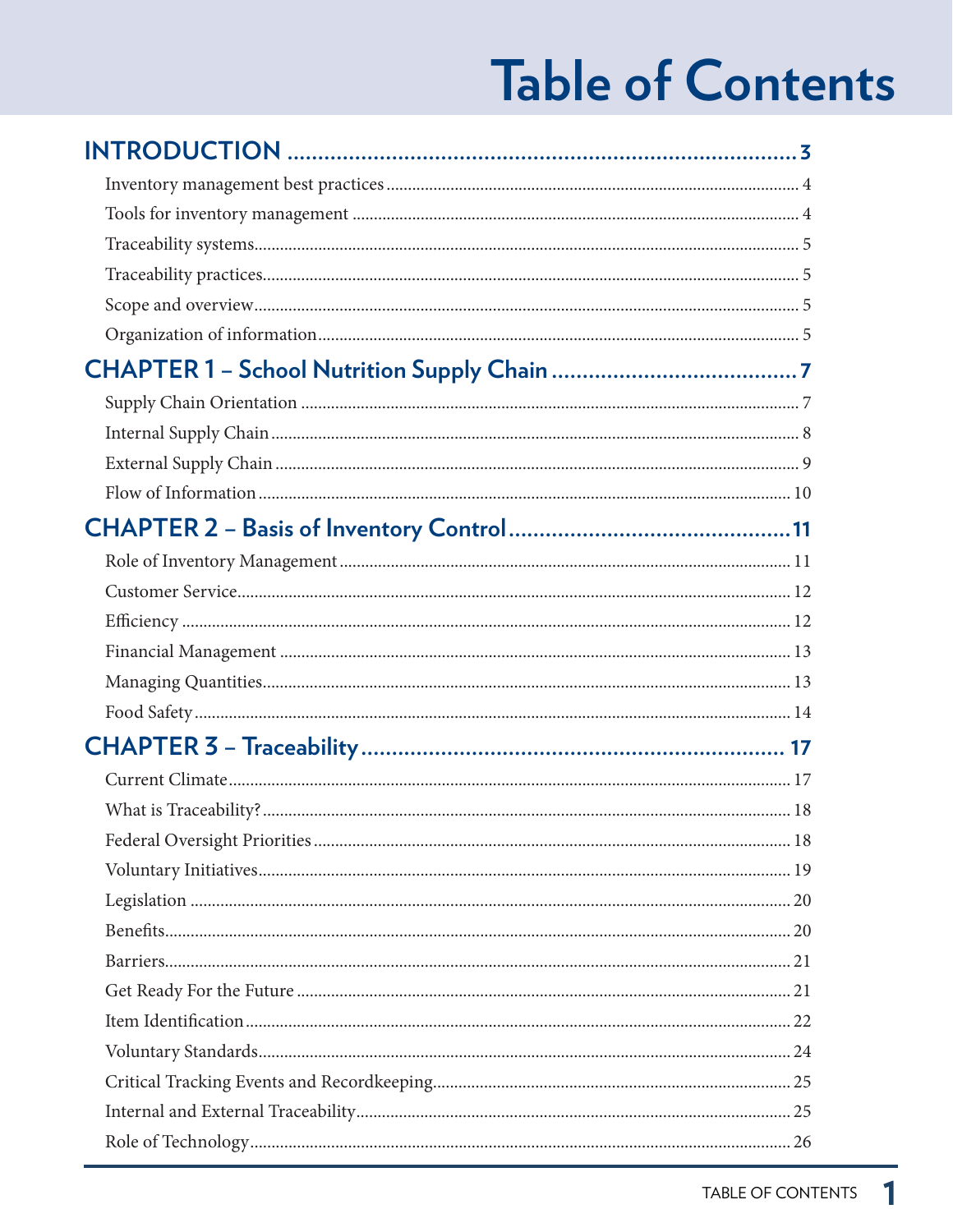| CHAPTER 5 - Responding to Food Emergencies including Recalls  39 |  |
|------------------------------------------------------------------|--|
|                                                                  |  |
|                                                                  |  |
|                                                                  |  |
|                                                                  |  |
| CHAPTER 6 - Standard Operating Procedures  45                    |  |
|                                                                  |  |
|                                                                  |  |
|                                                                  |  |
|                                                                  |  |
|                                                                  |  |
|                                                                  |  |
|                                                                  |  |
|                                                                  |  |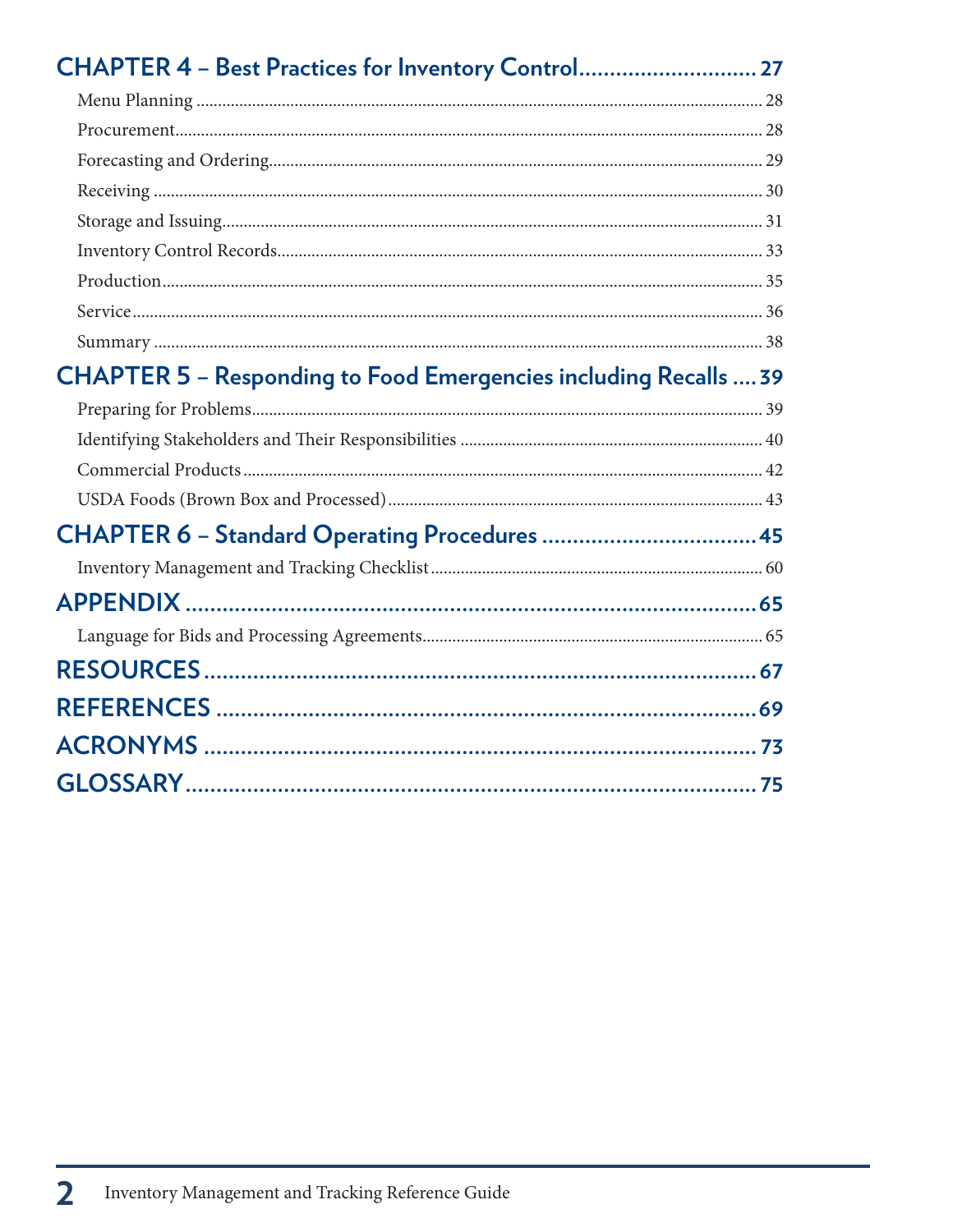# **Introduction**

# **TERMINOLOGY**

**Bioterrorism:** The deliberate use of biological, chemical, physical, or radioactive agents for the purpose of causing harm.

**Foodborne illness:** An illness carried or transmitted to people through food.

**Hazard analysis and critical control points (HACCP):** A food safety system based on principles to identify, evaluate, and control hazards.

**Recall:** A process used to remove products from the marketplace when there is reason to believe the products may be contaminated, misbranded, or cause health problems.

**Standard Operating Procedure (SOP):** Detailed written instructions for a process that must be followed to ensure a desired outcome.

**Supply chain:** The system of interrelated departments, businesses, and agencies through which products, services, and product information flows beginning with raw materials and ending with the final customer.

**Time and temperature control for safety (TCS) foods:** Foods that need time and temperature controls to prevent a product from becoming unsafe due to biological hazards.

**Traceability:** The ability to trace the history, use, or location of a product.

**Trace back or trace:** The ability to determine the origin attributes or history of an item in the supply chain by referencing records held by each entity.

**Trace forward or track:** The ability to determine the path a traceable product takes through the supply chain on its way to the end customer.

Inventory management has long been considered a critical component of a well-managed school nutrition program. According to a United States Department of Agriculture (USDA) cost study, 46 % of school nutrition program revenue is spent on food (USDA, 2008). Controlling this prime cost has been the focus of classic inventory management practices. More recently, food safety and security issues have added a need for traceability or the ability for schools to trace food products back to their source and trace them forward to the end consumer. The *Inventory Management and* Tracking Reference Guide presents information about inventory management and tracking that may be new to school nutrition operators and updates information about traditional inventory management in light of new traceability expectations.

Recalls of beef, spinach, tomatoes, and peanuts have been in the headlines after sickening hundreds of people. Quick response to trace back to the source of contamination and trace forward to warn potential consumers is crucial for safeguarding public health. More recently, the number and frequency of food product recalls has required school districts to respond to these incidents by identifying recalled products and determining if they have been received by the districts, served, or still in stock.

During the last few years, food safety concerns have driven new initiatives that impact inventory control practices. The Child Nutrition and WIC Reauthorization Act of 2004 requires schools to implement food safety plans based on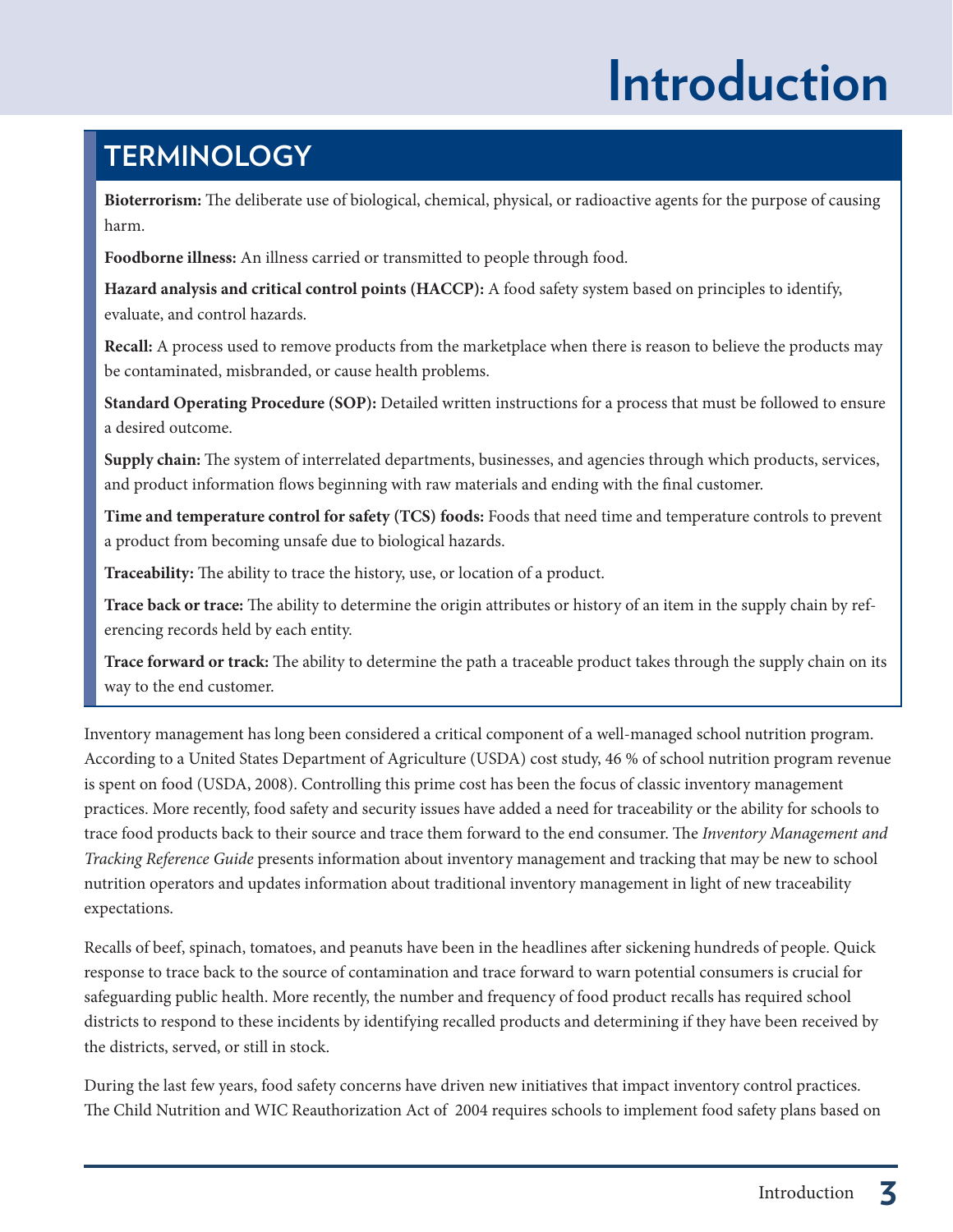Hazard Analysis and Critical Control Points (HACCP). Traceability should be incorporated into standard operating procedures (SOPs) contained in food safety plans because both the source for food products implicated in foodborne illness and the ability to track the storage, production, and service of food products is critical in controlling the spread of illness.

The need to trace and track products is not limited to food recalls and foodborne illness. Security of our food supply has come under scrutiny since terrorist attacks in 2001. In response to potential risk to our food supply from terrorism attacks, Congress passed the Public Health Security and Bioterrorism Preparedness and Response Act of 2002 (Bioterrorism Act) that requires all food processing businesses to track specific information about where food was sourced and where it was delivered, also called "one step forward, one step back."

For these reasons, the food industry is taking a fresh look at ways to track and streamline the flow of food and information related to food sales. Although schools are exempt from the Bioterrorism Act, it is important that school districts receive and understand information from their suppliers that ensures the ability to trace and track products within their own establishment. New standards for product identification that schools can use to improve management of their inventory have begun to emerge from these industry efforts.

The ability to track food products across the supply chain is at the center of modern inventory management in school nutrition programs. The goals of this guide are to incorporate food product tracking into standard inventory management practices addressing cost efficiencies, food safety, and effective responses to recalls, foodborne illness, and bioterrorism. This will allow a more proactive approach to food tracking rather than just reacting to recalls. The goals of the Inventory Management and Tracking Reference Guide are to:

- $\blacksquare$  identify inventory management best practices;
- $\blacksquare$  provide tools for inventory management;
- $\blacksquare$  introduce traceability and tracking systems; and
- $\blacksquare$  advance traceability practices in school nutrition programs.

#### **Inventory management best practices**

Effective inventory control begins before products are purchased. Effective menu planning and recipe development is the first step in inventory management. Menu planning and recipe development should utilize a minimum of products while providing enough variety to maximize customer satisfaction and good nutrition. Procuring, forecasting, ordering, and receiving ensure that the right foods in the correct quantities are received just in time for production. Storage practices keep food secure and minimize waste. Effective and efficient production and service practices ensure that customers consistently receive desired foods freshly prepared, served in correct portions, and in a safe environment.

#### **Tools for inventory management**

Good inventory management may require new tools to help one succeed. These tools can be customized to meet the needs of your organization and will give you a quicker path to implementation of recommended best practices. Report templates, bid language, sample standard operating procedures, checklists, and resources are included in this guide.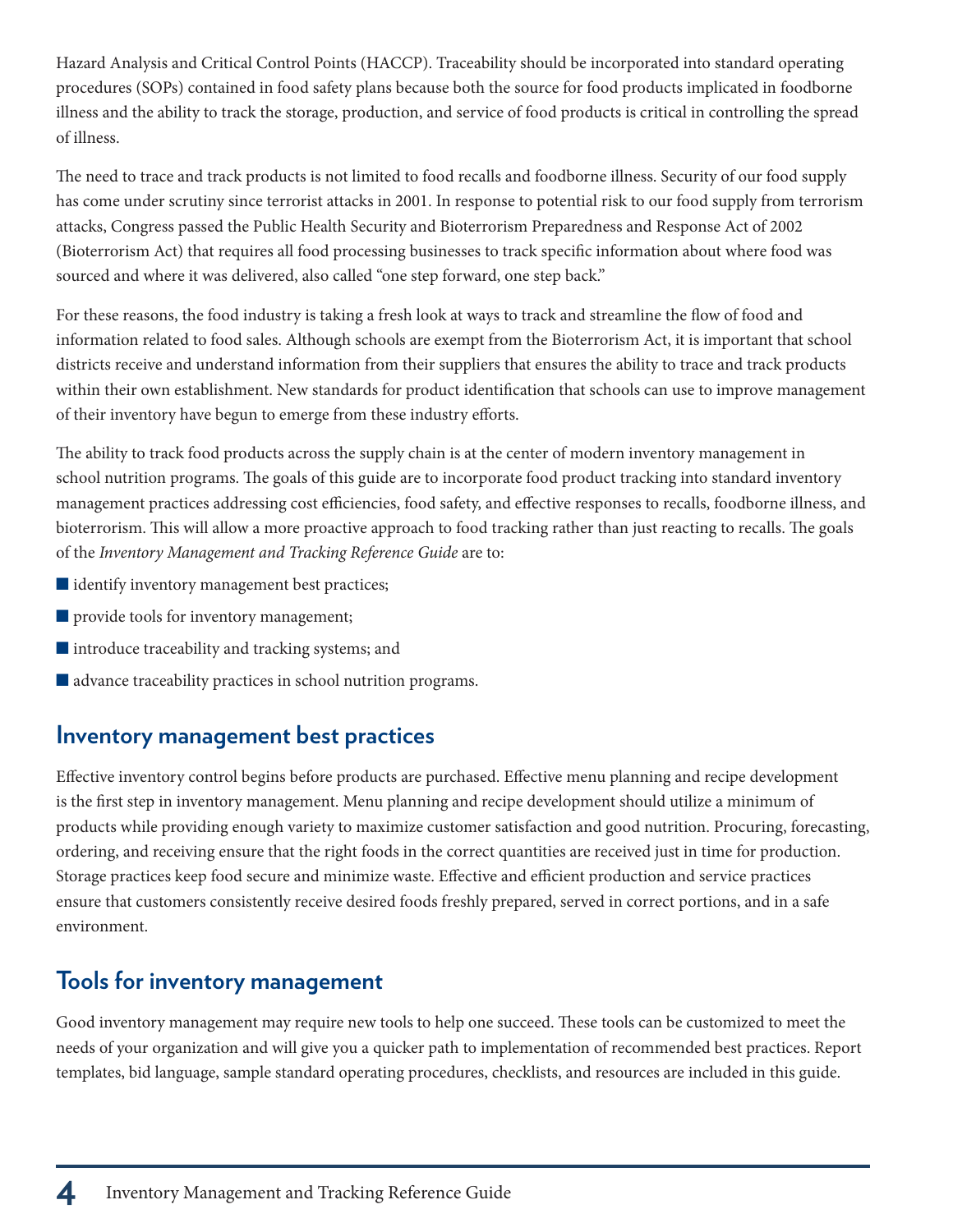#### **Traceability systems**

Traceability or the ability to track food items back to their original source may be a new concept for employees in school nutrition programs. It encompasses recording delivery dates, delivery agent information, quantity, product codes, and lot numbers for items received by the school, as well as the disposition of the product.

#### **Traceability practices**

Although schools are not currently required to keep records that would help them track food products, advancements in product tracking made by suppliers have made product tracking more feasible for schools. Recent incidents of food recalls also may make product tracking a high priority in order to assure the safety of foods served in schools.

### **Scope and overview**

The Inventory Management and Tracking Reference Guide takes a systems approach to inventory control by looking at all functions related to inventory management from the procurement process through the service of meals. The individual school nutrition program is part of a large supply chain that starts at the farm and ends with consumption of food and disposal of waste. Most school nutrition programs are at the end of this chain, but districts that supply food to other organizations (day care or senior programs that are outside the school district) may be in the middle of the supply chain with additional responsibility for tracking and tracing food for the organizations they serve. The ability to follow modern inventory management practices depends on having a supply chain point of reference because many effective controls rely on different members, such as manufacturers and distributors, all along the supply chain.

This guide includes information about traditional inventory management practices designed for efficiency and cost control as well as newer inventory management practices such as inventory tracking required for responding to emergencies including product recalls, foodborne illness incidents, and threats of bioterrorism. The information is presented in six chapters: 1) school nutrition supply chain, 2) basis of inventory control, 3) food traceability, 4) best practices in inventory control, 5) standard operating procedures, and 6) responding to recalls and food emergencies.

## **Organization of information**

Each chapter in this guide contains four parts:

- $\blacksquare$  terminology,
- $\blacksquare$  introduction and background,
- $\blacksquare$  special notes for districts with warehouses and/or central kitchens, and
- $\blacksquare$  tools and approaches for three levels:
	- $\blacksquare$  basic approaches that all can/must do,
	- $\blacksquare$  best practices, and
	- $\blacksquare$  advanced approaches or trends (e.g., use of technology).

Reading the Inventory Management and Tracking Reference Guide will give you new perspectives on inventory control and resources to help you implement improvements in your inventory management system.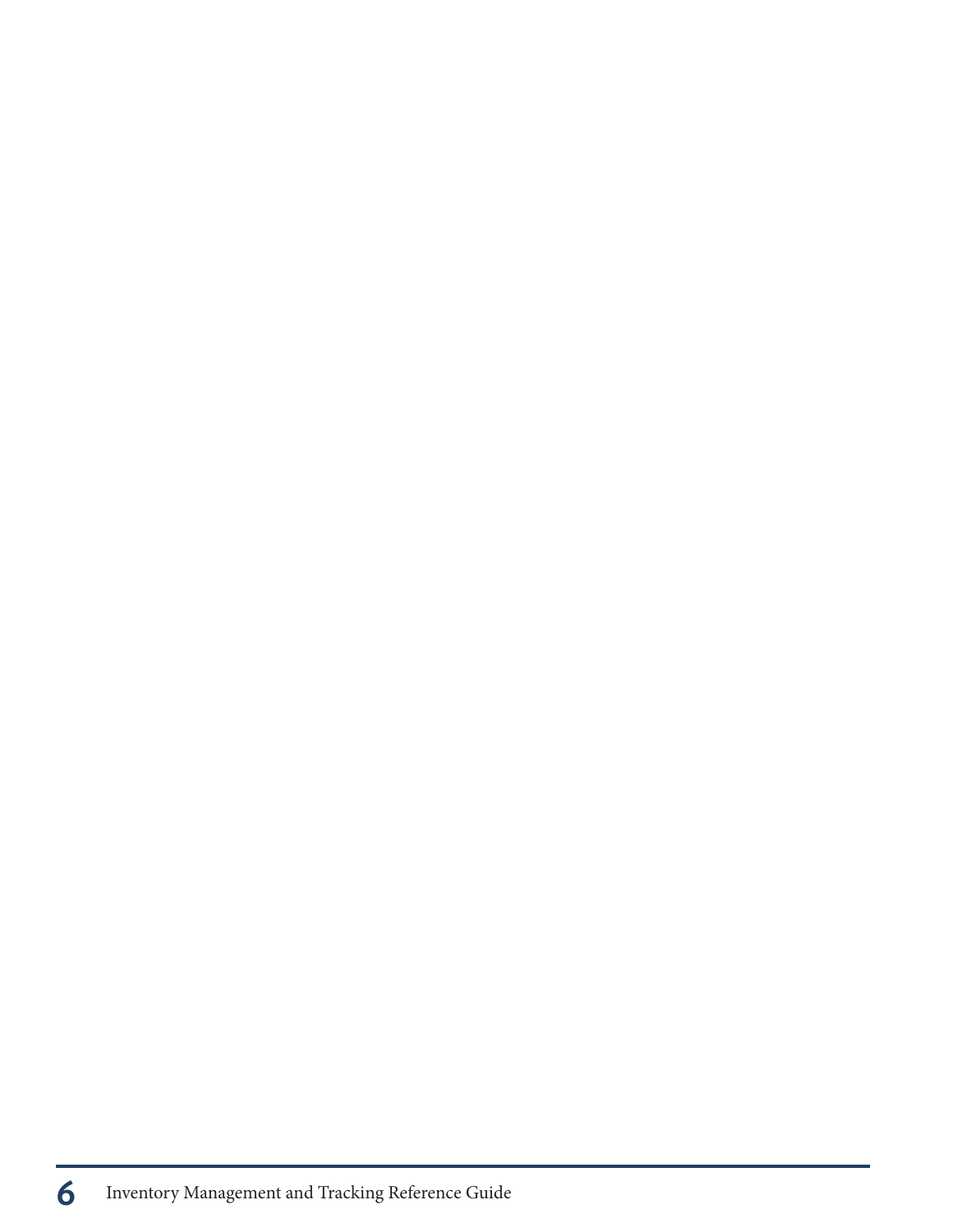# **CHAPTER School Nutrition Supply Chain**

# **TERMINOLOGY**

**External supply chain:** Members of the supply chain outside the school district including vendors, brokers, customers, and agencies that handle products or product information.

**Internal supply chain:** Members of the supply chain within the school district including district-owned warehouses, central production facilities, schools, the central school nutrition office, and the accounting department that handle products or product information.

**Supply chain orientation:** An organization's ability to build and maintain a culture and value system that supports relationships with supply chain partners.

**USDA Foods:** Foods purchased by USDA for use in school nutrition programs.

# **Supply Chain Orientation**

Historically, school nutrition programs have stayed within their own four walls when considering changes that make their operation safer or more efficient. One of the most recent changes in business strategy is that businesses no longer operate as individual entities, but rather work in partnerships across the supply chain. Although referred to as a chain, this group of entities is better described as a system of interrelated departments, businesses, and agencies through which products, services, and product information flow (Exhibit 1-1).



#### **EXHIBIT 1-1** Example school nutrition supply chain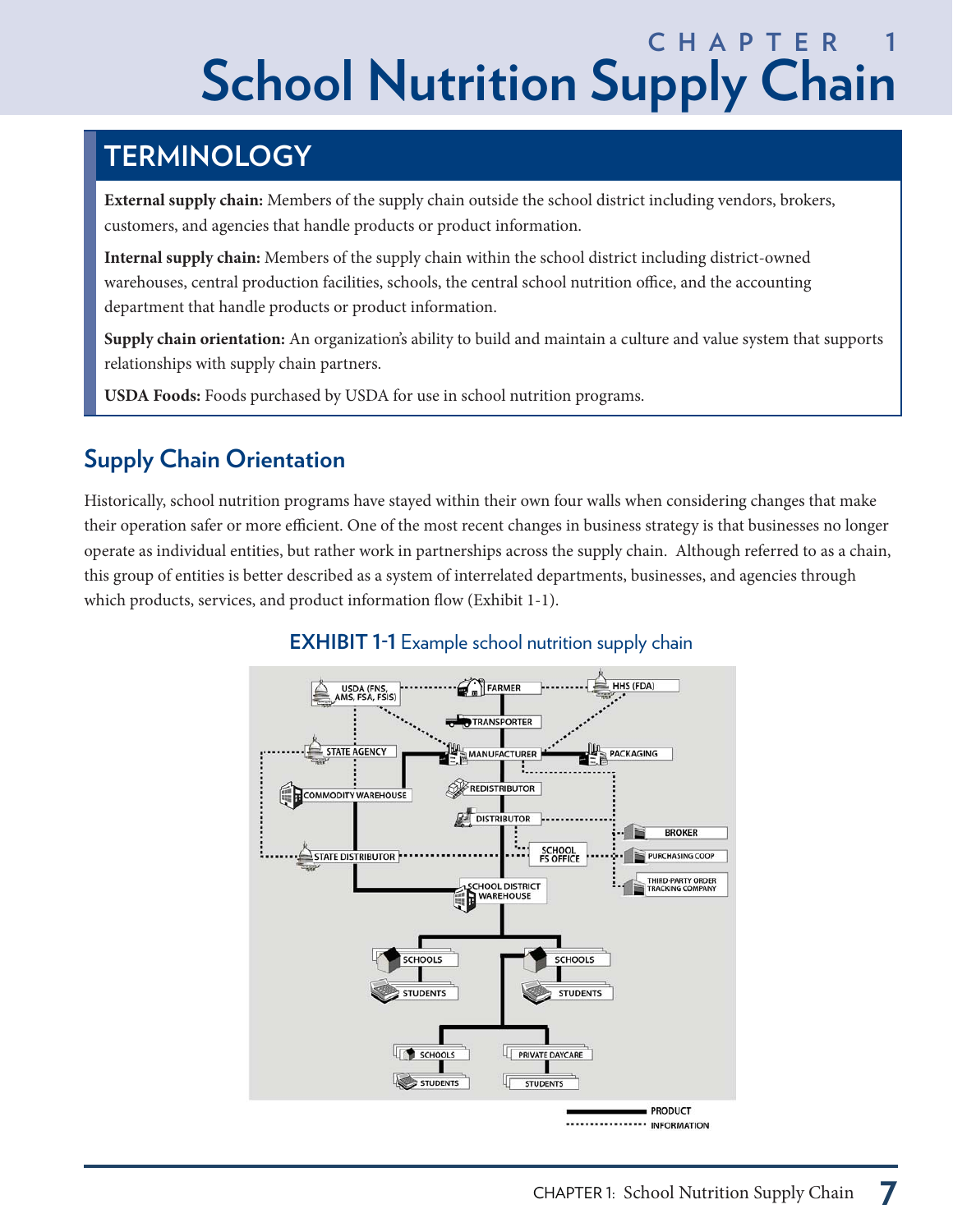In school nutrition programs, the supply chain includes internal members throughout the school district. These members may include the central school nutrition office, school kitchens, transportation, business office, purchasing department, and district warehouses. External members of the school nutrition supply chain include suppliers (distributors, vendors, or farmers), state and federal agencies, and perhaps outside customers such as daycare or senior centers.

Unnecessary expenses or safety hazards incurred anywhere along the supply chain will increase costs and risks to safety for the end customer. Therefore, a modern approach to inventory management is to reduce the cost of waste and ensure safety across the supply chain while maximizing value to school nutrition customers.

# **Internal Supply Chain**

Internal supply chain members include any unit or functional area within the school district that shares information or products with the school nutrition program. This includes functional areas within school nutrition such as menu planning, purchasing, production, transportation, and service as well as other departments within the district that utilize information about food and supply products such as accounts payable and purchasing. The internal supply chain will be different from district to district and may even be different within a single district based on the type of product purchased.

Mapping out one's primary internal supply chain is similar to mapping the flow of food for food safety plans and is important when considering inventory management improvements. It is unproductive to map out the supply chain of every product; however, it is productive to consider whether or not having multiple supply chain configurations is necessary, or efficient. Internal supply chains for most districts will be simple, consisting of a central office where purchasing decisions are made and sites where food is directly delivered, stored, prepared, and served (Exhibit 1-2).



#### **EXHIBIT 1-2** Example of internal school nutrition supply chain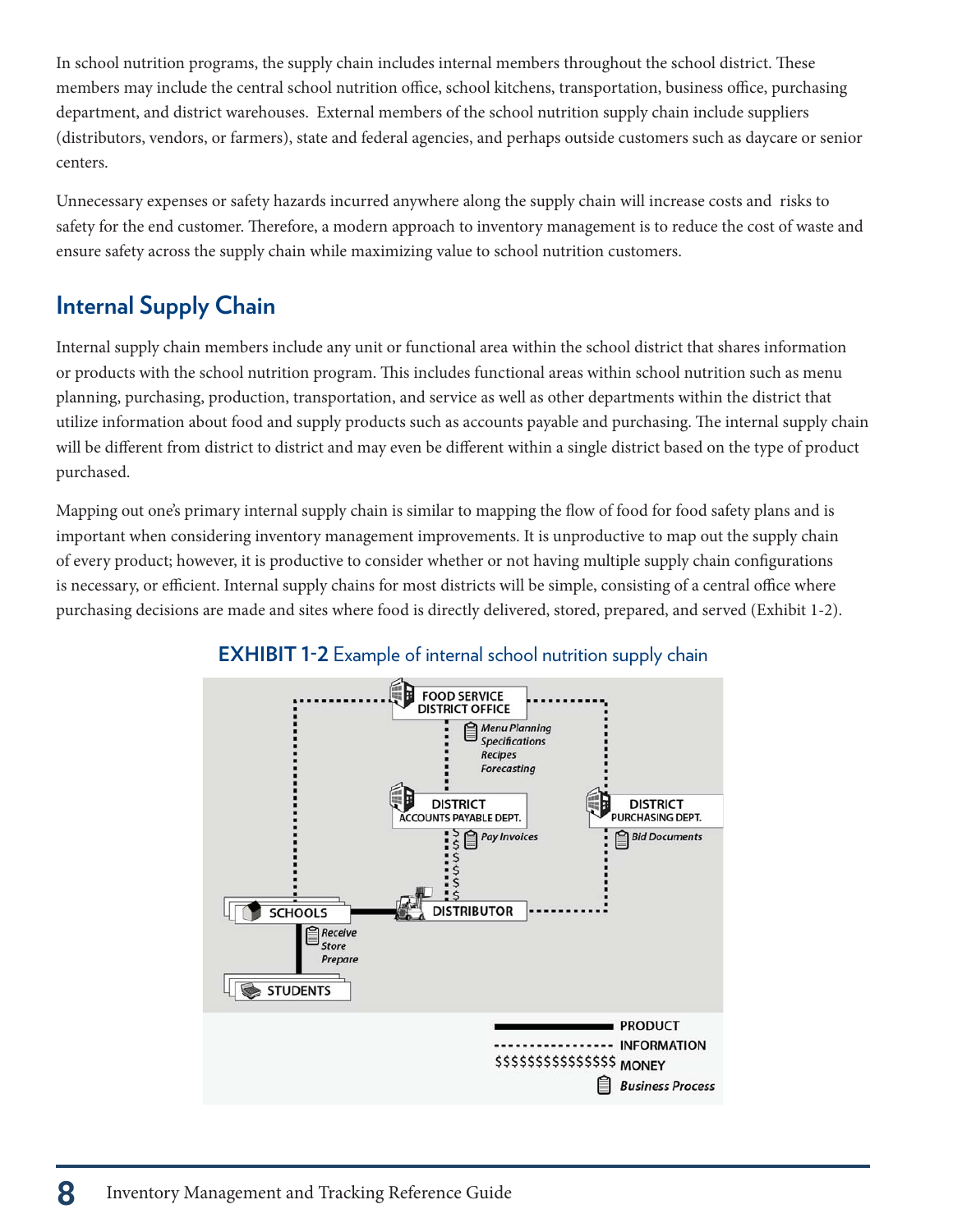Note for districts with warehouses or central/base kitchens: Utilizing central production and distribution facilities adds complexity to the internal supply chain. Mapping one's supply chain for commercial food and supplies and USDA Foods can bring clarity to wasted steps in procurement, storage, and distribution. Include transport vehicles going into and out of each facility when mapping the supply chain. Also note whether facilities are managed by school nutrition or another department in the district.

# **External Supply Chain**

The external supply chain includes any organization that interacts directly or indirectly with school nutrition programs by:

- **q** growing or raising raw ingredients,
- $\blacksquare$  processing USDA Foods and other ingredients into finished products,
- $\blacksquare$  packaging finished products,
- storing food or supplies, or
- $\blacksquare$  delivering food or supplies.

It also includes organizations that share product information with school nutrition programs such USDA Foods product specifications, available USDA Foods and delivery dates from state agencies, brokers, and purchasing cooperatives. The supply chain may include external customers of the school nutrition program such as private day care facilities, charter schools, summer feeding sites, or senior programs.

Similar to the internal supply chain, configuration of external supply chains will vary from district to district. The school nutrition supply chain is complex in large part due to the number of agencies involved with procuring, ordering, processing, storing, and delivering both commercial foods and USDA Foods. Even when the flow of products is relatively simplistic, the flow of information remains complex (Exhibit 1-3).



#### **EXHIBIT 1-3** Example of external school nutrition supply chain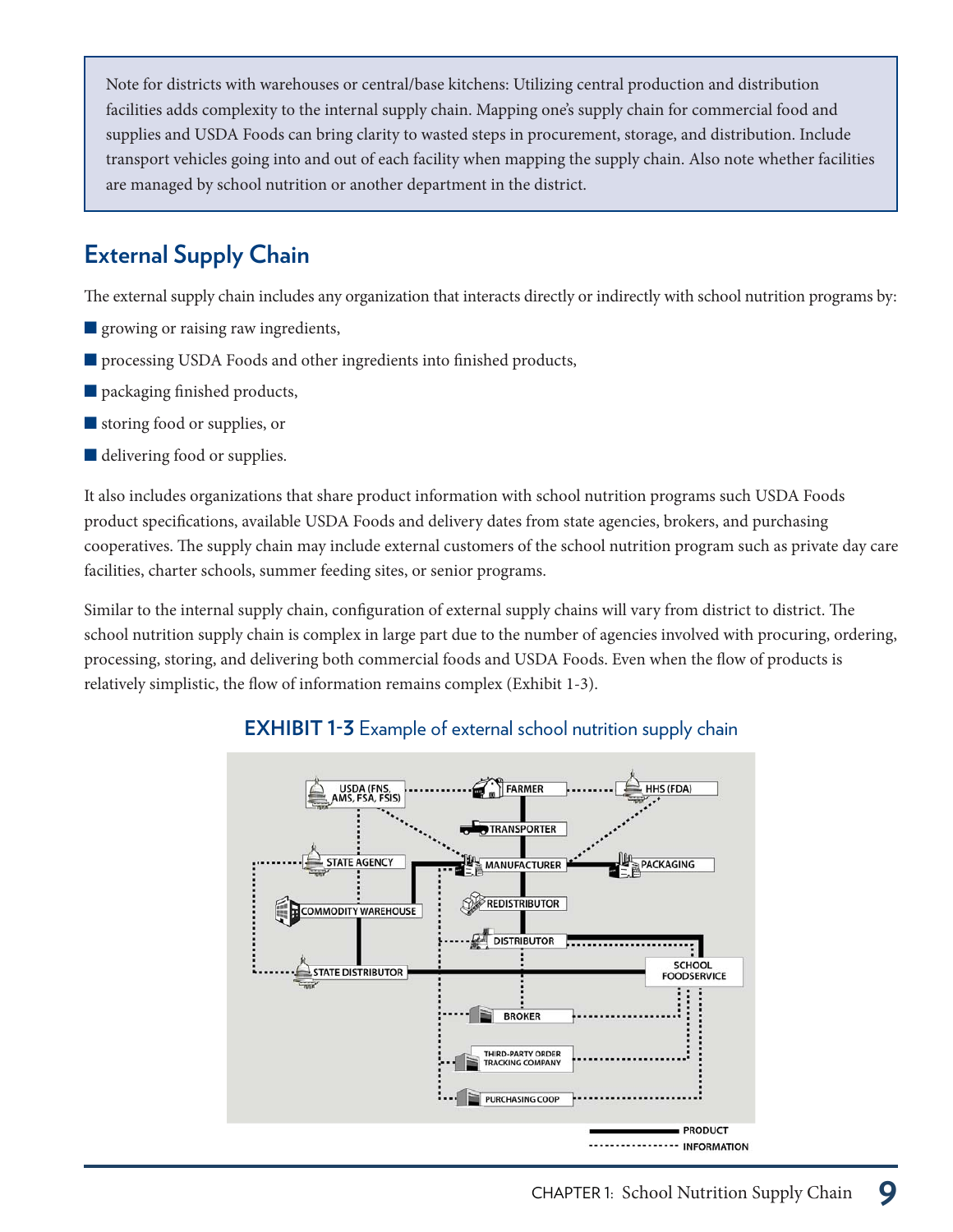#### **Flow of Information**

Although most people think only of the flow of food products when considering a supply chain, the flow of information and services also is a consideration. For example, serving salad dressing manufactured with USDA Foods requires a series of events involving many supply chain members including farmers, manufacturers, distributors, USDA and HHS, the state distributing agency, and perhaps even a third party such as a purchasing cooperative. The ingredients and end product may flow only through the farmers, manufacturers, distributors, into the school district, however, information about costs, ingredients, specifications, and ownership will pass through many more entities adding to the complexity of the supply chain.

Many barriers exist that impede effective communication of essential information among supply chain members including lack of:

- $\blacksquare$  shared understanding of terminology and standardized information such as product codes and other product identifiers,
- $\blacksquare$  knowledge of what information each entity needs, and
- $\blacksquare$  efficient means of transferring information.

Addressing these barriers will help reduce errors, speed the flow of information, and ultimately reduce costs while ensuring that school nutrition programs receive the safe and high quality products they expect. The ability to effectively share product information is essential for traceability and modern inventory management.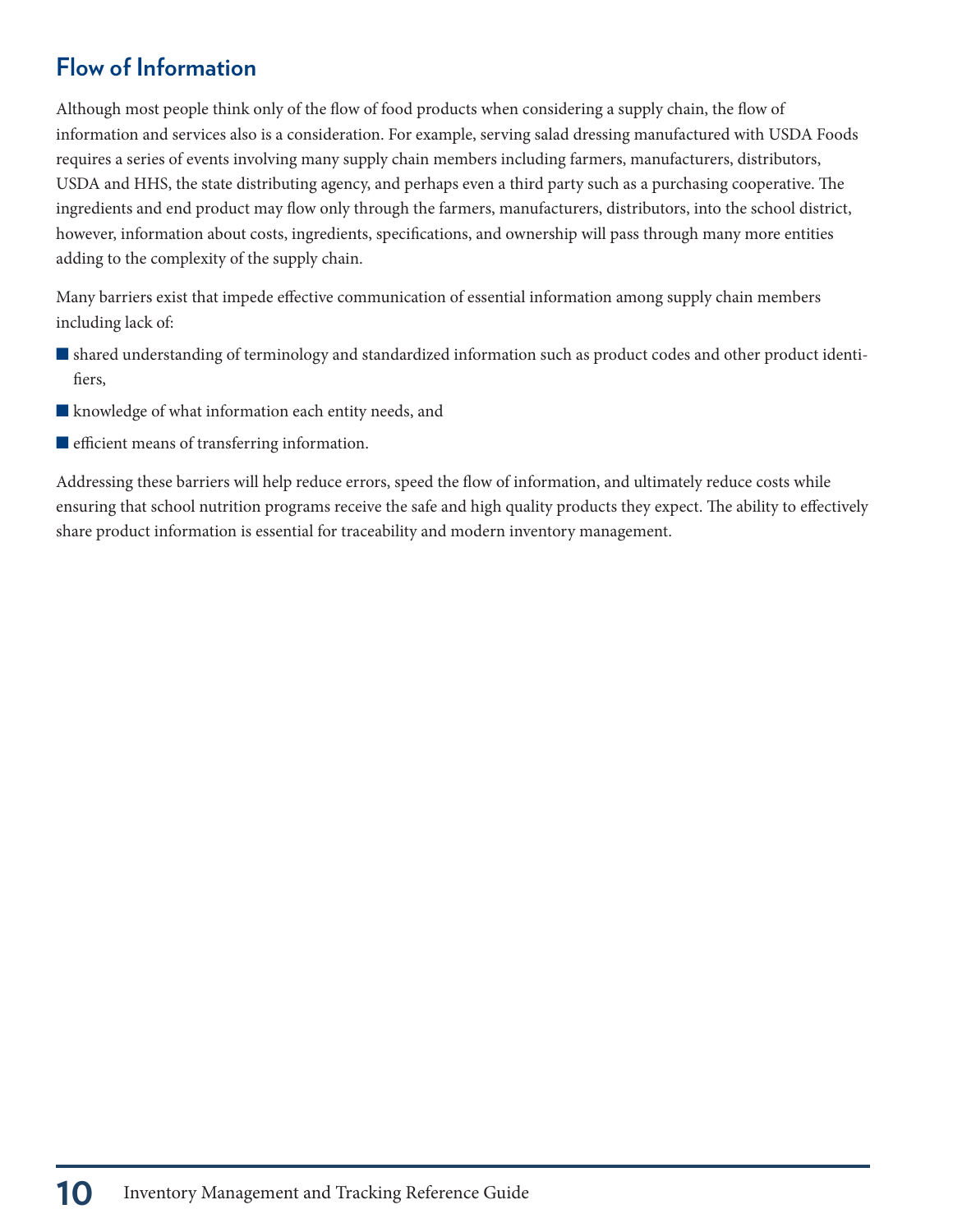# **C H A P T E R 2 Basis of Inventory Control**

# **TERMINOLOGY**

**Assets:** Total inventory stored in schools.

**Carrying costs:** Costs for transporting, handling, and storing inventory.

**Inventory:** Food and supplies purchased for an organization but not yet used.

**Lot:** The batch or lot number that associates an item with information the manufacturer considers relevant for traceability of the trade item (e.g., the time and date the product was manufactured).

**Par (Periodic automatic replacement) Value:** The amount of product needed to fulfill menu requirements for one ordering period plus a small amount for safety stock.

**Safety Stock:** A small amount of product kept on hand to accommodate an unexpected rise in customer demand or a late delivery.

**Shelf Life:** Length of time a food may be stored before safety or quality is diminished.

**Shrink:** Loss of product due to waste, damage, spoilage, and theft.

**Stockkeeping units (SKU):** An item of stock that is completely specified as to size, flavor, color, recipe, and any other attribute (e.g., two flavors of gelatin are different SKUs).

**Stockouts:** Running out of a SKU when there is still demand for the item.

## **Role of Inventory Management**

Food and supplies purchased, but not immediately used (inventories), often represent a significant portion of operational revenue. One classic method of controlling food cost is to maintain inventory levels high enough to ensure menu items can be produced in the right quantity, but low enough to not have excess product sitting in storage. This is called inventory control.

Excess inventory can result in increased waste from foods that spoil, are pilfered, or simply wasted due to overproduction or obsolescence. When inventory is high, it is harder to keep track of what products are on hand, more storage space is required, money is tied up, and it is harder to control waste than when inventory is kept at low levels. This is true for both raw ingredients and finished products. The value of waste may be tracked on production records, or by maintaining a waste report.

On the other hand, not producing enough of each menu item, whether due to lack of raw ingredients or inadequate forecasting, leads to customer disappointment and may violate program regulations. The goal is to have all choices available to students but not have excessive amounts leftover. Although the concept appears simple, it requires careful planning, standardized procedures, and monitoring to achieve desired results.

In the past managers only needed to consider inventory control for their own facility in order to control costs. The age of supply chain management, however, has made school nutrition operators more aware of the cost of inventory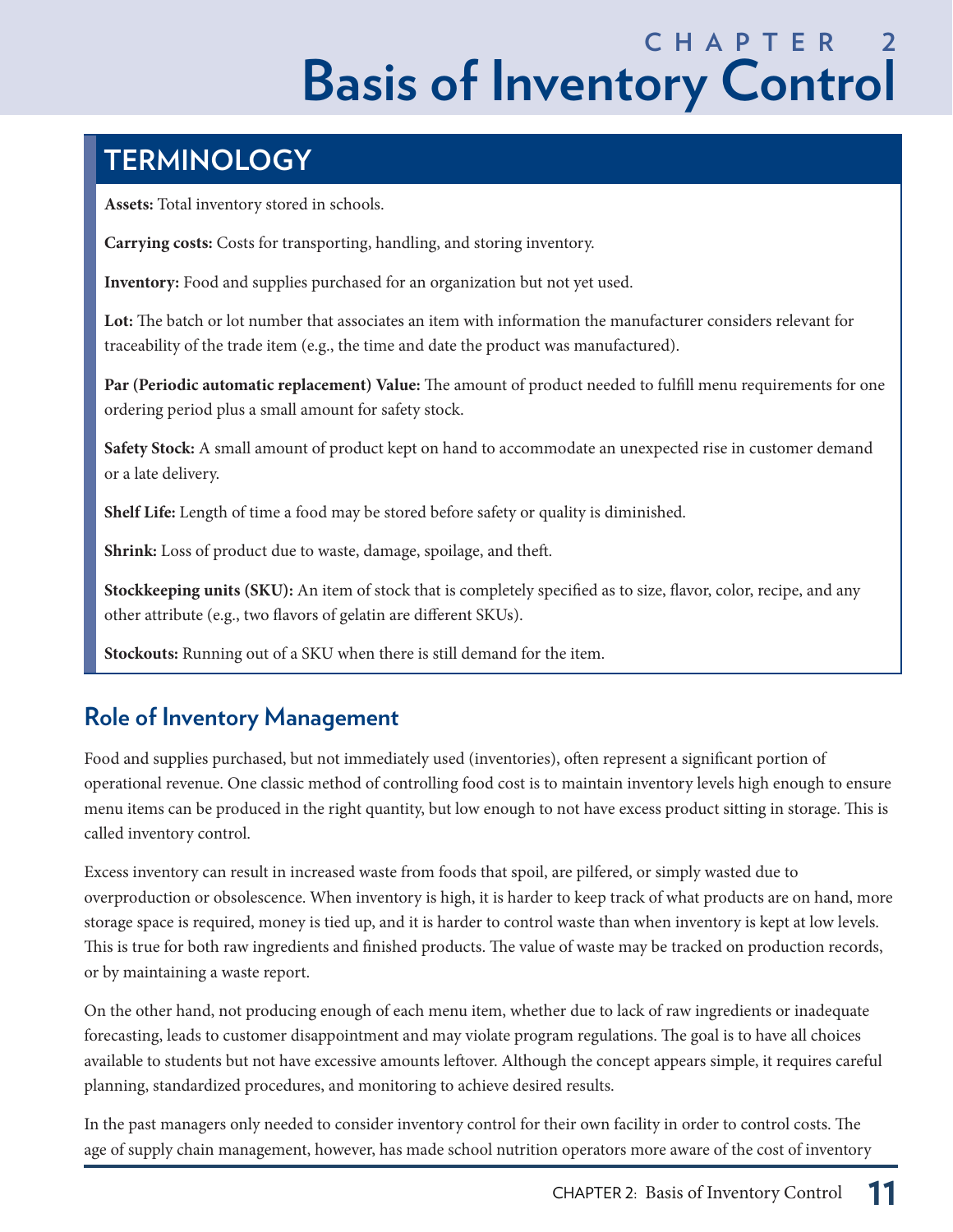across the supply chain and the effect it has on end costs. Producers, manufacturers, and distributors experience lower margins and waste when anticipated sales do not materialize resulting in excess inventories of product. This cost is passed along to the school district, which is why using predictable buying patterns will lower food costs to schools.

Effective inventory management can achieve several goals. The first is preserving food quality. Receiving the right quantity of product shortly before products are served ensures freshness. Also, training employees to check product codes ensures that products meet specifications resulting in the expected quality. Other goals include:

- $\blacksquare$  maintaining a high level of customer service,
- $\blacksquare$  maximizing efficiency,
- **nanaging finances,**
- $\blacksquare$  reducing the space and cost related to storage,
- $\blacksquare$  limiting the loss in the case of recalls or disaster,
- $\blacksquare$  controlling the quantities of food and supplies on-hand, and
- $\blacksquare$  keeping foods safe.

#### **Customer Service**

One important aspect of good customer service is to have daily advertised menu items by controlling stockouts. Customers are disappointed when their favorite products run out and when acceptable substitutions are not available. Also, some customers have allergies or other dietary restrictions and their health depends on the right products being available. Substituting a peanut oil for vegetable oil may literally mean life or death for some customers.

Good customer service also requires the delivery of product that is fresh. Although they may be safe to eat, serving products past their use-by date call into question the quality of all products. Serving leftovers resulting from inaccurate forecasting also erodes the perception of quality.

Finally, offering a product mix with enough variety to maximize participation contributes to good customer service. However, it is also important to limit variety to those products that provide sufficient sales in order to maintain operational efficiency. Making small quantities of product increases labor and reduces efficiency.

# **Efficiency**

Another aspect of inventory management is efficient product handling. The design of the facility, especially the location and arrangement of storage areas can affect the ease with which products are delivered to production areas, as well as the security of inventory. Designing inventory forms to match the layout of storage areas can reduce the time needed to count inventory.

Examples of practices that can be used to increase efficiency include:

- $\blacksquare$  reducing the number of items or stockkeeping units (SKUs) that need to be ordered, handled, and stored resulting in decreased handling time;
- $\blacksquare$  eliminating items with low volume;
- **Oconsolidating common types or styles of food such as using the same chicken patties for more than one entrée;** and
- Qusing purchasing reports from vendors or software systems to determine the number of cases purchased of each item.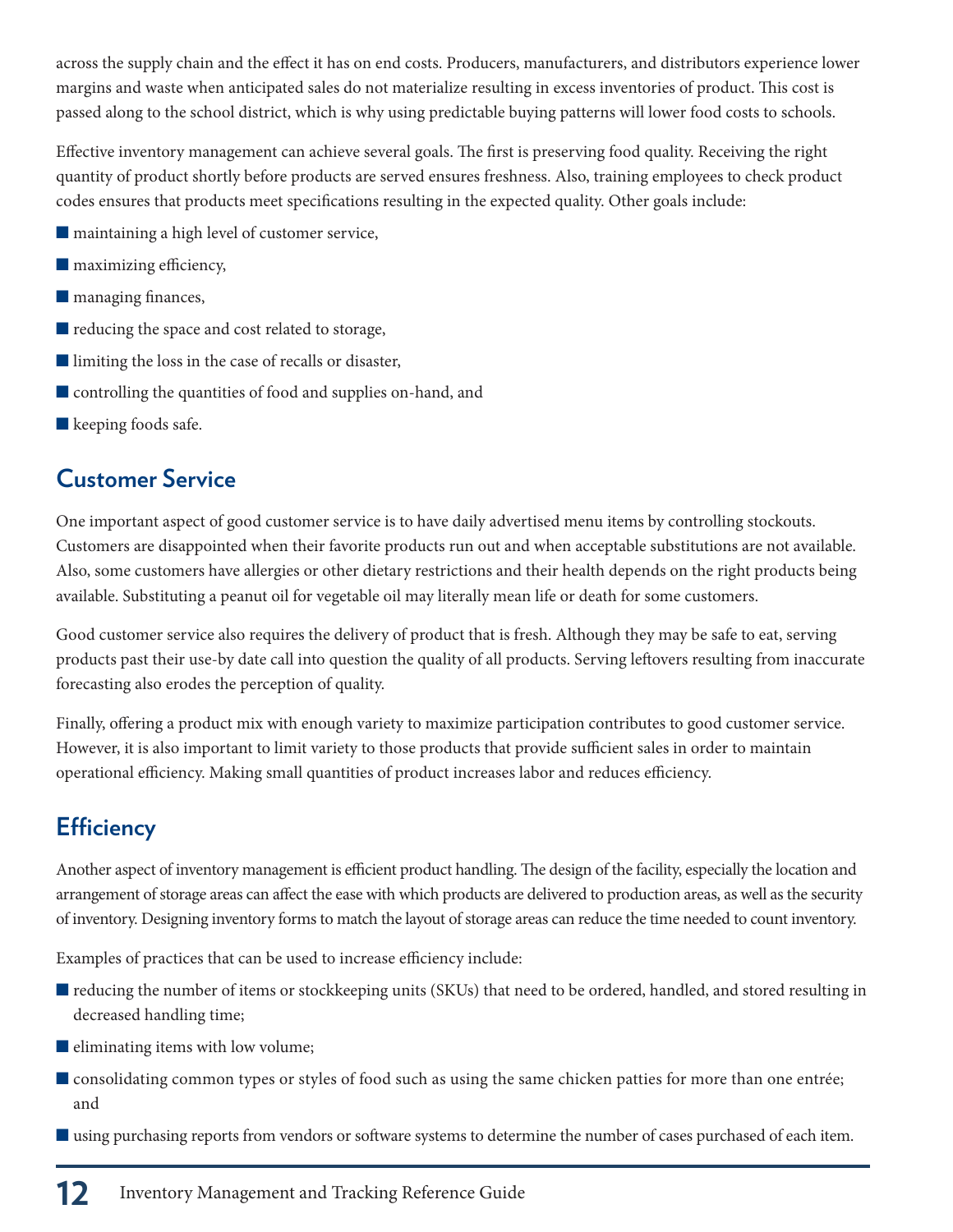#### **Financial Management**

One of the most important goals of inventory management is improved financial control. The financial goal of inventory management is to ensure that the maximum value is generated from food and supply investments. In addition to the actual cost of acquiring inventory, costs are associated with transporting and storing inventory. These costs are called carrying costs and may include storage rental, utilities, insurance, cost of shrinkage, cost of obsolescence, cost of wages and benefits for labor to move and count stock, and opportunity cost - how much more you could have earned if the money were spent elsewhere.

Note for districts with warehouses: In order to determine if you have received products for the lowest cost, it is important that warehouse carrying costs be calculated. A cost per case may then be calculated. The cost per case should be added to the price paid for each case of product to give you a total case cost. This cost can be compared to the price to purchase the same item direct shipped to the school site. The question you need to ask: Is it cheaper for you to manage a warehouse or have a distributor manage the warehousing of food and supplies for you?

According to the National Retail Security Survey (2009), shrinkage in the U.S. is calculated at 1.5% of sales. Shrinkage is the cost of loss due to waste, theft, spoilage, and other product loss. It is estimated that 44% of shrinkage in retail operations is due to employee theft and 35% due to shoplifting. The remaining 21% can be attributed to spoilage, damage, shipping errors, misplaced product, and vendor fraud. Although there are no studies related to shrinkage in school nutrition programs, the use of software for tracking perpetual inventory makes it easier to determine shrink rate in school nutrition programs. Manual calculations are time consuming and may be difficult for most districts. No matter what approach is used, it is important to monitor inventory in order to reduce shrinkage.

#### **Managing Quantities**

The correct quantity of inventory is the level at which sufficient product can be produced to meet customer demands – no more, no less. Some safety stock, a small cushion of inventory for unpredicted usage, is necessary to prevent sites from running out of food. For many products, this may mean setting a periodic automatic replacement (par) level or a reorder point. Par levels are usually set for items served daily such as milk, common ingredients used in multiple recipes (e.g., sugar, flour, spices), chemicals, and paper supplies. For entrees, fruits, vegetables, and bread products it is best to project serving quantities for the week's menu.

Common measures of inventory efficiency are the number of days of inventory on hand and turnover rate. The days of inventory on hand and turnover rate are calculated:

```
Ending inventory \div average daily food cost = days of inventory on hand
```
Number of serving days  $\div$  days of inventory on hand = *turnover rate* 

A school that receives a weekly delivery for most products should keep no more than 7-10 days of inventory on hand and have a turnover rate of  $2 - 3$  (Pannell-Martin, 2005). Both of these metrics can help determine if a school site or warehouse is carrying too much inventory. Setting district goals for these metrics can help site managers better manage inventory.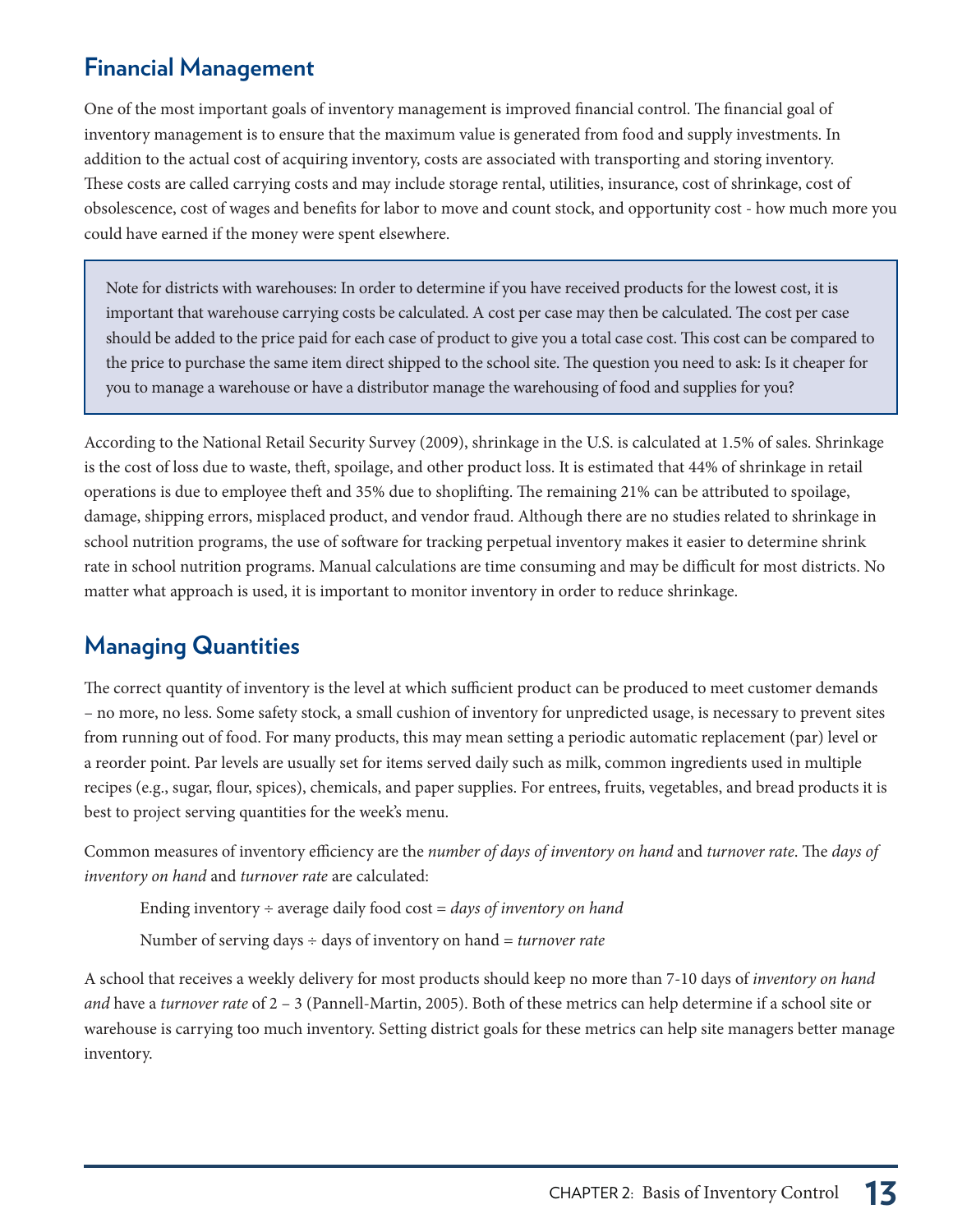# **Food Safety**

Food safety is a critical consideration in inventory management. It is very important to protect food inventories from both unintentional and intentional contamination. Proper placement of product in storage areas can ensure that raw products do not cross-contaminate food that will receive no further cooking as well as prevent accidental contamination from chemicals. Standardized, HACCP-based receiving practices protect customers from products that have not been held at proper temperatures or have been damaged during transport.

Recently, intentional contamination or food defense threats such as bioterrorism have caused the need for additional measures. It is important to verify that food and supplies are secured throughout transit and storage. Security practices include recording the names of individuals who handle food as well as locking and limiting access to storage areas and transport vehicles at all times. School nutrition employees must be able to identify:

- $\blacksquare$  product numbers,
- lot numbers,
- Qwhen the products were delivered, and
- $\blacksquare$  from whom the product was received.

Procedures must be in place to track and record specific food product numbers and lot numbers from the date received to the date served to customers. A new industry-wide focus on traceability has resulted in a standard method of product identification that is gaining adoption throughout the food industry. The Global Trade Item Number (GTIN) along with a lot number can be used in the event of a foodborne illness, recall, or terrorism threat. This is discussed in depth in Chapter 3.

Note to districts with central kitchen and/or warehouses: Additional records will be required to ensure that products transported between sites within the school district as well as to sites outside of the school district can be tracked.

Proper storage practices ensure foods are kept safe and shelf life is maximized. Ideal storage temperatures vary based on the type of food. Although refrigerated foods should be held between 32°F and 40°F, temperatures near 32°F may freeze produce whereas this temperature may be ideal for meat and fish. Products requiring colder temperatures should be placed near the back of the cooler where temperatures are cooler. Thermometers should be placed both near the door and at the back of the cooler to adequately monitor proper holding temperatures. Keep in mind that holding temperatures refer to the temperature of the food, not the air temperature of the cooler. Cooler air temperatures should be 2°F below recommended product temperatures.

Interpreting product dating and shelf life can be confusing. Four types of dates may be found on product packaging and each type has a different meaning:

- Q"Sell-By" is the last date products should be displayed for sale. Although the product may still be safe, the quality starts to diminish once this date passes.
- "Best If Used By (or Used Before)" is peak quality date. It does not mean the product is unsafe or unfit to eat beyond this date.
- $\blacksquare$  "Use-By" is the last date recommended by the manufacturer for consuming the product for best quality.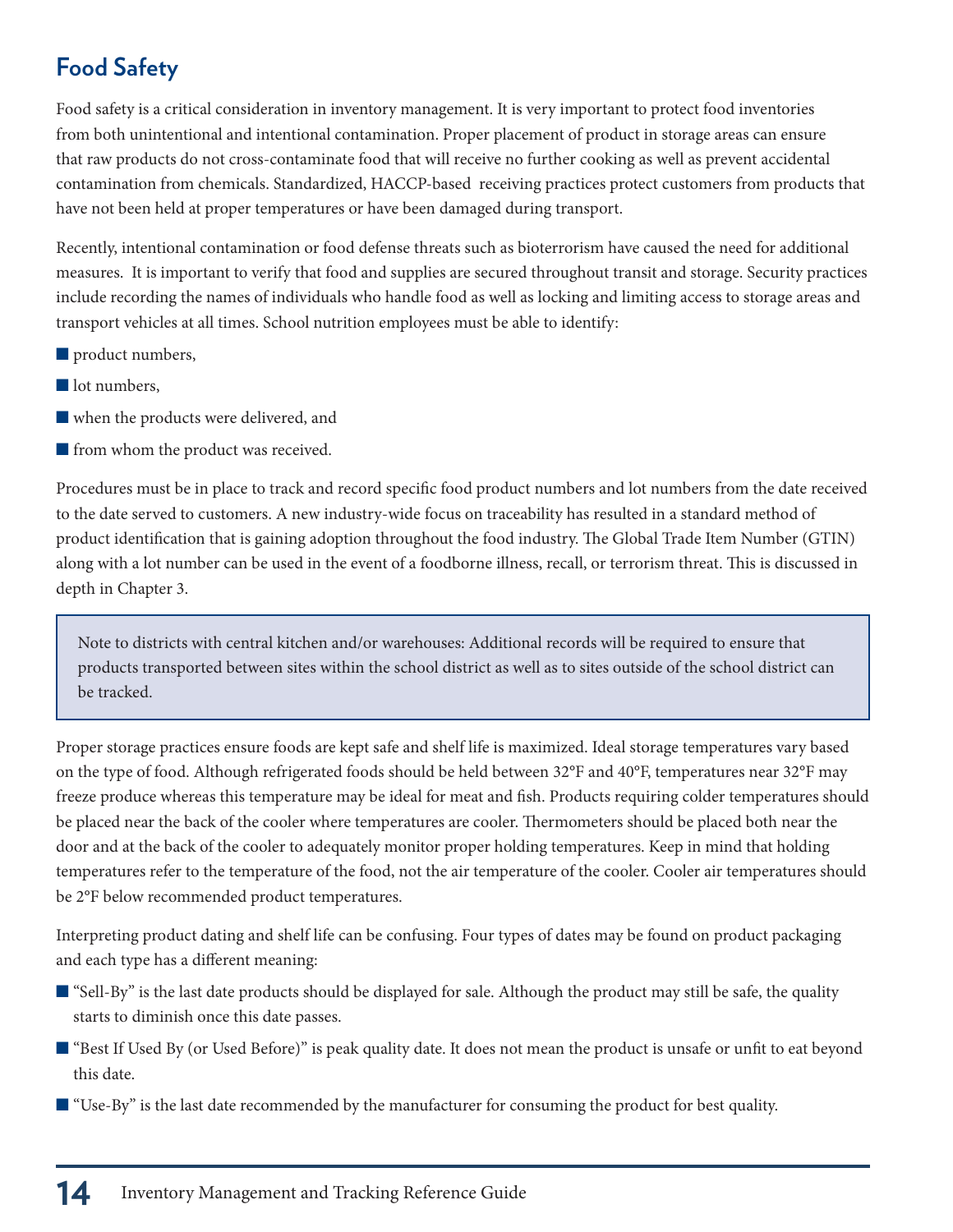- "Closed or coded dates" are packing numbers used by the manufacturer. These may be perpetual calendar dates with each day of the year given a consecutive number with January 1 coded as 001 or some variation of a date such as 20100615 representing June 15, 2010.
- It is not unusual for pack dates to be several months before schools receive the product due to harvest schedules. These dates are not intended to be interpreted as "Use By" dates; however, they are often needed for recalls.

None of the four types of dating indicates that a product is unsafe to eat. Ideal food storage temperatures and shelf life for various food products may be found in USDA Use-By Guidance, Choice Plus: A Reference Guide for Foods and Ingredients, and USDA Foods Fact Sheets (internet links may be found under Resources).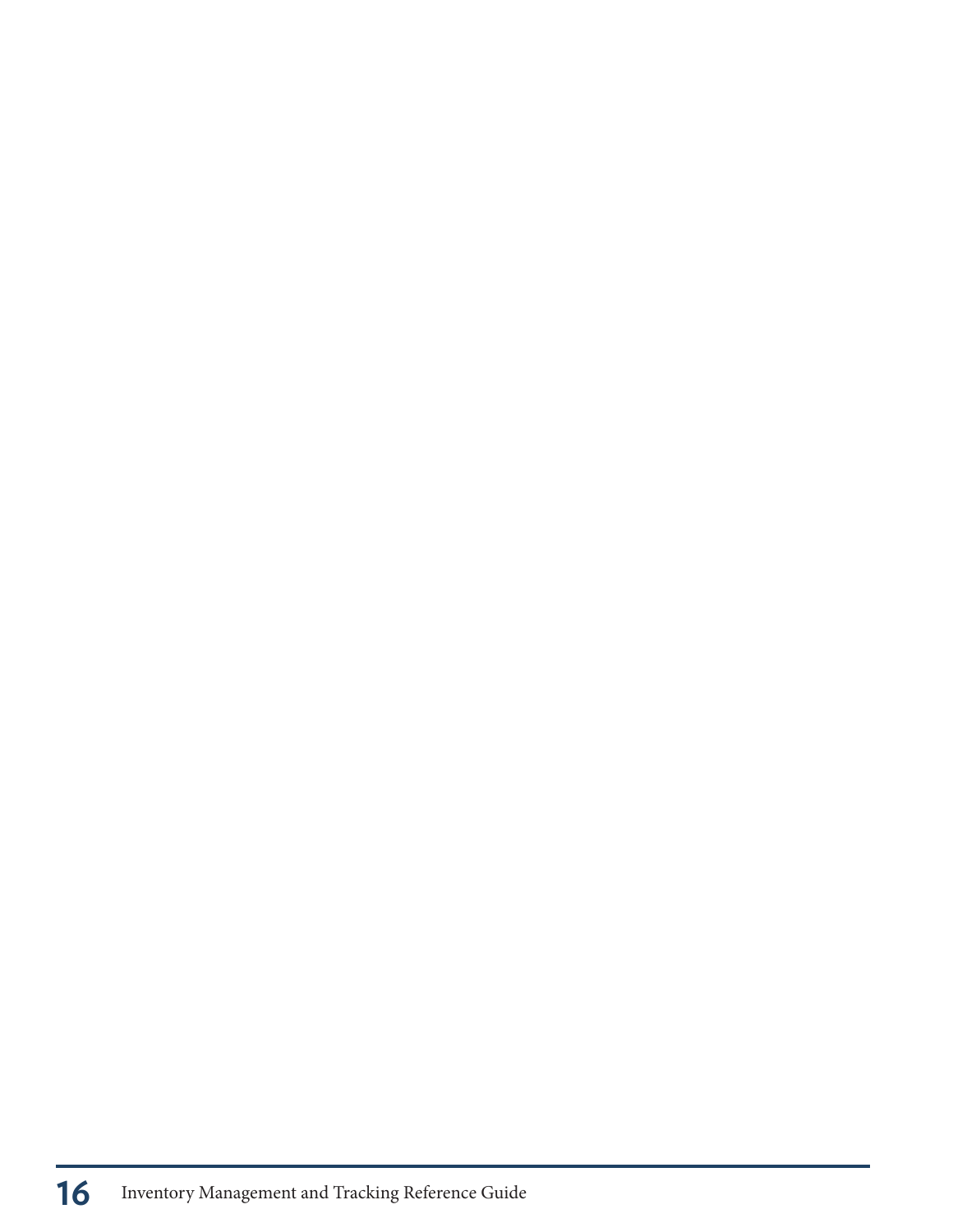# **C H A P T E R 3 Traceability**

# **TERMINOLOGY**

**Application Identifiers (AIs):** A section of a GS1 Data Bar Expanded or GS1-128 bar code found on product packaging enclosed in parentheses used to identify additional information such as weight, count, lot numbers, country of origin, and production date (GS1, 2009 February).

**Adulterated:** A product that has been contaminated with a foreign substance causing it to be unsafe for usage.

**Brown box USDA Foods:** USDA Foods labeled with plain USDA labels instead of a commercial label. The name originated from the brown shipping boxes used to ship these products.

**Critical tracking event (CTE):** A point at which a product is moved between sites, a product is transformed, or any point where a record is required in order to trace a product.

**Efficient Foodservice Response (EFR):** A voluntary initiative where members of the foodservice supply chain studied methods to eliminate waste and excess cost from the foodservice supply chain.

**Global Data Synchronization Network (GDSN):** An internet-based network of interrelated databases containing product information and the GS1 Global Registry that allows companies to exchange standardized and synchronized information with their trading partners.

**Global Location Number (GLN):** The GS1 Identification Key used to identify physical locations such as a manufacturing plant or legal entities such as the manufacturer's corporate office. The 13-digit key is comprised of a GS1 Company Prefix, Location Reference, and Check Digit (GS1, 2009 February).

**Global Trade Item Numbers (GTIN):** The GS1 Identification Key used to identify products such as a specific brand, unit of measure, and product code. The key is comprised, at a minimum, of a GS1 or GS1 US UPC company prefix and an item identification number (GS1, 2009 February).

**Radio Frequency Identification Tag (RFID):** An electronic tag encoded with an Electronic Product Code (EPC) used to identify products within a supply chain. The 14-digit GTIN number was designed so that it could be used as an EPC code in RFID tags.

**Universal Product Codes (UPC):** A bar code with a 12-digit GTIN used to uniquely identify a product and the company that owns the product brand.

# **Current Climate**

Since the terrorist attacks in 2001, the ability to track the source of foods and the hands that products have passed through on the way to consumers has been a concern. The vulnerability of the food supply provides opportunities for intentional contamination of food. In the last few years, the need to track food has intensified due to large-scale recalls of products such as beef and peanuts. The need to identify the source of foodborne illness and reduce the risks associated with contamination, improper labeling, and product tampering are making traceability an emerging issue. The agriculture and food industries are linked through traceability. Take the example of a school that receives ground beef. Is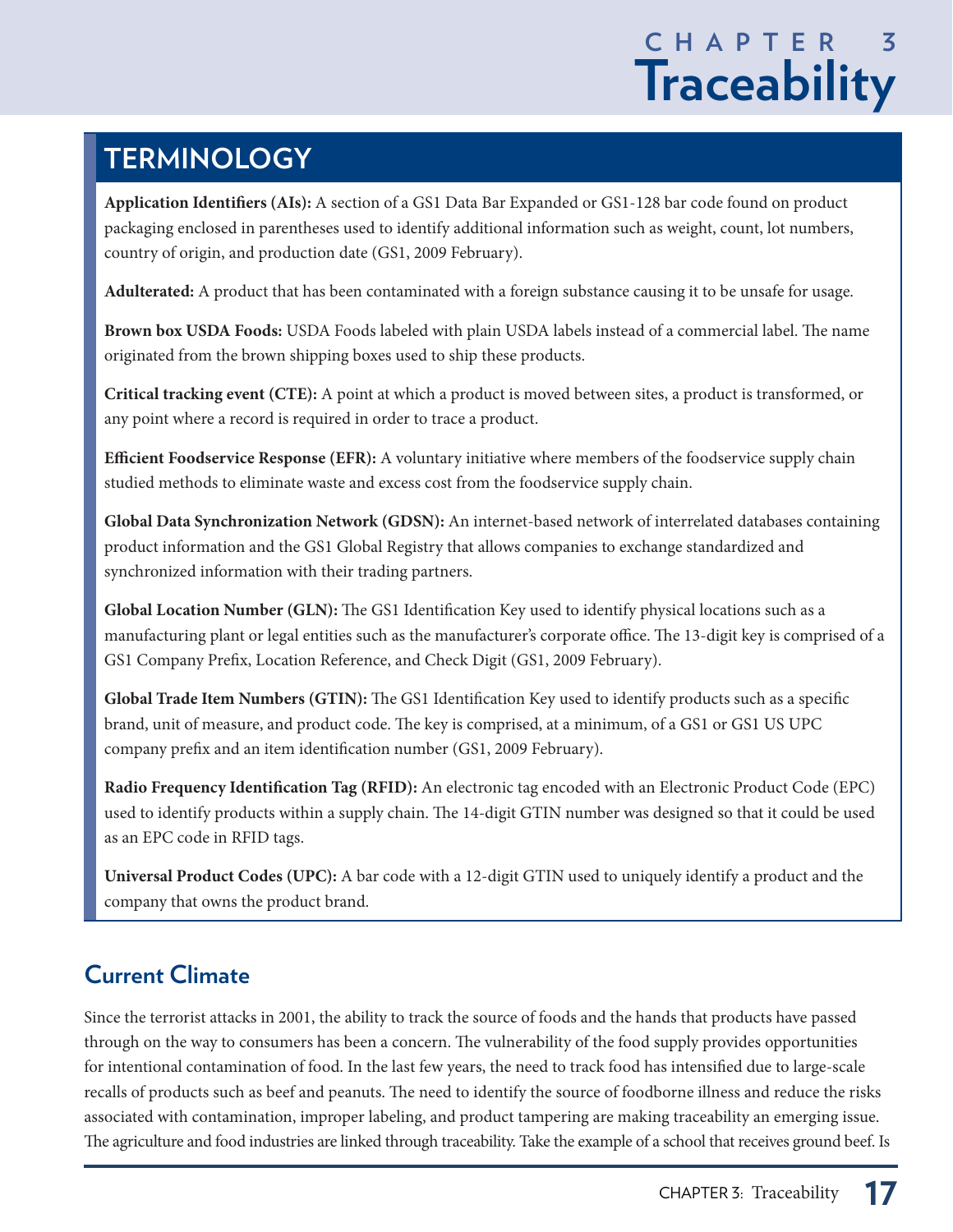it beyond the realm of reality to expect that the ground beef could be traced back to a specific herd of cattle or even a specific animal within 48 hours? We may be closer to this reality than you think! Technology provides the capability to identify and track animals as they are transported from their origin, through processing, and delivery to school nutrition operations.

# **What is Traceability?**

Traceability is the ability to track a specific food within the supply chain, ideally from "farm to fork". It requires keeping sufficient records within each establishment that grows, processes, or handles food throughout the supply chain to be able to trace back from any point where the food originated or trace forward to find who purchased the product. This capability requires that each member of the supply chain keeps a detailed record of cases of product they purchase, as well as cases of product that they sell.

In order to implement traceability, organizations across the supply chain need to be able to identify food items, capture the information accurately, and share the information with other supply chain partners. This activity requires standards for all three functions. First, all supply chain members must be able to identify products using a common description or number such as Global Trade Item Number (GTIN). Then information needs to be accurately captured in a standard format that identifies the type of data to collect. Finally, this information needs to be stored in a manner that it may be shared with others, for example, a comma delimited file, spreadsheet, or database. A good example of standardization used for electronic transfer of information may be found on the Produce Traceability Initiative (PTI) website listed in the resource section of this guide.

# **Federal Oversight Priorities**

At the federal level, the Department of Health and Human Services (HHS) and the Department of Agriculture (USDA) share food safety responsibilities through various agencies within their departments. The Environmental Protection Agency (EPA) provides oversight for the public water systems. The Department of Homeland Security (DHS) becomes involved if terrorism is suspected. The Department of Defense (DOD) could be called if an incident occurred in a DOD school or if the DOD fresh produce program were involved. Unprecedented communication and cooperation among these agencies has occurred over the past few years as the vulnerability of our food supply has been questioned.

The Food and Drug Administration (FDA) of HHS and USDA's Food Safety and Inspection Service (FSIS) have responsibility for regulating the U.S. food supply to keep food safe. FSIS is responsible for inspecting and regulating meats, poultry, egg products, and catfish and FDA is responsible for all other food products. In addition, there are many state and local agencies that also inspect and regulate food processing. Any of these agencies may determine that a product has been contaminated or adulterated and request that the manufacturer initiate a recall, however, FDA has the power to require a food product recall if efforts to get the manufacturer to issue a voluntary recall are unsuccessful.

In the event of a problem that involves USDA Foods, these agencies involve the Food and Nutrition Service (FNS), the Agriculture Marketing Service (AMS), or the Farm Service Agency (FSA) to help determine if USDA Foods are involved either through the brown box program or a national processing agreement. If it is suspected that USDA Foods may be involved in a recall, the state distributing agencies are contacted by FNS because they are the initial recipients of these products. The state distributing agency will then contact the recipient agencies that received the product. DOD may also be involved in the recall if produce they purchased is recalled.

Although several industry initiatives, such as the Foodservice GS1 US Standards Initiative, Produce Traceability Initiative, and the mpXML Group (Meat and Poultry), are underway to improve food traceability, FDA and FSIS do not have the power to enforce expanded traceability. Both agencies are actively involved in voluntary traceability initiatives as well as new tracking policy legislation included in the Food Safety Modernization Act of 2010 (FSMA) that requires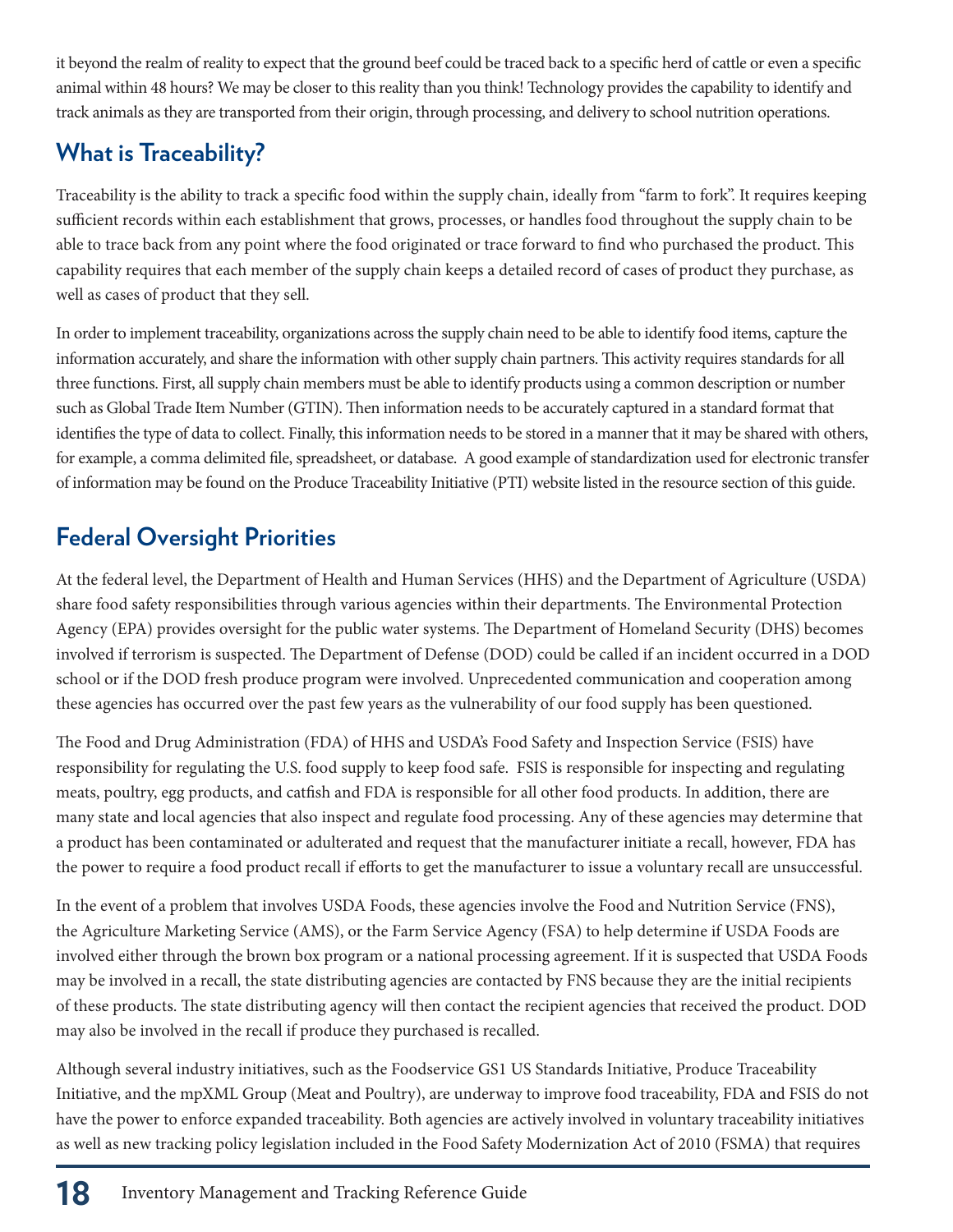FDA, in consultation with USDA, to establish a product tracking system to rapidly track and trace food that is in the United States.

The Bioterrorism Act of 2002 requires any company that manufactures, processes, distributes, receives, holds, or imports food products to keep records on the source of food and the recipients of food from their establishment. This is often referred to as "one step back, one step forward" because the company goes one link back in the supply chain and one link forward. When there is reasonable belief that food is adulterated, companies are required to allow FDA and FSIS access to these records within 24 hours if requested. Non-profit food establishments are exempt from establishing new records, but still must produce existing records when requested.

Although companies may comply with the "one step forward, one step back" provision of the Bioterrorism Act, governmental agencies coordinate the tracing in the event of an incident such as a foodborne illness outbreak. If we do not enable these agencies to do their jobs effectively, then more people may be exposed to foodborne illness. If everyone has different information tied to the product, or if information is not consistently stored in their systems, the tracking done by the government agency will be protracted due to inconsistent information, inconsistent record keeping, manual records, and proprietary standards. The longer it takes an agency to perform trace back, the larger and broader the recall becomes. This means that it is not only important to capture information associated with product tracking it must be stored in a manner that makes it easy to share with other members of the supply chain.

#### **Voluntary Initiatives**

For over 40 years food companies have standardized product identification in the grocery industry by using Universal Product Codes (UPC). This practice has led to greater efficiency in the grocery industry. Hoping to achieve similar results in the foodservice sector, several industry groups representing manufacturers, distributors, and restaurants began an initiative called Efficient Foodservice Response (EFR) for the purpose of educating supply chain members in traceability for the purpose of improving efficiency. Their efforts led to the voluntary adoption of GS 1 GTIN for food products and Global Location Numbers (GLN) to identify company locations. The use of GLNs help with traceability efforts by identifying the precise location where products originated and also where they have been shipped.

Today the Foodservice GS 1 U.S. Standards Initiative (Foodservice Initiative), endorsed by most industry groups representing food manufacturers, distributors, and school nutrition operators strives for GTIN numbers to be placed on cases of product and in buying guides by 2011. Although the 12-digit UPCs are a GTIN, food manufacturers are standardizing on a 14-digit GTIN commonly found on cases that can be captured electronically through bar codes and radio frequency identification (RFID) tags. The 14-digit GTIN, when used with application identifiers (AIs) in bar codes such as the GS1-128, can also track product information such as the lot, country of origin, use-by dates, and net weight making the number much more versatile and useful.

Recalls have hit the fresh produce industry especially hard with growers and processors losing millions of dollars from disposal of products later found not to be involved with food safety issues. In 2008, tomatoes were thought to be the source of a Salmonella Saint Paul outbreak that sickened over 1,400 people. Although each company had records available to trace tomatoes back to the field, the lack of compatible electronic records slowed the process resulting in several months of wasted time before FDA realized that no common source existed to implicate tomatoes. Motivated by these losses, industry traceability initiatives such as the PTI have accelerated from obscurity to mainstream as fresh produce packers who are PTI members prepare to label all produce cases with a scanable GTIN plus lot or batch number by 2011.

mpXML, a group of leading meat and poultry suppliers and retailers, is also using the GS1 standards used by both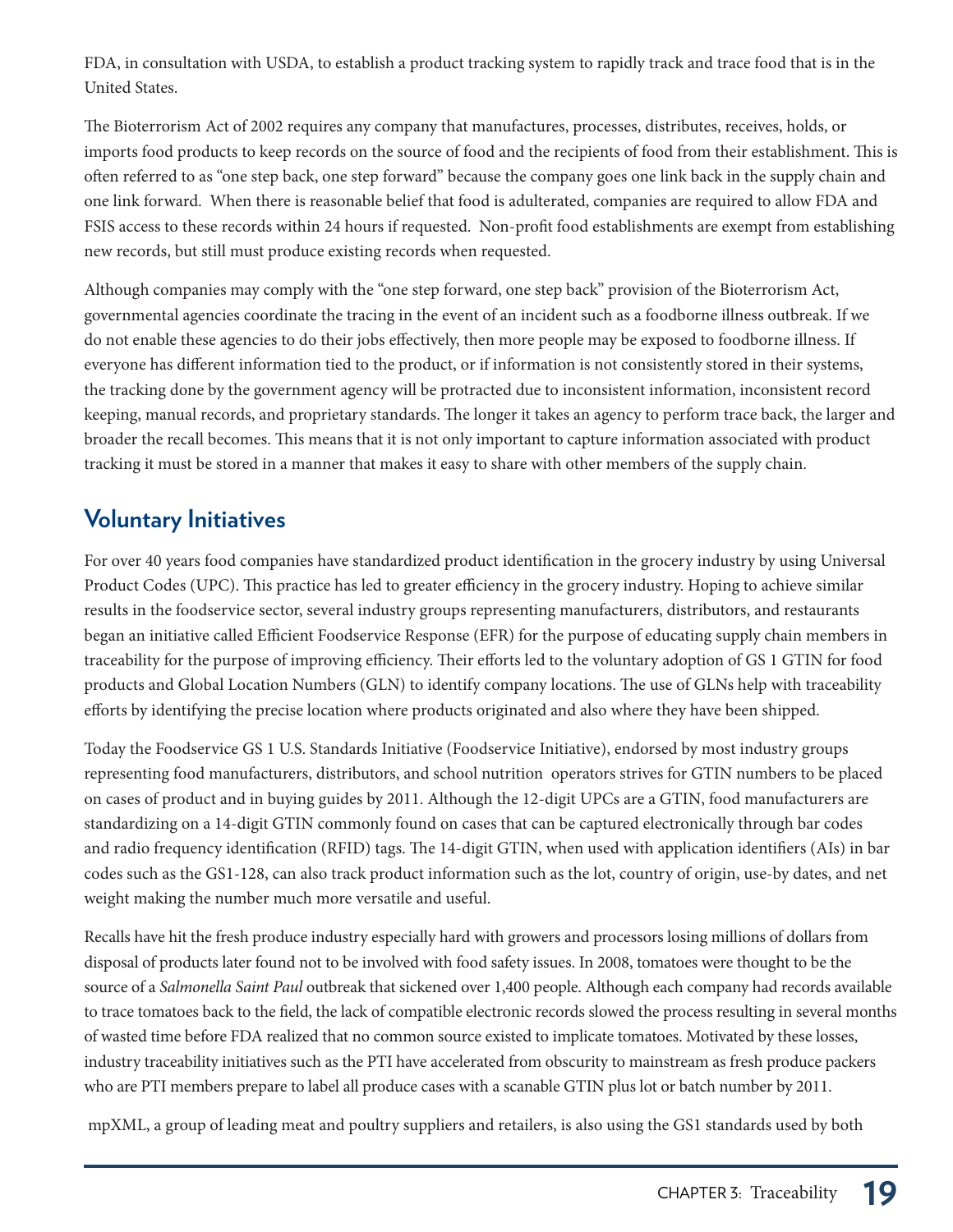the PTI and the Foodservice Initiative. All three groups have taken voluntary steps toward identifying products at the case level using GTIN plus lot numbers and GS1-128 bar codes. The mpXML and PTI have already adopted standards for cases and pallets using the GS1-128 bar code and the Foodservice Initiative is expected to do so as well. The goals for all three initiatives are to minimize waste in the supply chain, improve product information for customers, and establish a foundation for improving food safety and traceability.

#### **Legislation**

The Public Health Security and Bioterrorism Preparedness and Response Act of 2002 (Bioterrorism Act) brought new focus on the ability to trace all foods sold in the U.S. from the source to the end user. This act standardized the information that was to be kept including product and lot numbers, date of delivery/date of shipment, and the names of those who came in contact with the food item. Although this provided data needed to trace products, each company had the option of storing the data in any form that was convenient such as on invoices or other paper formats as well as electronically. Although each company could trace products it received or shipped, lack of a common data format and electronic means of sharing the information slowed traceability efforts.

More recently, the Food Safety Modernization Act of 2010 further strengthens the effort to track foods by requiring FDA to establish a food tracking system to improve the ability to track and trace food products rapidly. Although provisions of this law generally do not pertain to meat, poultry, and egg products, the Secretary of Agriculture stated the Administration is reviewing the Federal Meat Inspection Act and that it is possible that food safety reforms adopted by FDA may also be proposed and adopted by USDA and approved by the next Congress.

#### **Benefits**

The biggest benefit from incorporating traceability in schools is cost savings. When recalls occur, products from the same manufacturers or with the same ingredients unrelated to the recall are often pulled or destroyed "just to be safe." When students and other customers perceive a problem with a recalled food type, they often will not buy any product similar to the recalled item. When this boomerang effect occurs, millions of dollars of food is unnecessarily removed from the food supply and ultimately the costs are passed along to the schools and other establishments. If schools are specific about which foods are involved in a recall, react quickly to recall notices, and provide assurances about the safety of related products, damage and costs are reduced.

Additional savings come from greater efficiency. When coupled with technology such as bar code readers, the scanning of GTIN numbers can potentially save money on tasks related to ordering, inventory, and receiving. One study conducted by A.T. Kearney (International Food Distributors Association [IFDA], 2006) found that retailers reduced inventory by .5 - 1.0%, stockouts by 2 - 4%, and reconciliation errors (e.g., invoice discrepancies) by 5 - 10% when using bar code readers.

Scanning bar codes requires inventory and ordering software with the ability to store GTIN numbers for a case or purchase unit. For complete traceability, software also needs the capability of storing lot numbers for each case of product received. A hand held scanner that is capable of reading GS1-128 or GS1 ITF-14 bar codes is also required. These bar codes are described later in this chapter under Item Identification. The database used by the software must be capable of exporting data in forms (e.g., comma delimited file) that can be shared with supply chain partners.

Scanning products during the receiving process will not only record the product codes and lot numbers but provides the ability to check these numbers against purchase orders to ensure that the correct products were delivered. Scanning bar codes when taking inventory eliminates manual data entry required when a spreadsheet or software is used alone.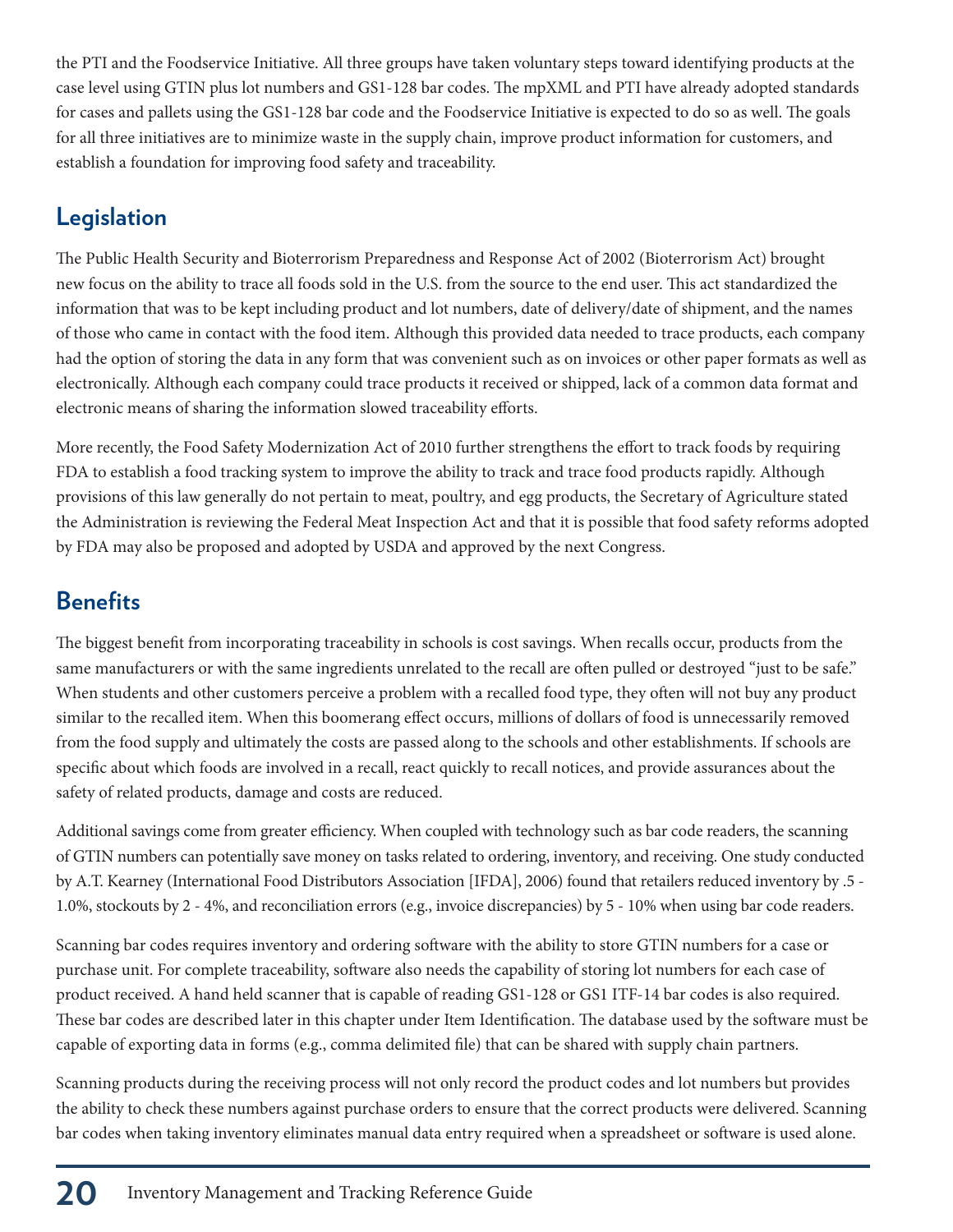Even paying invoices can be automated when accounting departments are equipped to electronically share information about received products rather than entering invoices into financial systems for payment. Scanning product codes increases both accuracy and efficiency.

In addition to food safety and efficiency, the ability to trace foods also ensures that attributes such as organic, locally grown, country of origin, genetically modified foods (GMO), allergen-free, and other qualities that are impossible for consumers to detect from examining products are delivered as specified. Manufacturers are beginning to populate the Global Data Synchronization Network (GDSN) with this type of information in order to electronically synchronize standardized product information with their sales agents, brokers, distributors, and ultimately with operators such as those in school nutrition programs. The GDSN is a network of data pools containing item, location, and price information from trading partners subscribing to the network using standardized information such as GLNs and GTINs.

Major food manufacturers are beginning to populate GDSN with pack size, nutrition information, allergens, and other information often required by schools. When schools show an interest in using the GDSN, it will raise the priority for manufacturers to populate the database with school products. Because schools are customers of the organizations implementing these traceability initiatives, they are well positioned to take advantage of these efforts.

#### **Barriers**

Because electronic tracking is new to schools, the initial costs may be higher than some school districts can afford. It is also typical that early adopters of technology may have to deal with imperfect software and other glitches. It may not be for everyone.

In order to take advantage of scanning, the school district would need to invest in both hardware (e.g., scanners) and software that can store and share product numbers. Vendors currently providing ordering and inventory software to schools may not have the ability to scan bar codes making it difficult to implement electronic tracking. Funding for such purchases may be justified based on potential cost savings, especially in larger school districts.

Although there are many manufacturers and distributors that have already begun using GTIN numbers on cases of food products, there may be many others who have not yet taken that step. School personnel may find it frustrating to continue using manual systems for products from certain vendors when other vendors are using GTIN numbers.

## **Get Ready For the Future**

The Foodservice GS1 US Standards Initiative has set goals for participating manufacturers to communicate product information to the GDSN and for distributors to scan GTINs and lot numbers on all outbound cases by 2012. This will enable operators to begin receiving product information electronically and scanning inbound cases from industry partners participating in the Foodservice GS1 US Standards Initiative shortly thereafter. Companies currently participating in this initiative are listed on the Foodservice GS1 US Standards Initiative webpage. The link for the webpage is listed in the resources section of this guide.

Preparing to participate in this initiative will require following inventory management best practices described in this guide as well as preparing for the electronic exchange of information with industry partners. Implementing business practices that standardize product information and ensures product tracking within the school district is the first step in preparing for electronic data sharing.

To prepare for electronic information exchange through the GDSN, school districts should:

1. Specify that vendors include GTINs on product cases;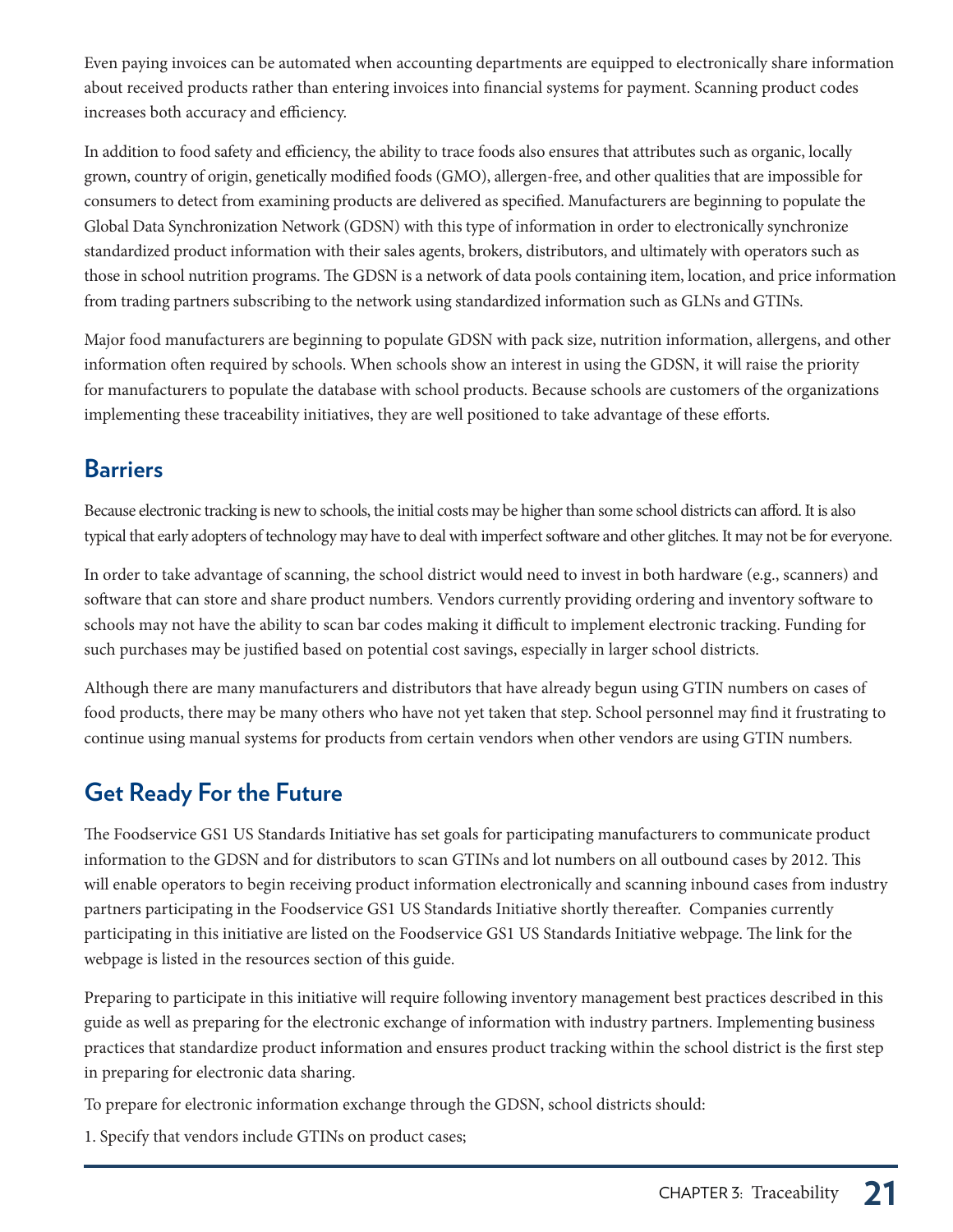- 2. specify that vendors include GLNs on shipping documents, and invoices;
- 3. select software vendors that store GLNs and GTINs in their system and have interoperability with GDSN-certified data pools;
- 4. select scanning hardware that can read GS1-128 and IFT-14 bar codes;
- 5. obtain GLNs for school district and each location receiving products or product information.

In order to assign GLNs for each location, first contact GS1 customer service to obtain a company prefix. Next, assign location numbers to each location that will either receive products or product information such as schools, accounts payable, and warehouse. The company-prefix and location number together comprise the GLN. Each school district should be identified by only one company prefix so it is important to communicate with school district administration to coordinate the efforts of different school district departments to avoid duplication. Although there is a small annual subscription fee for each GLN number, larger districts may find it less expensive to annually subscribe for a company prefix and then assign their own GLNs.

#### **Item Identification**

The basic requirement for manual or electronic traceability is the ability to accurately identify products. If using an electronic tracking system such as bar coding, a 14-digit GTIN plus lot number is the most common method of identifying products. Manual systems will use a variety of case coding depending on the manufacturer. For food recalls, additional information must be gathered for the batch or lot regardless of the type of tracking system used. Even if an electronic system is implemented, not all manufacturers have adopted GTINs so a combination of automated and manual processes will be needed.

Manual case markings will be different depending on the type of food product. Meat, poultry, and egg products will have an establishment number located inside the USDA inspection seal (Exhibit 3-1). The package will have a lot or batch number or "use-by date" that identifies when a product was manufactured.



#### **EXHIBIT 3-1** Examples of common case markings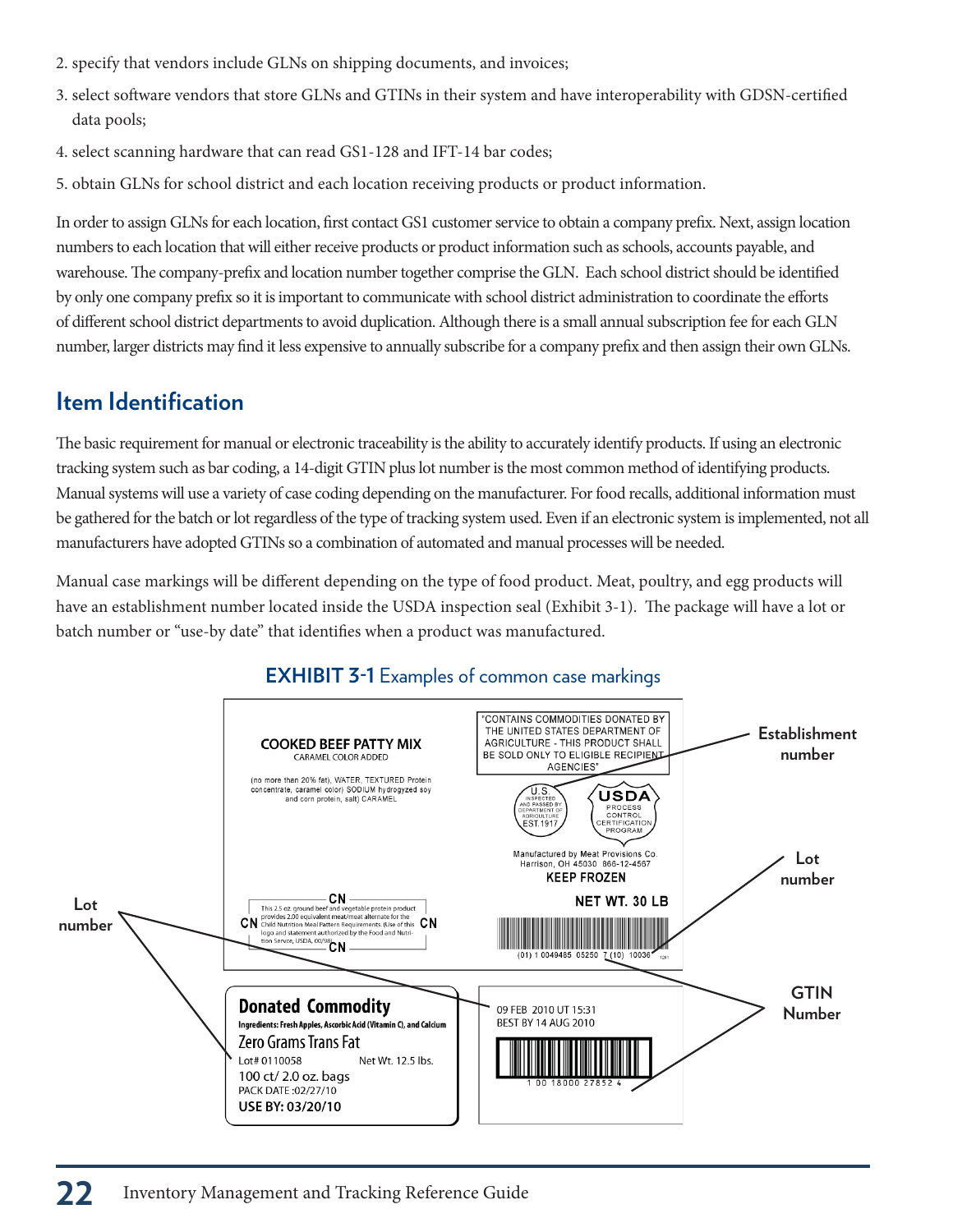Once an operator learns to read and understand bar code numbers, these numbers may also aid in product identification. Products manufactured by companies that have adopted GTINs will have a 14-digit number and bar code on the case as shown in Exhibit 3-3. One digit will differentiate the packaging levels, one is a placeholder, and twelve digits will represent the unique company prefix and item reference number (Exhibit 3-2). A GS1 Company Prefix (identifier) can vary from six to nine digits; the length of the Company Prefix determines the number of digits a company has available for its Item Reference numbers; the shorter the prefix; the more Item Reference numbers that are available for use. The final digit is a check digit that is used to ensure the product scanned correctly.

#### **EXHIBIT 3-2** GTIN coding scheme



Indicator codes will be zero (0) if inner packages have different item reference numbers and one (1) when the case and item references are the same. When the indicator code is 0, school operators need to be aware that inner packs will not have the same item reference number as the case or shipping container and extra care will need to be taken to ensure that correct item references are recorded. An indicator code of nine (9) represents a product with a variable weight (e.g., turkey ham where each ham has a different weight).

Manufacturers choosing to use a GS1-128 barcode have the option to add a lot number next to the GTIN (Exhibit 3-3). Manufacturers also have the option to add net weight and other information by stringing along additional numbers identified by application identifiers (AIs) (Exhibit 3-4). Application identifiers have the potential to provide school districts with more accurate information about country of origin and other attributes.

#### **EXHIBIT 3-3** Examples of Global Trade Item Numbers



**GS1 ITF-14 Barcode**  Inside packages will have different item reference number.





**GS1 ITF-14 Barcode** 

Inside packages will have the same item reference numbers.

**GS1-128 Barcode**  with application identifiers. This one shows a lot number of 10036.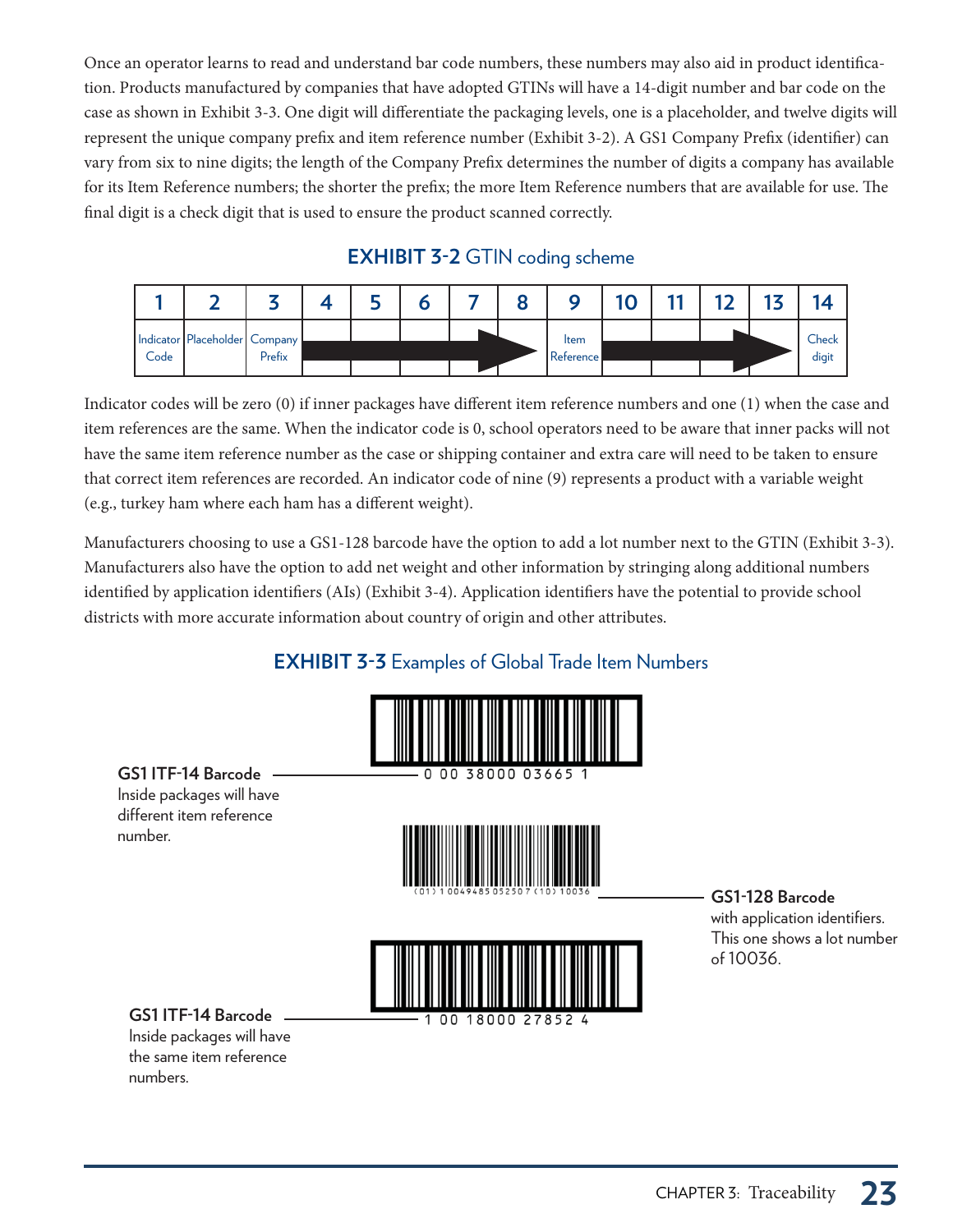#### **EXHIBIT 3-4** Common Application Identifiers

| Al     | TITLE                                         |
|--------|-----------------------------------------------|
| 01     | Global Trade Item Number                      |
| 10     | Batch or lot number                           |
| 11     | Production date (YYMMDD)                      |
| 15     | Minimum durability date or "sell-by" (YYMMDD) |
| 17     | Maximum durability date or "use-by" (YYMMDD)  |
| 30     | Variable count                                |
| 320(n) | Net weight (lb), $n =$ decimal placement      |
| 422    | Country of origin                             |

School nutrition personnel need to be able to identify products for a variety of reasons. Subtle differences in products can affect pricing, nutritional integrity, and compliance with school nutrition regulations, or the food product may contain allergens that can be harmful to affected customers.

When products are purchased, the product number or GTIN and any acceptable substitutions must be available to personnel receiving deliveries to ensure that products ordered are the ones received. Cooks and production employees also need to read product codes to make certain that prepared products match production records and recipes. In the event of a foodborne illness, school records must be sufficient to track products served on specific dates, and meals to ingredients and sources. When recalls occur, specific products must be identified as to date received, used, disposed of, or sequestered.

#### **Voluntary Standards**

Some school districts are addressing organizational quality by adopting standards such as International Organization for Standardization (ISO) standards and Safe Quality Food Institute (SQF) standards or including these standards as requirements for vendors in bid documents.

Note for district with centralized production: Although ISO and SQF standards will benefit all school nutrition programs, districts that operate centralized food production facilities may have the greatest benefit due to the increased risk when producing a large volume of meals in one facility.

ISO standards are available for many different types of organizations, including school districts, and a variety of processes including ISO 22000:2005, food safety management systems. ISO defines standard operating procedures, monitoring systems, adequate recordkeeping, corrective actions, and feedback mechanisms to ensure procedures are effective. This process is very similar to food safety plans based on Hazard Analysis and Critical Control Point (HACCP) recently added to National School Lunch Program regulations.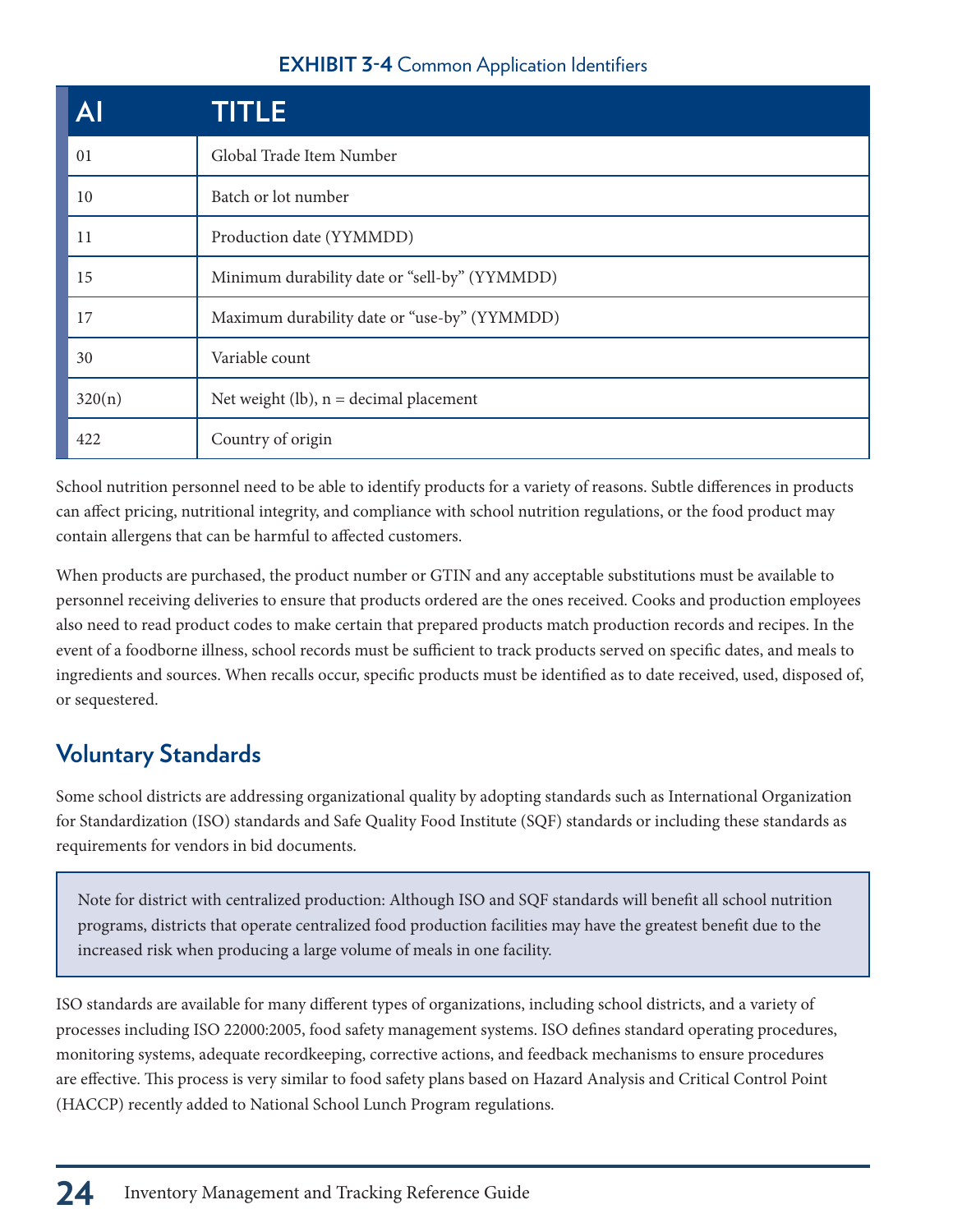Companies may elect to be ISO or SQF certified by adopting these standards and participating in periodic audits, however, you do not need to become ISO or SQF certified to implement standards that will improve program quality. Both ISO 22000:2005 and SQF 2000 include traceability standards for food products requiring product codes and lot or batch numbers to be recorded throughout internal processes as well as among supply chain members.

#### **Critical Tracking Events and Recordkeeping**

A critical tracking event (CTE) is a point at which a product is moved between sites, a product is transformed, or any point where a record is required in order to trace a product. In a school nutrition program where all food is delivered directly to a school site for production and service, CTEs would include the point at which a product is received, the point at which the product is used in food production, and the point at which the product is served, stored, or thrown out. If the product is stored as a leftover, two additional CTEs occur for reheating and serving or disposal. CTEs will be marked in this document with  $\mathcal I$  to indicate a process when critical information about the product must be recorded.

The ability to trace products depends on the ability to capture data about the product at each CTE point. Data that must be captured include date, location(s), product code, quantity, and lot number. The manner in which data are stored is up to the school district. At a minimum, schools need to record sufficient information on invoices or receiving documents and production records. Programs with more complex delivery and production methods will have more CTEs.

Note to districts with warehouses and/or central kitchens: When food is shipped from one location to another, such as between schools or centralized storage or production facilities, additional recordkeeping is necessary. Data need to be recorded for each shipment received as well as each shipment out of the facility.

#### **Internal and External Traceability**

Internal traceability refers to processes within a school when data should be collected in order to trace a product, including transforming the product into a finished product. Processes such as cooking, serving, and disposal or destruction of the product are all considered internal traceability processes.

External traceability refers to a physical exchange of product between two supply chain members such as a distributor, a state USDA Foods warehouse, or a contracted receiving site such as a day care and one or more locations within the school district. It also refers to transfers within a district when products are shipped from a warehouse or central kitchen to a school or between schools.

The source location must provide the recipient with at least one identification number such as the GTIN and the recipient must keep this identification attached to the item until the product is used or destroyed.

**Best Practice:** Use GLNs and GTINs on all purchase orders. Require vendors to use GTINs on advance shipping documents and GLN and GTINs with lot numbers for their products on all invoices. Internal shipping documents and production records should also use GTIN and lot numbers for items produced and/or shipped within the district and to entities outside of the district.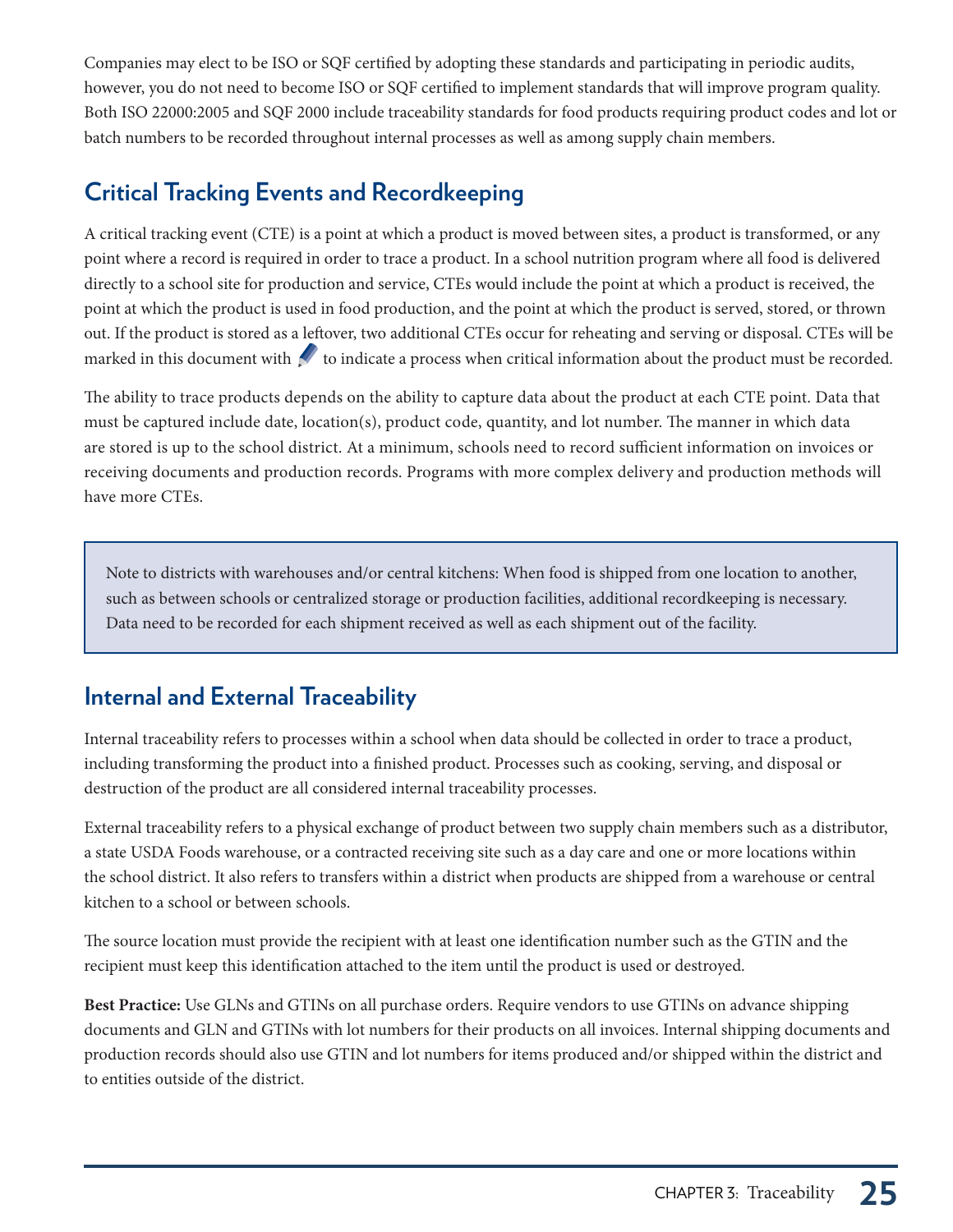## **Role of Technology**

GTIN numbers are designed so that they can be encoded into bar codes or electronic product codes (EPC) such as radio frequency identification (RFID) tags in order to be read by electronic data capture devices such as scanners. RFID is a technology that shows great promise but it is not readily available for school nutrition application and is too expensive to consider for school districts at this time.

On the other hand, bar code technology is relatively inexpensive, bar codes are encoded at the case level for most food products, and scanners with the ability to read all GS1 and other bar codes are readily available. Ideally software already in use by school nutrition programs for ordering, receiving, inventory control, production, and point-of-sale will incorporate tracking capabilities enabling schools to capture GTIN and lot numbers.

Reports from these systems should summarize the disposition of a given product code and lot number, by location, within a specified date range including the ability to be exported electronically for submission to a state agency in the event of a USDA Foods recall or to FDA or other authorities in the event of a commercial recall, foodborne illness, or bioterrorism event.

The cost effectiveness and efficiency of such a system will depend on the complexity and size of the school nutrition program. In a small district where food is primarily delivered to each location, manual systems will suffice as data can be gathered, reviewed, summarized, and reported to the requesting agency quickly. In larger or more complex programs where data are collected at many processing points and locations, an electronic means for collecting and reporting data may become essential in order to provide full traceability.

Electronic capture of the GTIN plus lot numbers is more efficient than tracking lot numbers manually. Products may be scanned when they:

- $\blacksquare$  arrive from vendors,
- $\blacksquare$  are placed in or removed from storage,
- $\blacksquare$  are shipped to other buildings, and
- $\blacksquare$  are discarded.

When selecting software vendors, ensure the software can provide reports filtered for a given GTIN and lot number and sorted by location and date.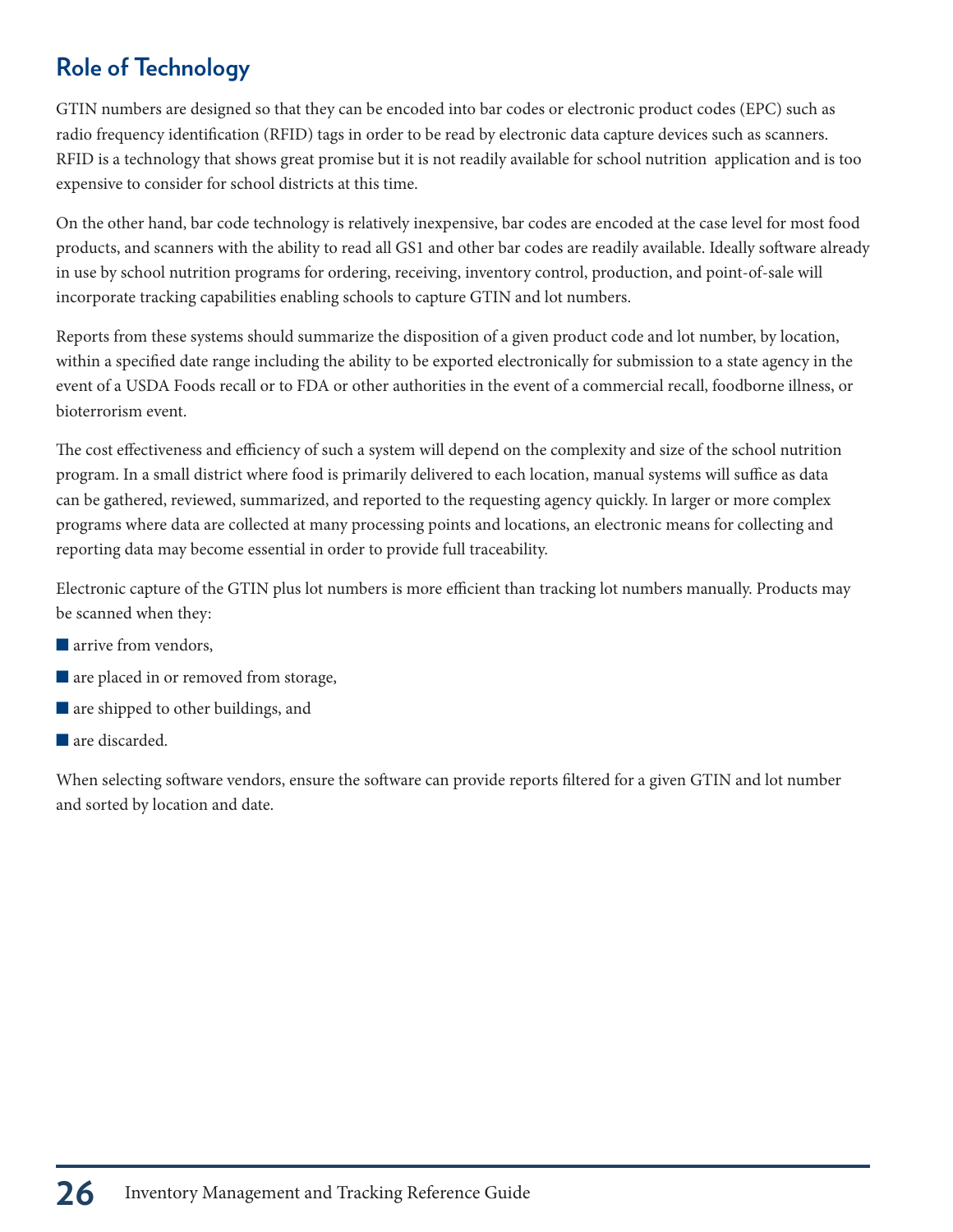# **C H A P T E R 4 Best Practices in Inventory Control**

# **TERMINOLOGY**

**Batch Cooking:** Preparing smaller quantities of food as needed throughout the serving period rather than preparing the total quantity needed at one time.

**Cycle Menu:** Menus that are repeated over a specified period of time.

**Cycle Counts:** Physical count of a small group of randomly selected products on a periodic basis. Typically used in high volume operations when a monthly physical inventory may not be possible.

**Indirect Discount:** Applying a discount for the fair market value of USDA Foods on processed products on the invoice; also referred to as "net off invoice".

**Par Value:** The amount of product needed to fulfill menu requirements for one ordering period plus a small amount for safety stock.

**Perpetual Inventory:** Continuous recording of all receipts and issues of products in storage providing a balance of each item at all times.

**Physical Inventory:** Periodic actual count of products in storage areas.

**Single Inventory Method:** Maintenance of a single inventory for food and supplies, including USDA Foods.

**Standard Operating Procedure (SOP):** Detailed written instructions for a process that must be followed to ensure a desired outcome.

School nutrition programs across the country have different methods of achieving the same goal: serving nutritious, cost-effective meals students will enjoy. Some methods, however, stand out as "best practices" or procedures that when followed achieve consistent high quality results. This chapter identifies "best practices" that are related to inventory management and product tracking.

Typically, inventory management is addressed as a function or discrete set of tasks. In this chapter we approach inventory management from a systemic or holistic view looking at the impact each function in the school nutrition program has on the management of inventory. Inventory management ensures that quality, cost effective products are available in the right quantities at the right time.

Similar to strategies used in Efficient Foodservice Response (EFR) initiatives to take advantage of supply chain management and inventory management efficiencies, it is important to:

- $\blacksquare$  assemble a cross-functional team including representatives from purchasing, operations, accounting, and technology;
- $\blacksquare$  educate the team on how inventory management is affected by each department;
- $\blacksquare$  develop a plan with a vision for improving management of inventory to improve cost, efficiency, traceability, and safety; and
- $\blacksquare$  develop metrics (e.g., food cost, inventory turns) that may be used to benchmark starting points and measure progress.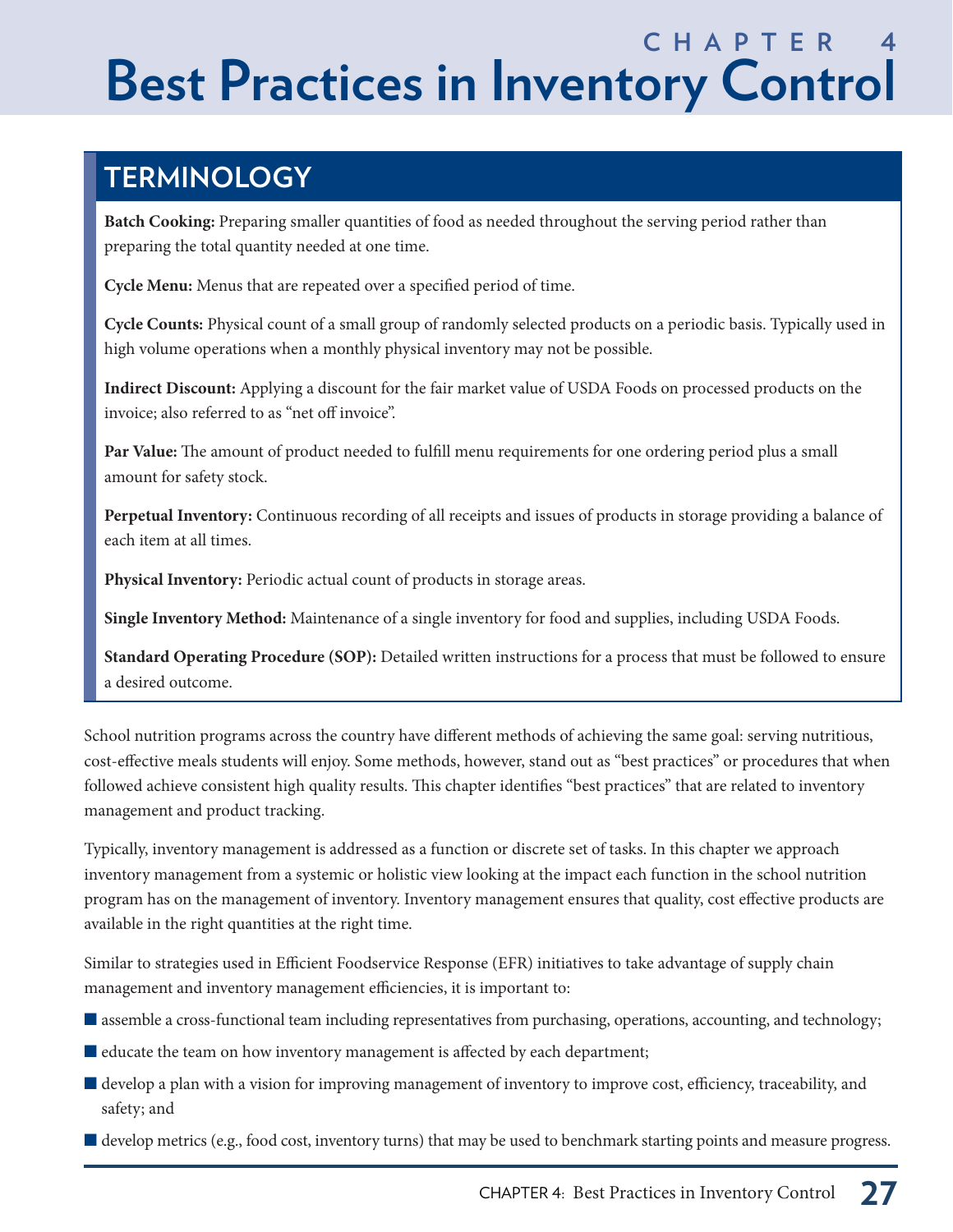#### **Menu Planning**

Menu planning is the underpinning of inventory control because the menu establishes what items are needed and how frequently they are going to be used. Effective menu planning requires considerable planning and skill to ensure that menus are cost effective, popular with customers, and meet nutrition and program guidelines. It is unlikely that menus planned monthly by each site manager effectively control inventory.

Using a central cycle menu controls inventory by making the items and quantity needed predictable. When the same items served together are repeated, a pattern emerges that, during each cycle, can be used to predict what customers will purchase. This allows managers to improve ordering forecasts. Remember that the menu consists of more than reimbursable meals. A la carte offerings are part of the menu and also should be carefully planned. Timing of menu planning also can affect pricing.

When menus are planned before bids are developed, bid quantities may be forecasted with more certainty. Vendors that can count on accurate bid quantities are more likely to offer volume price discounts. If complete menus cannot be planned in advance, determine the number of times each menu item will be offered during the bid period and later plan menus meeting these guidelines.

 A software program can facilitate forecasting by using the sales and production history from previous menu cycles. The number of cycles to review depends on the participation trends of the school. If participation is rising, the history from the last serving date may be all that is needed. If participation is holding steady, review the last two or three menu cycles and forecast using the highest figure.

#### **Procurement**

Effective procurement affects inventory control by obtaining the right items in the correct quantity for the best value. Once menus are planned, a list of items to purchase can be developed so that only items planning to be served are purchased. USDA (1998) found that schools carried an average of over 800 SKUs. Reducing the number of SKUs reduces the time it takes to specify, order, receive, track, store, and inventory items.

A SKU is a discrete item with the same characteristic (e.g., juice purchased in five flavors represents five separate SKUs). Each SKU will have its own GTIN. For tracking of items during a recall it is helpful to have fewer SKUs of a certain item when trying to account for the status of all recalled product.

Reviewing menus and recipes to utilize the same SKU for more than one menu item will make inventory control simpler and reduce costs. Also, reviewing production or sales records can identify items with low sales so those items may be eliminated. Selling less than 25 units of an item or flavor of any SKU is probably not worth the time it takes to order, store, and sell it. In large schools the cut off may be 50 sales for a given SKU.

Although food and supply specifications may be written so that more than one product is acceptable to bid, once the purchasing decision has been made only the selected product code should be purchased. When substitutions are needed, an appropriate product code substitution should be approved in advance by someone at the central office and clearly communicated to receiving agents. Product substitutions may lead to a variety of problems including:

- $\blacksquare$  reduced quality,
- $\blacksquare$  non-compliance with regulations,
- **n** increased costs,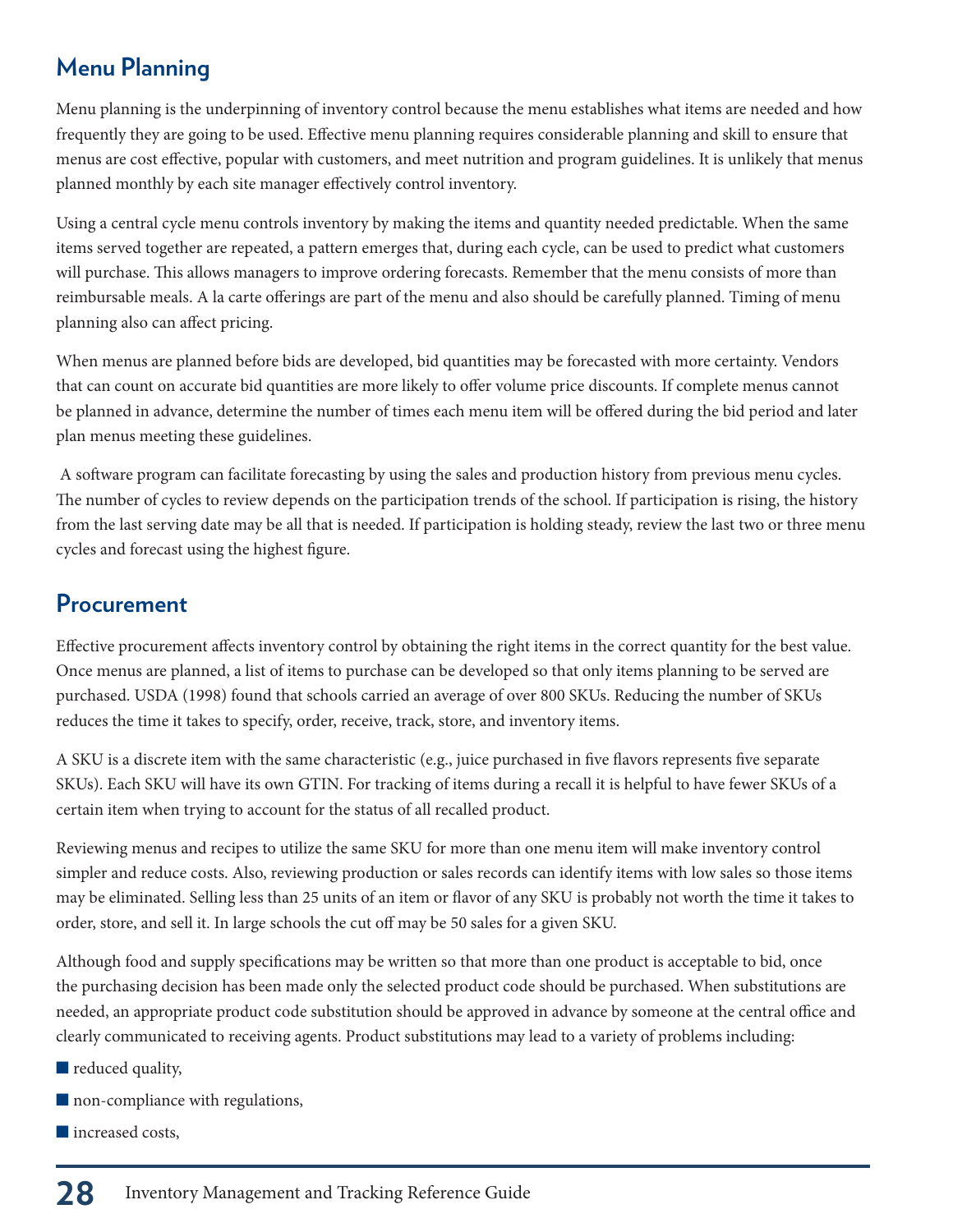- $\blacksquare$  non-compliance with nutritional guidelines, and
- loss of customer satisfaction.

Managing suppliers is also part of inventory management. Clearly identifying vendor requirements in bid documents ensures that your food safety efforts will not be undermined by faulty vendor practices. Adding language to bid documents such as requiring Good Manufacturing Practices (GMP), Good Agriculture Practices (GAP), and Good Handling Practices (GHP) for produce and Farm to School procurement, and requiring HACCP plans and traceability requirements found in SQF2000 or ISO certification can ensure product safety (see Appendix).

#### **Forecasting and Ordering**

Forecasting and order can greatly affect inventory control. When forecasting is not accurate and products are ordered in excess:

- $\blacksquare$  too much money is tied up in inventory, which reduces cash flow;
- $\blacksquare$  there is more opportunity for spoilage;
- $\blacksquare$  the incidence of theft is increased;
- **n** more products become obsolete; and
- $\blacksquare$  the quality of products deteriorate overtime.

Problems, such as stockouts and emergency buying, result from under ordering. Both conditions result in not getting maximum value from inventory.

Predictability improves inventory control across the supply chain giving manufacturers the opportunity to lower costs by producing only the quantity of products actually needed by end users and helping distributors stock sufficient quantities of product without overstocking. When schools order larger quantities or different products than vendors expect, items may be out of stock.

Several practices help reduce the out of stock conditions:

- $\blacksquare$  planning cycle menus,
- ordering based on menus,
- $\blacksquare$  sharing menus and expected order quantities with vendors in advance,
- $\blacksquare$  minimizing menu substitutions, and
- $\blacksquare$  maintaining a low inventory of menu items so ordering reflects usage.

An ordering system should be established to prevent over ordering. A par value system establishes a maximum quantity to keep on-hand. The par value is the amount needed to fulfill menu requirements for one ordering period, usually one week, plus a small amount for safety stock. Other factors to consider when setting par values include:

- $\blacksquare$  storage space,
- $\blacksquare$  frequency of deliveries,
- $\blacksquare$  vendor minimum orders, and
- Qvalue of product ( e.g., higher cost products should be ordered close to the time of use).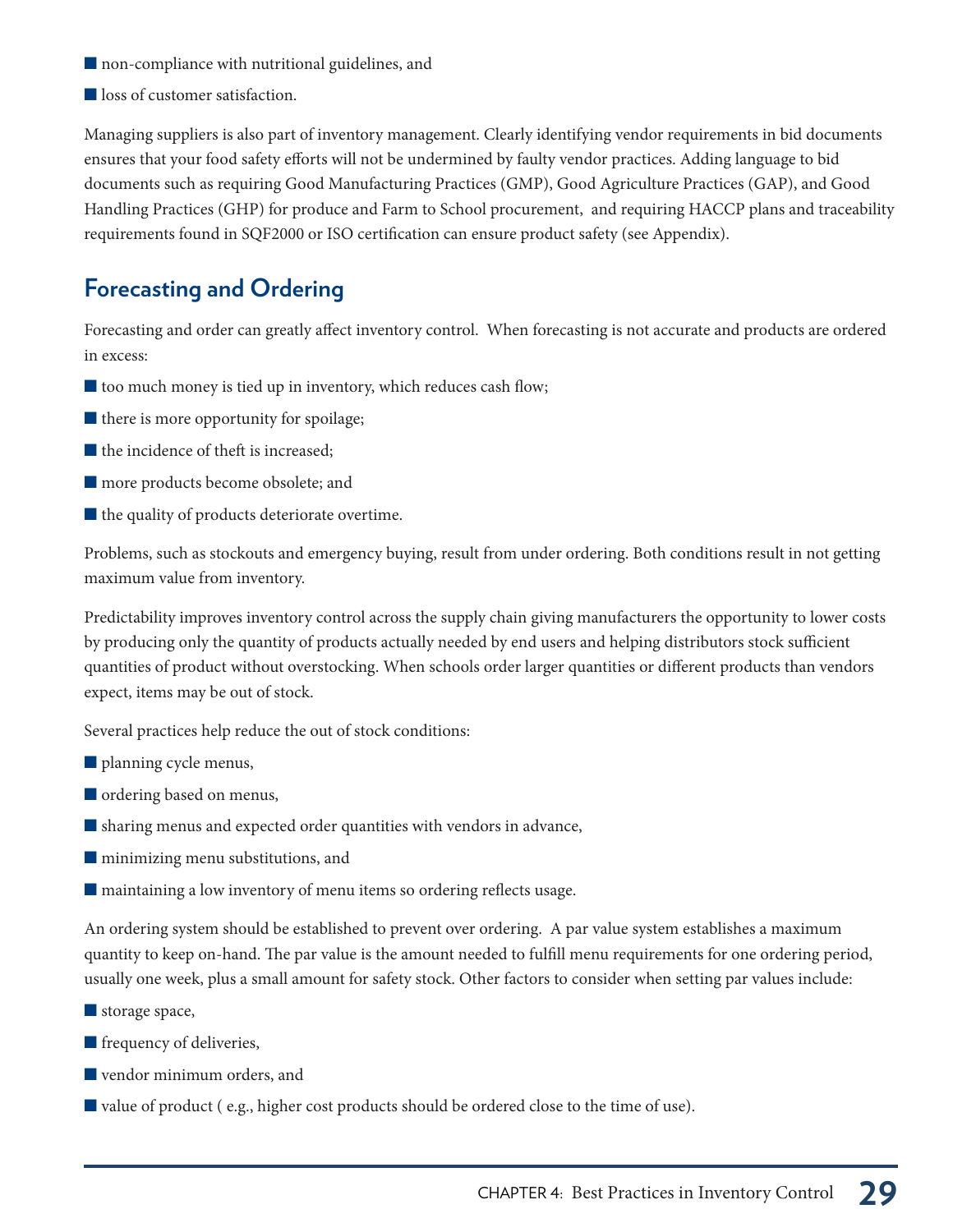Accurately forecasting orders is not a simple task. Managers should not be required to place an order while another order is incomplete. Requiring managers to place weekly orders more than a few of days in advance may result in incorrect ordering.

When orders are placed, the quantity of product to be ordered is the amount needed to bring inventory back to the maximum or par level. If an item is served more than once between delivery periods you must also consider how much will be used before the order is received. Inventory should be checked prior to placing the order and subtracted from the total quantity needed. A par stock method works well for items where consistent amounts are used each week or order period (see Exhibit 4-1). Par values need to be monitored throughout the year and adjusted when menus and participation change.

| <b>PRODUCT/GTIN</b>                                    | <b>FREQUENCY</b> |          | PAR (MAX) COMMITTED (+) INVENTORY (-) |          | <b>ORDER QTY</b> |
|--------------------------------------------------------|------------------|----------|---------------------------------------|----------|------------------|
| #10012345000017<br>Peaches<br>$6 \text{ cms/cs}$       | Weekly           | 10 cases | 2 cases                               | 1 case   | 11<br>cases      |
| #10012345000021<br><b>Trays</b><br>$10$ pkg/cs         | Weekly           | 20 cases | 12 cases                              | 12 cases | 20 cases         |
| #10012345456784<br>Detergent<br>$4$ gal/cs             | Monthly          | 2 cases  | 1 case                                | 1 case   | 2 cases          |
| #10123457890006<br><b>Chicken Patties</b><br>$120$ /cs | Menu             | 5 cases  | $\overline{0}$                        | 2 case   | 3 cases          |

#### **EXHIBIT 4-1.** Determining Order Quantity

Ordering based on menus is another alternative. Order guides are designed to match weekly menus. Ordering by menu still requires that you establish the amount you would need to fulfill the menu plus a small extra amount for safety stock. You still consider the amount committed before the order arrives, and the amount currently on inventory. The only difference is the item would not be ordered until right before it is on the menu.

The same ordering system may be used when ordering USDA Foods. The delivery periods may be the same as for commercial products or longer depending on whether or not your state participates in an indirect discount or "net off invoice" program, receives a commercial delivery by a distributor, receives deliveries to a district-operated warehouse, or receives monthly deliveries directly at the school site.

#### **Receiving**

The receiving process ensures that you receive specified products that were ordered, in correct quantities, safe, and at the best quality. Receiving is a very important function of inventory control and its value is often overlooked. Effective receiving requires a well-trained employee and the following resources:

- $\blacksquare$  standard operating procedure (SOP) for receiving food and supplies,
- $\blacksquare$  item specifications including product code or GTIN numbers,
- $\blacksquare$  orders and/or receiving documents,
- $\blacksquare$  thermometers for checking temperatures of TCS products,
- $\blacksquare$  markers or date stamp, pens, pencils, wire snips, and clipboard,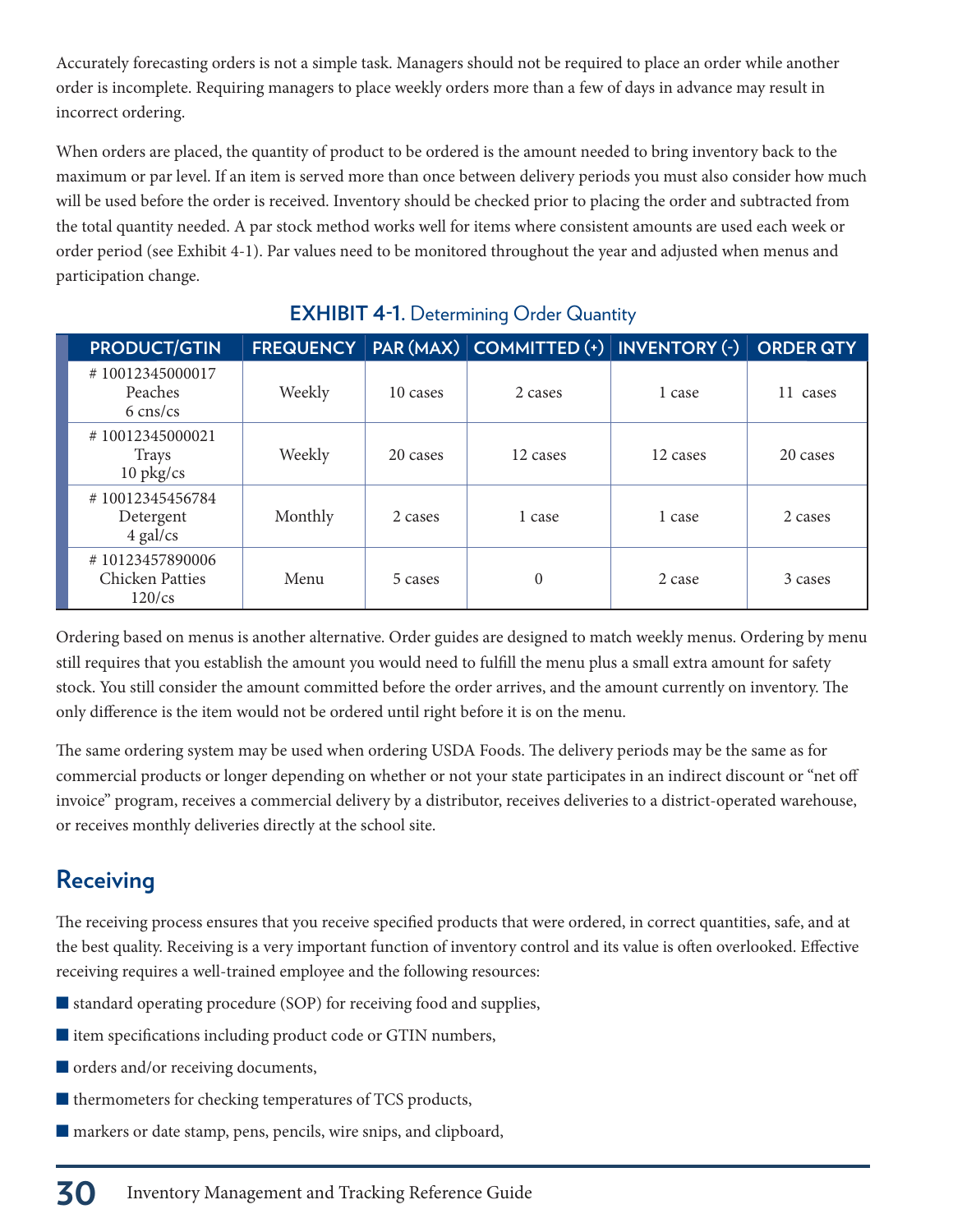- $\blacksquare$  wire cutters for breaking seals on USDA Foods deliveries,
- $\blacksquare$  hand trucks, carts, or dollies to move food to storage areas, and
- $\blacksquare$  scales to weigh products sold by weight.

Deliveries should be scheduled so that the receiving agent has time to check food items thoroughly and store products immediately. Deliveries should not be accepted before trained employees are available to receive them. Deliveries made before school opens or after staff has left for the day must be avoided.

Receiving agents should be familiar with expected deliveries so that the receiving process can move as quickly as possible. There are several steps to the receiving process:

- $\blacksquare$  check that deliveries arrive in a clean truck that is capable of maintaining food at correct temperatures and securing product from tampering during delivery;
- $\blacksquare$  identify the driver if he/she is not familiar to the receiving agent by requesting an ID and recording the driver's name on a receiving log;
- Check in products by category examining and storing refrigerated items first, then frozen items, and dry goods last;
- $\blacksquare$  check the product code or GTIN to ensure that the correct product is received and record on the invoice  $\blacktriangleright$ ;
- $\blacksquare$  check each case for quality such as damage to container, wilting or spoilage, and out-of-date products and obtain a credit receipt for rejected products,
- $\blacksquare$  weigh items sold by weight;
- count and check all cases against orders or receiving reports;
- Compare invoices to orders, check prices and extensions, note changes, and obtain credit memos;
- $\blacksquare$  check items that were substituted against approved substitution list; and
- $\blacksquare$  stamp or mark all products with a receiving date.

Using software for ordering and receiving helps ensure the correct product is received at the right price. Once products are entered into the software database, only products identified for each site may be ordered. Orders are automatically converted to receiving screens once orders are approved, allowing receipt of only the desired products.

### **Storage and Issuing**

Secure, efficient, and safe storage are key elements of inventory control. This begins with well designed, equipped, and secured storage areas, proper placement of food and supplies, and employees trained in proper storage and issuing processes.

Security is critical to protect foods from theft and intentional contamination or bioterrorism. Since the terrorist actions of 9/11/2001, threats to the security of food have been re-examined. Purposeful contamination of our food and water supply has been identified as potential soft-targets requiring special means of protection. Security of food items should include:

 $\blacksquare$  keep all storage areas and outside access doors locked at all times,

Control keys, establish a policy for securing keys in a locked safe or cabinet, and sign keys in and out to those who do not need routine access,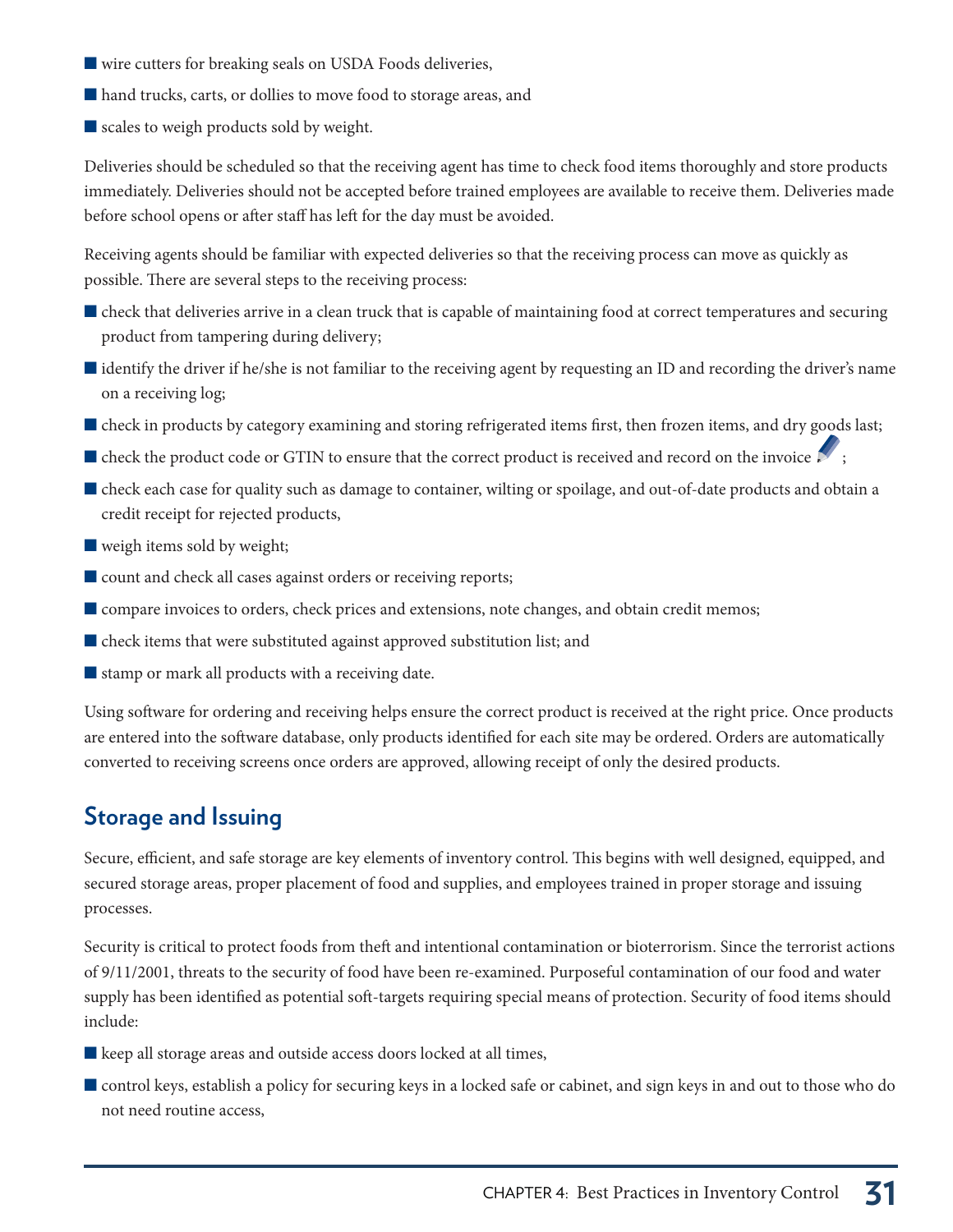- $\blacksquare$  issue keys only to those employees who need access,
- $\blacksquare$  collect keys immediately from employees who have been fired or resign,
- $\blacksquare$  restrict kitchen access to school nutrition personnel,
- $\blacksquare$  enforce policies requiring visitors to check in at school offices, and
- $\blacksquare$  provide lockers for employees to store bags, purses, and other personal items.

Install security cameras by access doors to the establishment and to all storage areas. Post signs to warn employees and visitors that premises are monitored. Keyless entry systems, otherwise known as key cards, eliminate the need for keys, can be reprogrammed when personnel change, and can leave an audit trail of who has gained access to storage areas.

Efficient storage layout can save time and maintain safety and security. Because National School Lunch regulations permit a single inventory method, USDA Foods and commercial foods do not need to be stored separately. Here are some tips for designing storage areas (see Exhibit 4-2):

- **Quare mobile shelving with adjustable shelf heights, dunnage racks, and dollies rather than stationary shelving,**
- $\blacksquare$  place high use products near the door for easy access,
- **Example 1** keep products in original cases, unless pest infestation is a problem, so that information needed for traceability remains intact,
- place products in storage areas in the order of inventory forms or a "sheet to shelf" numbering system to label shelving and assign products to specific locations then print inventory worksheets using the same order,
- place foods that will receive no further cooking on shelves above raw foods that will be cooked, with lowest safe cooking temperatures placed above items requiring higher cooking temperatures,
- Qstore chemicals away from food and paper supplies, in a separate locked section of storage area away from food to protect food and supplies from contamination,
- Qstore the heaviest containers near entry on lower shelves, dollies, or dunnage racks to reduce the chance of injuries when moving product, and
- $\blacksquare$  place expensive products in locked racks or away from easy access to exits.

### **EXHIBIT 4-2** Example of proper placement of items in storage

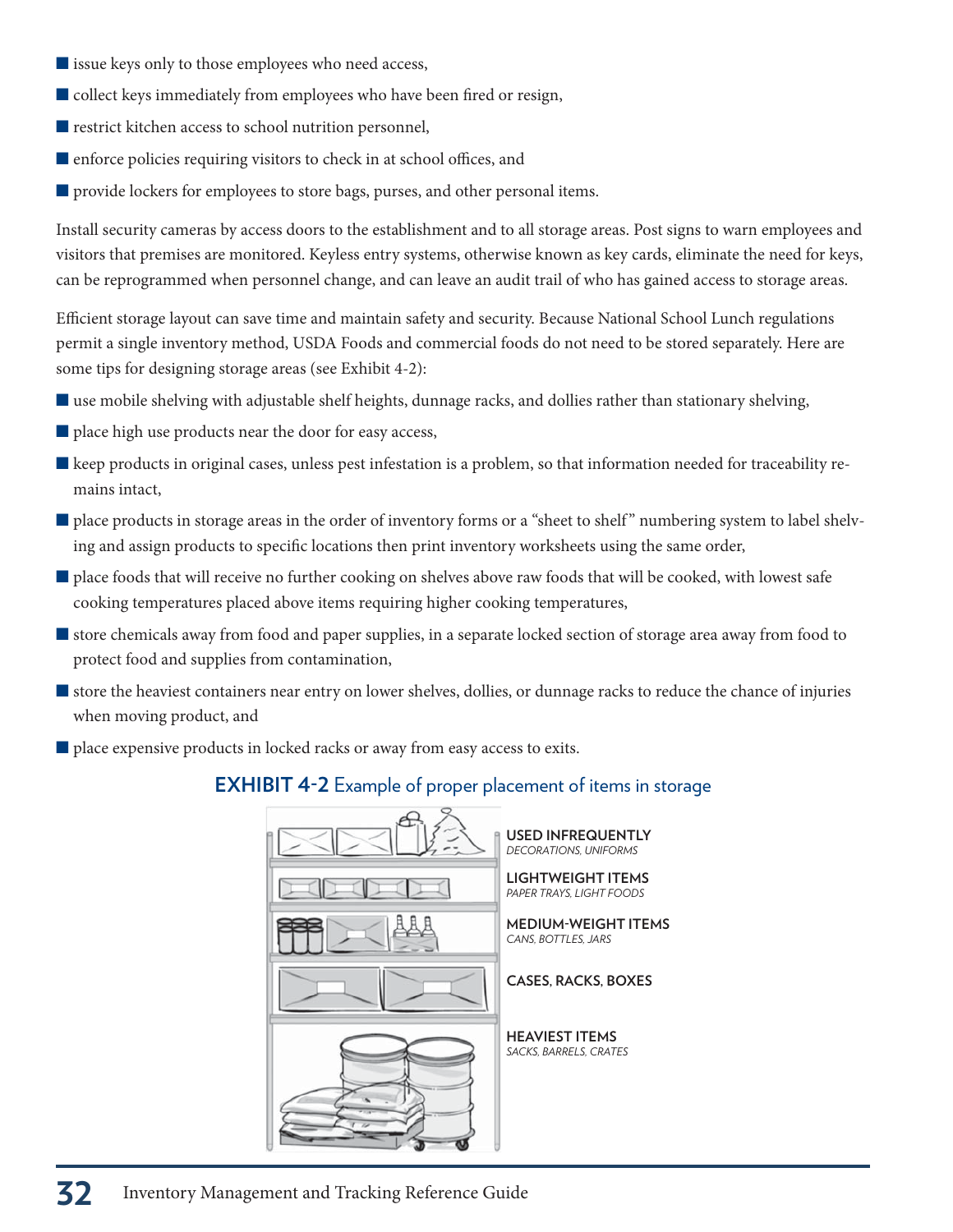Removing or issuing stock is another point where controls are needed. Allowing several different employees to remove products from storage areas decreases efficiency and increases potential for theft. Practice first-in, first out stock rotation and train employees to check "use-by date" or delivery date to ensure older products are used first.

Storeroom requisitions for issuing products should be used along with production records to provide an audit trail for items used (see Exhibit 4-3). Keeping records of food in storage is a critical tracking event. The specific product code number or GTIN should be listed on the requisition along with the initials of the person(s) who removed the stock. For improved traceability, lot numbers also should be listed. Food and supplies that are delivered directly to production or serving areas rather than storage areas, such as milk and produce, must also be recorded on a requisition. Requisitions also can be used for completing production records. Different approaches can be considered for issuing stock.

All employees should review the menu and recipes a day in advance and provide a written list of items needed or a requisition. An employee trained in issuing gathers supplies, places them on trucks or carts, checks items off the list, and delivers to each work area. This method requires sufficient refrigerated storage in production areas to keep foods at proper temperature during production. If cold storage is not available, multiple requisitions with the addition of delivery time may be needed to accommodate batch cooking methods.

Ingredient rooms increase control of inventory by assigning to a person(s) tasks related to pulling inventory as well as weighing and measuring all ingredients needed for the day's production. Ingredient rooms are effective in high volume kitchens and centralized production facilities where centralizing equipment needed to weigh and measure food can save time and improve accuracy.

When there is a small staff or insufficient cold storage in work areas, production employees obtain products from storage areas, write down products removed, and sign a storeroom requisition. This system requires that all employees receive training in stock rotation, safe lifting, and recordkeeping.

### **EXHIBIT 4-3** Sample Storeroom Requisition

|                         |                               | <b>Storeroom Requisition Number: 129</b> |            |                     |                  |                   |                    |
|-------------------------|-------------------------------|------------------------------------------|------------|---------------------|------------------|-------------------|--------------------|
| <b>Date:</b> 05/06/2010 |                               |                                          |            |                     |                  |                   |                    |
|                         | <b>Storeroom:</b> Dry Storage |                                          |            |                     |                  |                   |                    |
|                         |                               |                                          |            |                     |                  |                   |                    |
| Qty                     | Unit                          | <b>Product Code</b>                      | Lot $#$    | Description         | <b>Issued to</b> | <b>Unit Price</b> | <b>Total Price</b> |
|                         | Can                           | 12345                                    | 3029       | <b>Tomato Paste</b> | JB               | \$2.00            | \$2.00             |
| 2                       | Cases                         | 23456                                    | 9909, 9908 | Peaches, Canned     | ΒG               | \$12.00           | \$24.00            |
| $\overline{4}$          | <b>Bags</b>                   | 34567                                    | 2000811    | Macaroni            | JN               | \$1.20            | \$4.80             |
|                         |                               |                                          |            |                     |                  |                   |                    |

## **Inventory Control Records**

Food and supplies account for 40% or more of program revenues and warrant the time it takes to keep adequate and accurate records of products. In order to have a complete picture or audit trail of products received and used, a good recordkeeping system needs to include menus, orders, receiving records, requisitions, production records, and pointof-sale or serving records. Each type of record has a specific purpose; however, collectively they lay the groundwork for internal traceability for each food item.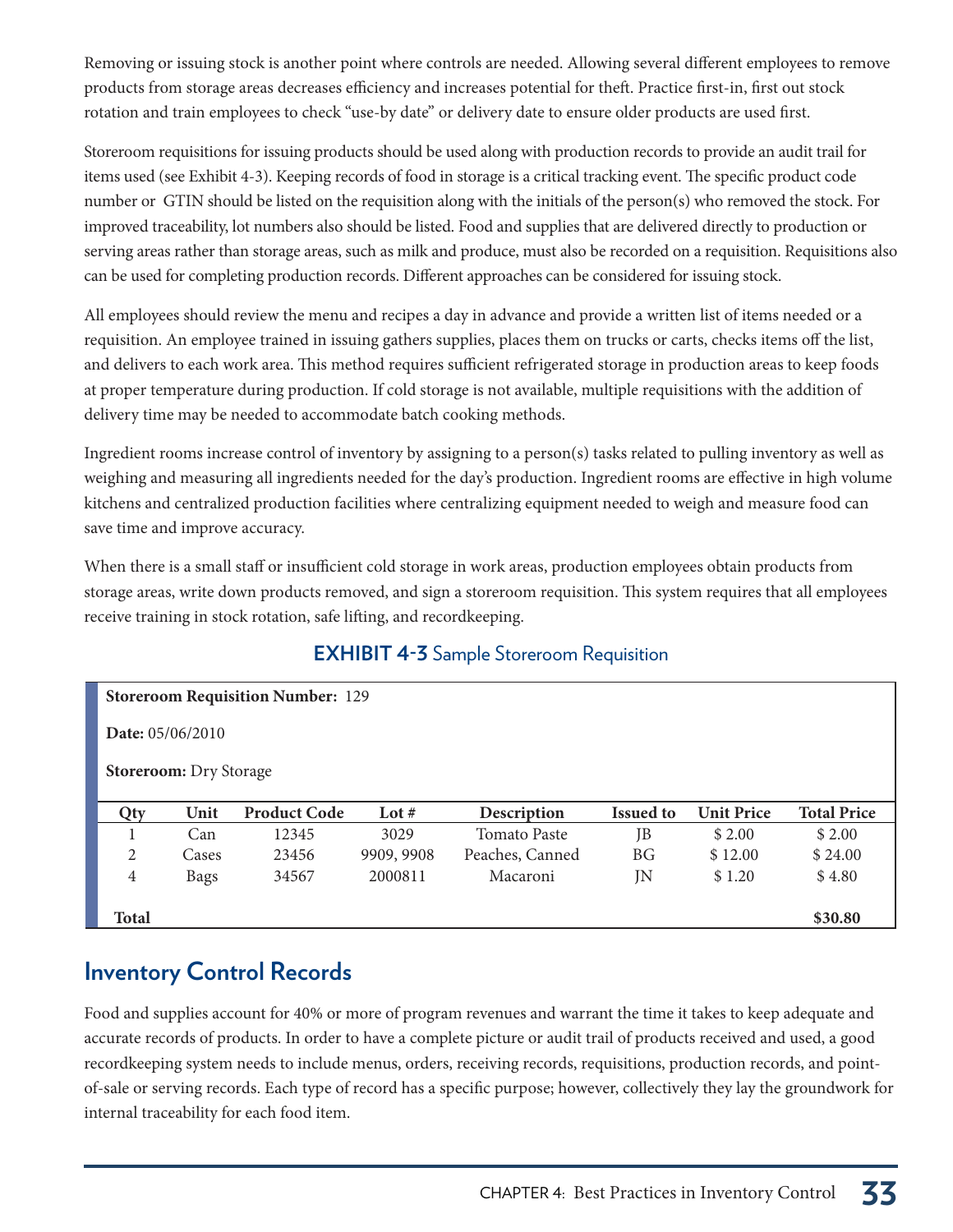## **Perpetual Inventory**

A record of food and supplies received, issued, and a running balance on hand is called a perpetual inventory. Some states require schools to maintain perpetual inventory records. A manual perpetual inventory is time consuming and, unless required by the state agency, for small operations may not be cost effective. A perpetual inventory can:

- $\blacksquare$  provide information about current stock levels,
- $\blacksquare$  serve as a tool for ordering,
- $\blacksquare$  provide information for food and supply cost control,
- $\blacksquare$  prevent theft, spoilage, and other shrinkage, and
- $\blacksquare$  improve the ability to trace foods in the event of a recall or foodborne illness.

In perpetual inventory systems, a card or page is kept for every item that is purchased. Cards are updated daily from receiving reports or storeroom requisitions. When a physical inventory is taken, the actual count is recorded on the card and adjustments are recorded for differences found between the "book" or card quantity on hand and actual quantity on hand (see Exhibit 4-4). Having a written record of adjustments provides a tool to track shrinkage due to theft or other discrepancies. Inventories should also be kept for USDA Foods held by distributors or processors.

| Product Code: 23456        |               | <b>Description: Peaches, Canned</b><br><b>Storeroom: Dry Storage</b> |                             |                             |  |  |
|----------------------------|---------------|----------------------------------------------------------------------|-----------------------------|-----------------------------|--|--|
| <b>Purchase Unit: Case</b> |               | <b>Issue Unit: Can</b>                                               |                             |                             |  |  |
| Date                       | Req/Invoice   | <b>Qty In (Purchase Unit)</b>                                        | <b>Qty Out (Issue Unit)</b> | <b>Balance (Issue Unit)</b> |  |  |
| 5/10/10                    | <b>RQ 129</b> |                                                                      | 12                          | 2                           |  |  |
| 5/12/10                    | PO 222        | 2                                                                    |                             | 14                          |  |  |
| 5/17/10                    | <b>RQ 140</b> |                                                                      | 12                          | 2                           |  |  |
| 5/29/10                    | <b>INV</b>    |                                                                      |                             |                             |  |  |
|                            |               |                                                                      |                             |                             |  |  |

### **EXHIBIT 4-4 Perpetual Inventory Card**

Computer systems have made maintaining a perpetual inventory system much easier. Usually food is ordered through the software program, which creates a receiving record. When food is received, inventory is updated with new quantities and inventory values are adjusted. When food is issued or used, the inventory quantity is adjusted again. Some systems utilize menu plans and production forecasts in order to compare the planned with the actual quantities used. Finally, a periodic physical inventory is taken and recorded to keep the inventory system accurate and to identify discrepancies.

### **Physical Inventory**

An actual count of food and supplies must be taken on a periodic basis. This is called a physical inventory. In schools, a physical inventory is usually taken of all products in refrigerators, freezers, and dry storage areas once a month.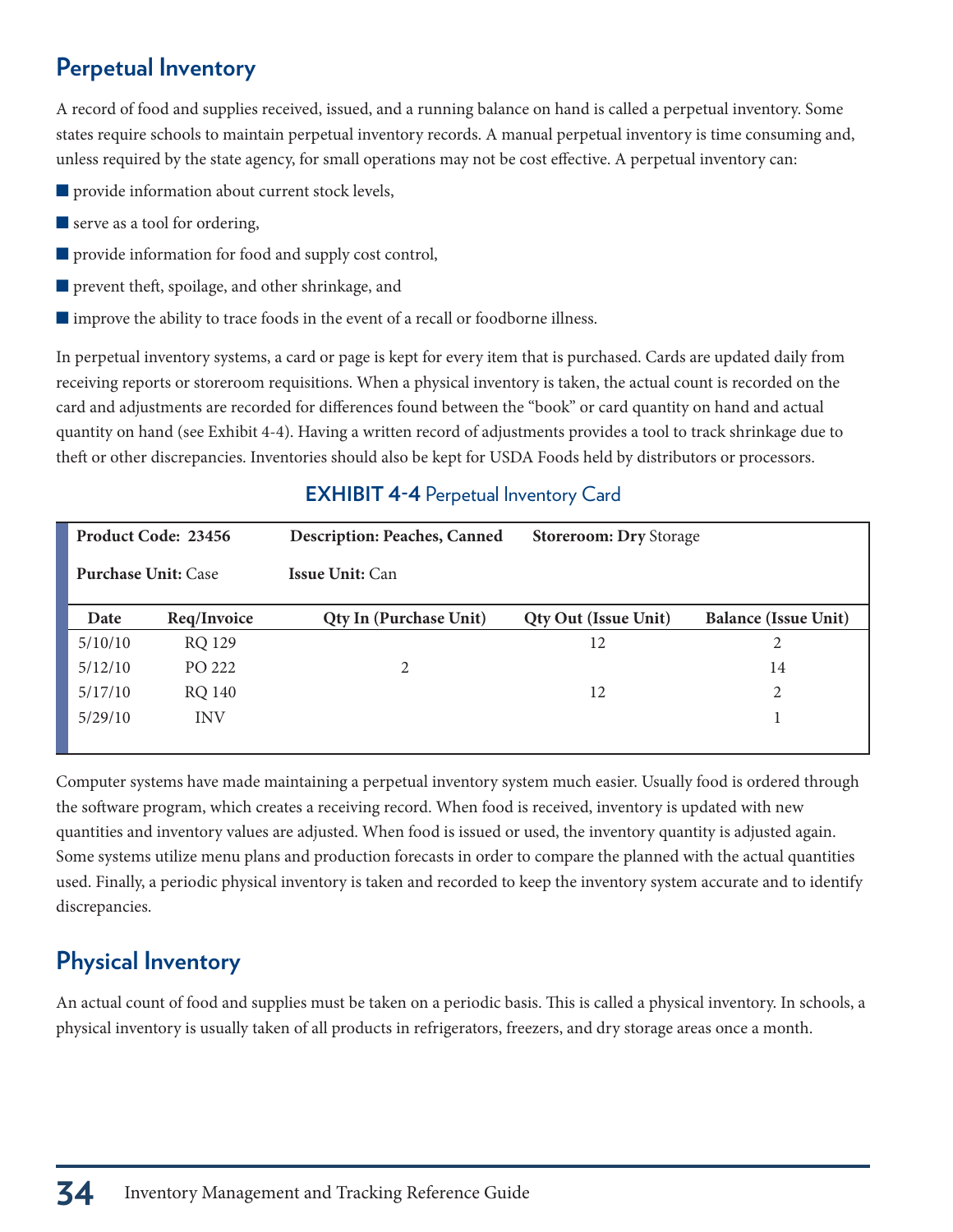Note for central kitchens and warehouses: In larger volume operations it is not usually practical to take a full monthly inventory at one time. These operations should maintain a perpetual inventory system and utilize cycle counts for checking accuracy of inventory records and to control shrinkage. In cycle counting, a group of products is randomly selected from a list of expensive or high volume products and counted on a periodic basis. For example, 20 different items may be counted each week.

It is a best practice to have two people involved in taking inventory; one to count and one to record. To maintain integrity, at least one of the people should not be involved with day-to-day storekeeping responsibilities such as receiving or issuing.

# **Food and Supply Cost Calculation**

Food and supply cost may be calculated in two ways. One way is to calculate the total food and supplies used from daily storeroom requisitions. This may be useful when a monthly inventory system is not used. An advantage of this system is that it will provide an actual food cost associated with the day's menu. This value may be added to production records for post-costing of menus so that you can see what part of food cost can be attributed to waste.

Inventory values may be used to calculate food costs when used with food purchases. When inventory values are used to calculate food cost, timing of monthly physical inventories should coordinate with invoice processing so that items included in the ending inventory also are included in food and supplies purchased for the month. The same formula may be used for calculating food or supplies. The formula for calculating food cost is:

### Beginning inventory  $+$  food purchases - ending inventory = cost of food used

This method provides an accurate monthly cost but will not provide enough information to determine the days that food costs are too high or what portion of the food cost can be attributed to waste or shrinkage. Post costing of menus will help determine if high food costs can be attributed to incorrect forecasting or waste.

Technology can greatly benefit the process of taking a physical inventory. The simplest systems provide items listed in the order of storage areas, record quantities on hand, track unit pricing, and calculate total inventory value. More sophisticated systems allow the user to scan in bar codes for items and type in quantities. Both will lead to faster and more accurate inventory counting than traditional methods.

# **Production**

Production procedures impact inventory control by ensuring correct products are used, portion sizes are correct, and waste from production is controlled. If using cycle menus, production records can be pre-printed with:

- product codes/GTIN,
- $\blacksquare$  recipe numbers,
- $\blacksquare$  serving size, and
- $\blacksquare$  serving utensil required.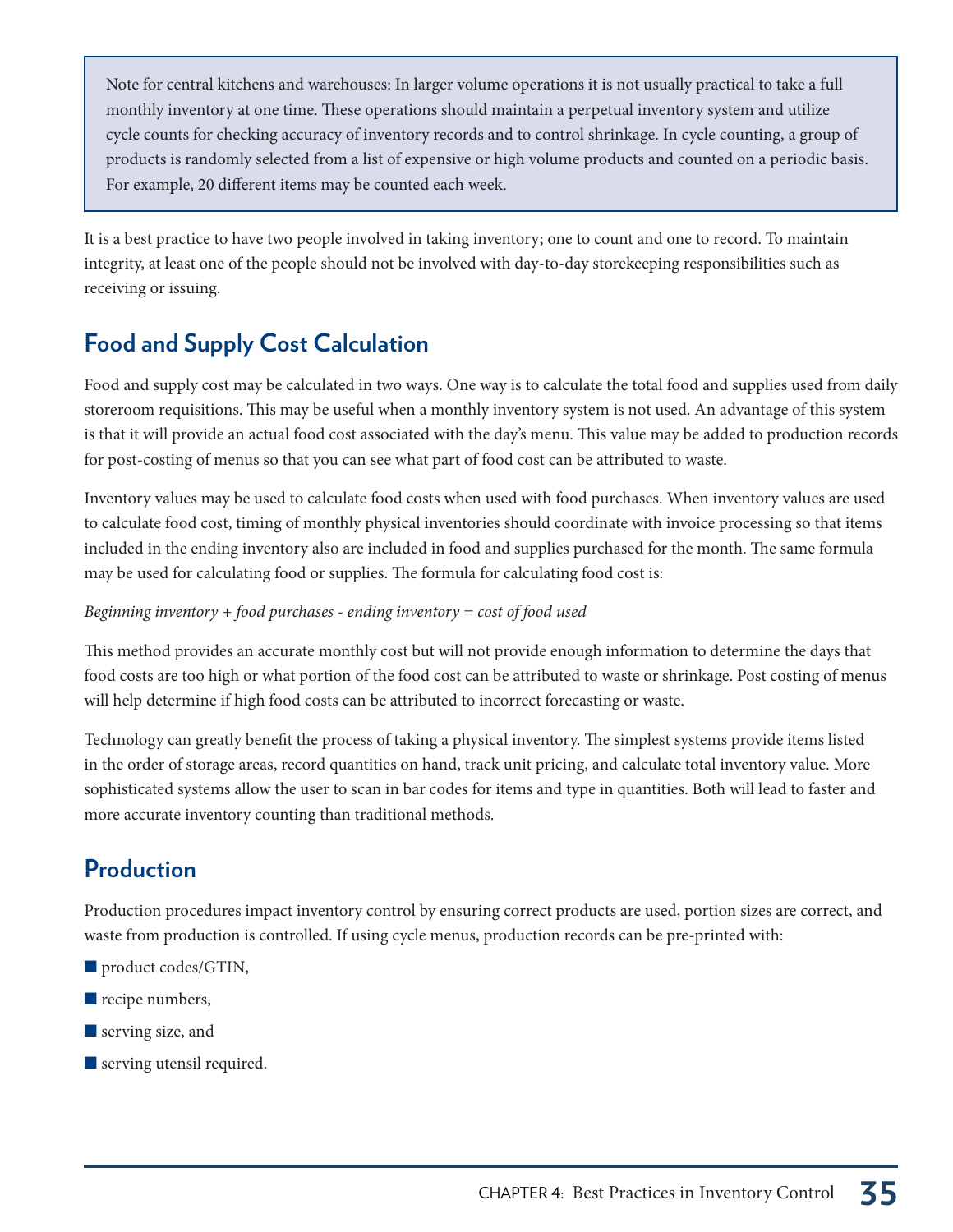This ensures the right items and portions are used in production. Record the GTIN or product code of foods used in production  $\mathcal{L}$ . To help with traceability, lot numbers may be added to production records as products are pulled from inventory.

All recipes should be standardized for consistent yields. Recipes should be extended to the number of servings needed. Match recipe extensions to standard serving pan sizes to discourage overproduction. In some cases, this may mean purchasing smaller pans such as half pans for lasagna or half sheet pans for pizza. Using standard or whole production measures on production records and recipe extensions helps control waste by planning the use of whole cans rather than specifying a partial can only to have production employees use the entire contents rather than saving the remainder as a leftover.

Waste may be controlled by accurately forecasting production needs and batch cooking. Production records are not just a program requirement; they are also an important management tool. Cycle menus make it easier to forecast needs. For efficient use of cycle menus:

- $\blacksquare$  predict the quantity of each item needed using sales and production history,
- $\blacksquare$  plan to have a small amount of each item leftover to ensure all students have the same choices,
- **T** record the number of servings sold at the end of each serving period or every 30 minutes to forecast batch cooking needs for the next menu cycle,
- **The record an estimate of how many additional servings may have been sold when products run out, in order to forecast** more accurately for the next menu cycle,
- Complete production records immediately after each serving period to promote accuracy,
- $\blacksquare$  freeze usable leftovers to serve the next time the cycle is repeated, and
- $\blacksquare$  record production projections and leftovers to be used on the production record for the next menu cycle immediately after completing each day's production record.

Having enough stock on hand for production is essential. When products are substituted due to insufficient stock, historical records cannot be used to forecast production and current records will not be useful for forecasting future production. This often begins a cycle of inaccurate forecasting that is difficult to break.

### **Service**

The final process affecting inventory is serving products to customers. Sometimes the best production planning is ineffective due to serving incorrect portion sizes. Correct portioning can:

- $\blacksquare$  result in customer satisfaction because the same portion size is served to everyone,
- $\blacksquare$  make certain that expected yields are obtained from recipes so that products do not run out,
- $\blacksquare$  ensure that school nutrition program regulations for serving sizes are met, and
- $\blacksquare$  control costs.

Controlling theft during service is also important in inventory management. Food items that are easy to hide in pockets or bags need to be placed by the cashier or held behind the line until customers have paid for them.

Keeping an inventory of items placed on the line can help identify when theft is occurring. This is effective for tracking a la carte items that tend to be stolen more frequently. One employee should place items in snack bars or serving lines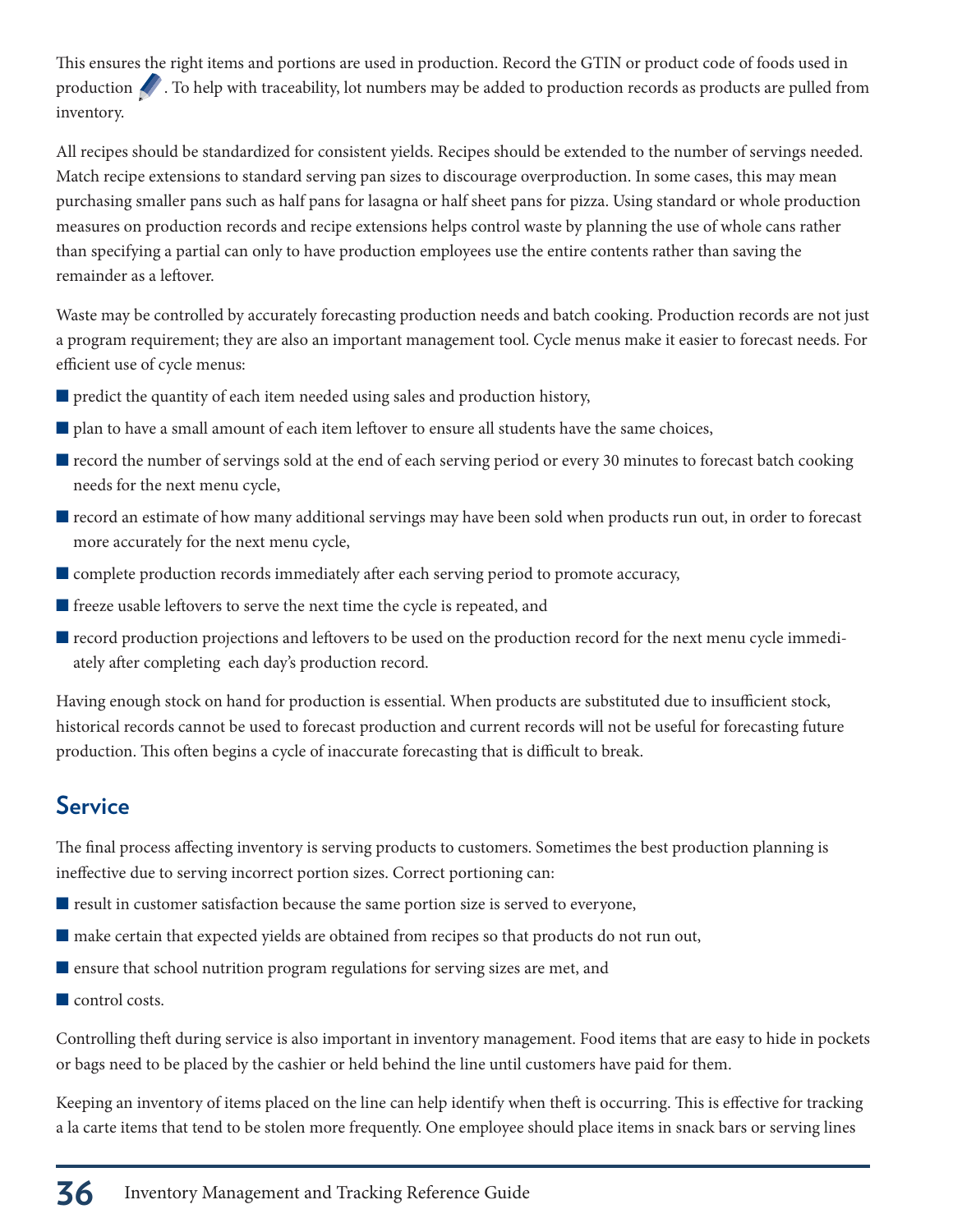and record the count for each item (see Exhibit 4-6). As lines are refreshed with items, the record should be updated. A different employee should cashier the line. Once serving is over, the employee should take a final count of the items and record. The site manager adds the sales from the point-of-sale report or tape. The usage is calculated:

### beginning inventory  $+$  additions  $-$  ending inventory  $=$  sales

Specific items can be programmed on the computerized cash register at the point-of-sale rather than using generic item keys. This improves item tracking, aids in completing production records, and helps identify theft. Requirements to record servings of a la carte and adult portions on production records are nearly impossible to achieve accurately without ringing up individual food items at the point-of-sale.

Some point-of-sale systems allow users to scan bar codes at the point-of-sale. Many prepackaged item labels are already printed with bar codes. This practice records specific item information quickly and accurately. Compare the pointof-sale register sales record to the projected sales. If there is a sizable difference between the two amounts, either the cashier is not ringing up sales correctly or customers are taking items and not paying for them.

| Item                        | Beg. Inventory | + Additions | - End Inventory | $=$ Number Sold Price |      | <b>Projected Total</b> |
|-----------------------------|----------------|-------------|-----------------|-----------------------|------|------------------------|
| Water                       | 48             | 24          | 20              | 52                    | .75  | \$39.00                |
| Juice, 12 oz                | 60             |             | 10              | 50                    | 1.00 | \$50.00                |
| Pretzels                    | 48             | 12          | 5               | 55                    | .50  | \$27.50                |
| Crackers                    | 24             |             | 4               | 20                    | .50  | \$10.00                |
| <b>Expected Total Sales</b> |                |             |                 |                       |      | \$126.50               |
| Total Sales from Register   |                |             |                 |                       |      | \$120.50               |

### **EXHIBIT 4-6** Sales Inventory Form

Adding columns for portion cost information to production records enables the manager to identity where food costs are affected by overproduction and waste. Exhibit 4 -7 illustrates this process:

- 1. Multiply portion cost (column 4) by usage (columns 7 and 8) to achieve total cost (column 9).
- 2. Divide total cost (column 9) by number served (column 7) to achieve actual portion cost (column 10).
- 3. Total column 9 to get the total food cost for the meal.
- 4. Divide the total food cost (11) by number of meals served (2). This is the cost per lunch (13).
- 5. Notice that the \$ .86 actual cost (13) is \$ .05 per meal higher than the planned cost (1) of \$ .81. This was due to the waste from the sandwiches and broccoli.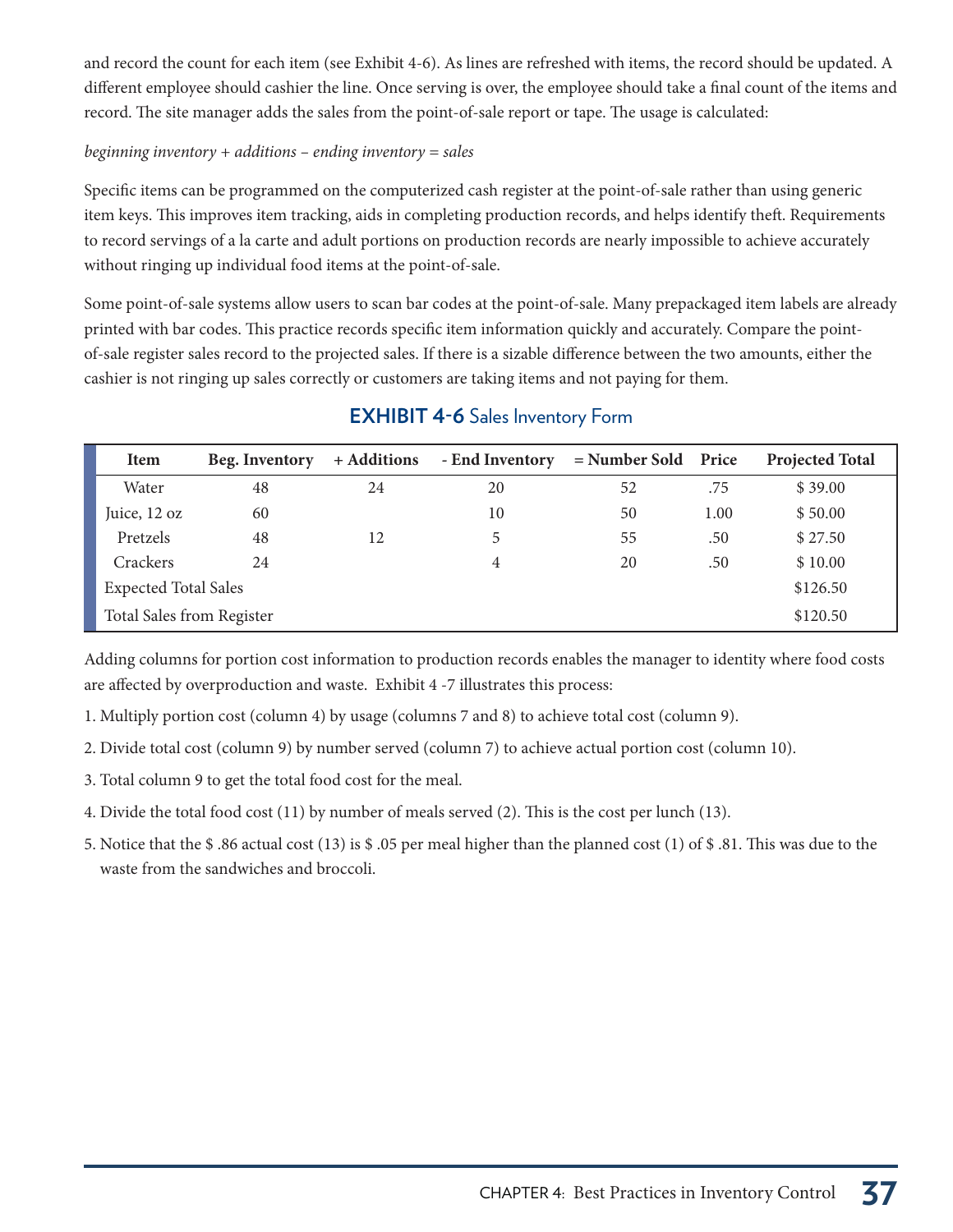### **EXHIBIT 4 -7** Example of Post Service Section of Production Record

Planned per meal cost: \$ .81 **(1)** Lunches served: 85 **(2)**

| Menu<br><b>Item</b><br>(3)                              | Portion<br>Cost<br>$\left( 4\right)$ | Qty<br>Produced<br>(5) | <b>Usable</b><br>Leftover<br>(6) | <b>Served</b><br>$\left( 7\right)$ | Waste<br>(8) | <b>Total Cost</b><br>(9) | Actual<br><b>Portion Cost</b><br>(10) |
|---------------------------------------------------------|--------------------------------------|------------------------|----------------------------------|------------------------------------|--------------|--------------------------|---------------------------------------|
| Chicken Patty<br>on Bun                                 | \$.35                                | 100                    | 10                               | 85                                 | 5            | \$31.50                  | \$.37                                 |
| <b>Broccoli</b>                                         | \$.20                                | 75                     | $\theta$                         | 65                                 | 10           | \$15.00                  | \$.23                                 |
| Peaches                                                 | \$.18                                | 80                     | 10                               | 70                                 | $\theta$     | \$12.60                  | \$.18                                 |
| Milk                                                    | \$.20                                | 85                     | 15                               | 70                                 | $\theta$     | \$14.00                  | \$.20                                 |
| <b>Total Meal Cost (11)</b><br>\$73.10                  |                                      |                        |                                  |                                    |              |                          |                                       |
| Actual Food Cost Per Meal $$.86 = $.73.10 \div 85 (13)$ |                                      |                        |                                  |                                    |              |                          |                                       |

Technology can make preparation of production records much faster and more accurate. A simple spreadsheet can be developed for each day and designed with locked cells with menu items, portion sizes, portion costs, and formulas for all calculations. The cooks and managers enter the quantities produced, served, and wasted and spreadsheet formulas complete the calculations. Computer software can make the process even more precise by calculating pre-costs from recipes and menus and adding items served from point-of-sale transactions.

### **Summary**

Inventory control is more than securing products in storage areas. It starts with carefully planned menus, procuring the right products in the right quantities, and making sure the items ordered are the ones received. Secure storage areas are important; however accurate production forecasting and meal preparation to ensure student choices are equally important. Finally, serving the planned portion of each food item and protecting items from customer and employee theft completes the chain of control.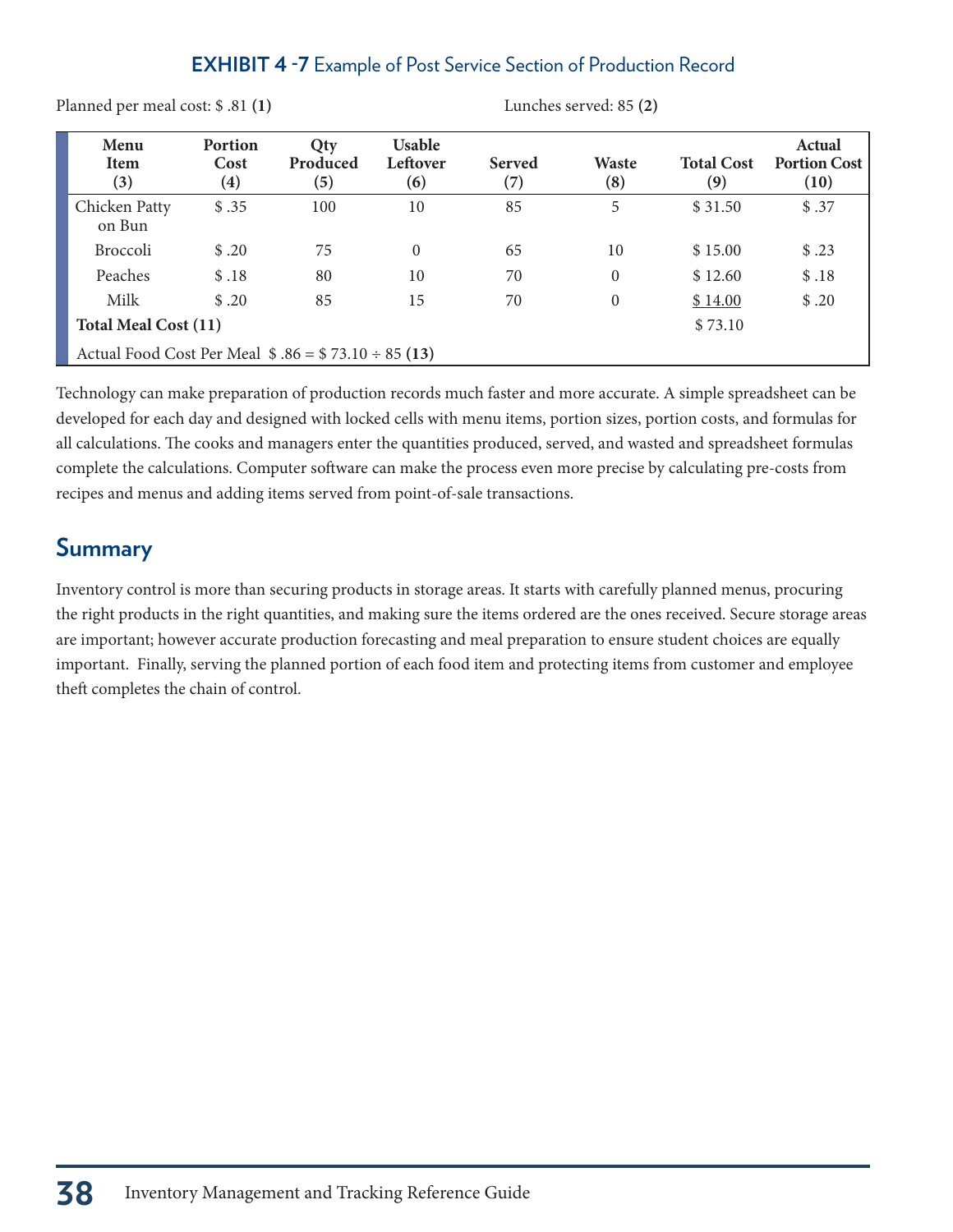# **C H A P T E R 5 Responding to Food Emergencies including Recalls**

# **Preparing for Problems**

Careful management of food and supply inventories from the time a product is received into the facility until it is served or discarded is considered good business practice. These management practices include:

- $\blacksquare$  keeping products secure,
- $\blacksquare$  separating products from sources of contamination, and
- $\blacksquare$  tracking quantities received, on-hand, used, and disposed.

Proactive preparation for emergencies has increased the need for additional inventory management practices that will prevent or minimize foodborne illness caused by products that have been adulterated, mishandled, or mislabeled. Schools may either be a recipient of products suspected of contamination or they could be the source of contamination. In both instances, careful inventory practices and recordkeeping can minimize damages.

Every school district should develop an Emergency Management Plan that provides:

- $\blacksquare$  descriptions of emergencies that might affect the school district;
- Contact information for emergency-management team members, district administration, and outside resources such as the health department, the fire department, the local Environmental Protection Agency, and the local Environmental Health Agency;
- $\blacksquare$  roles and responsibilities of each emergency-management team member;
- $\blacksquare$  appropriate response to each type of emergency;
- **Communication plan containing information to be shared with employees, parents, and community and who the** spokesperson will be; and
- $\blacksquare$  a recovery plan for each type of emergency including follow-up investigations.

Ensuring the ability to trace foods back through the supply chain to their original source and to track food received from your facility is part of a proactive emergency response plan and is needed in the event that:

- $\blacksquare$  school customers become ill from eating a food product served at school;
- $\blacksquare$  a food safety or quality problem for a product is identified at your facility; or
- $\blacksquare$  a product is recalled.

This requires keeping records containing information used to identify the product, the source or recipient, and delivery (Exhibit 5-1).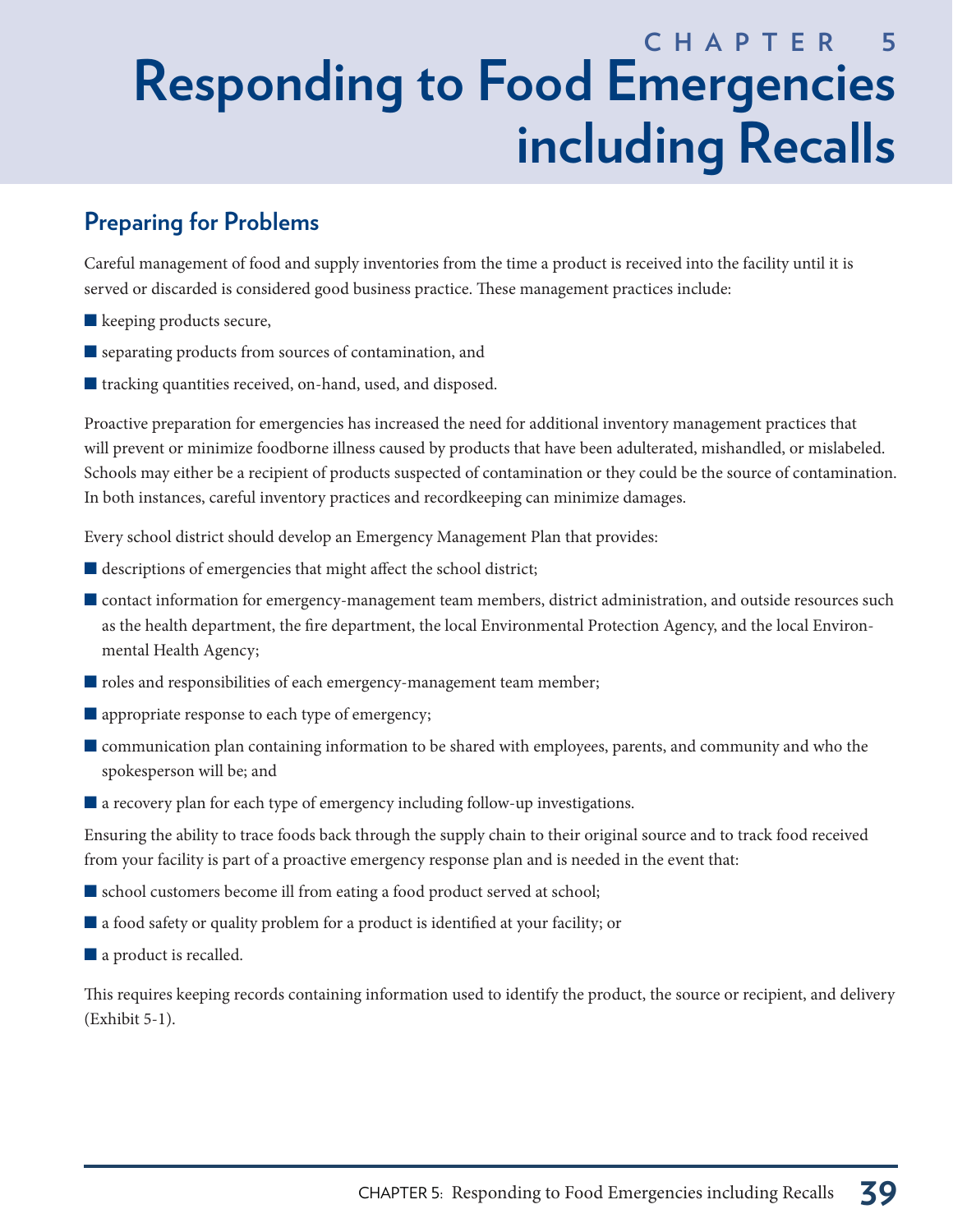### **EXHIBIT 5-1** Recordkeeping Requirements for Tracking Food and Supplies

| <b>RECORD</b>                                                                  | <b>SPECIFIC INFORMATION</b>                                                                                                                      |
|--------------------------------------------------------------------------------|--------------------------------------------------------------------------------------------------------------------------------------------------|
| Product identification information                                             | Manufacturer<br>Product code or GTIN<br>Lot or batch number<br>Sell by or use by date<br>Establishment number for meat, poultry, or egg products |
| Information about the source or recipient<br>(if shipping to another location) | Name<br><b>GLN</b><br>Physical address<br>Phone number<br>Fax number<br>E-mail address                                                           |
| Delivery or shipping information                                               | Delivery order number<br>Notice to deliver number<br>Delivery date<br>Quantity of product received or shipped                                    |

When a problem occurs at a school, a detailed description of the problem and contact information for the people involved (e.g., customer reporting illness, personnel who prepared the food) should be kept. Food should not be discarded until a sample is taken by the Health Department or instructed by state agency during a recall process. Disposal of products is a CTE . A written record of all food discarded and the manner in which it was disposed of should be maintained.

Freeze one or two servings of every batch of prepared food that has been cooled and reheated to use in the event of a complaint. Label the product with recipe number and/or name, date of preparation, name of personnel who prepared the item, date the item was served, and the date when the sample may be discarded. Note the products and product number that were sampled and stored on production records. Keep for two weeks.

Central Production Facilities: Setup a schedule to randomly sample product on the production line and send to a laboratory for microbial analysis. Record the product name, date of production, date of service, personnel involved in production, and outcome of the analysis. Note the products that were sampled and stored on production records.

## **Identifying Stakeholders and Their Responsibilities**

It takes a team to respond to emergencies and many different school personnel may be involved, each fulfilling distinct roles. Some emergencies require roles that are not needed in other circumstances (Exhibit 5-2). The size and composition of the emergency response team will depend on the size of the district and the nature and scope of the emergency. In addition to internal personnel, individuals representing outside agencies may play a role including the health department, emergency first responders, and state agencies.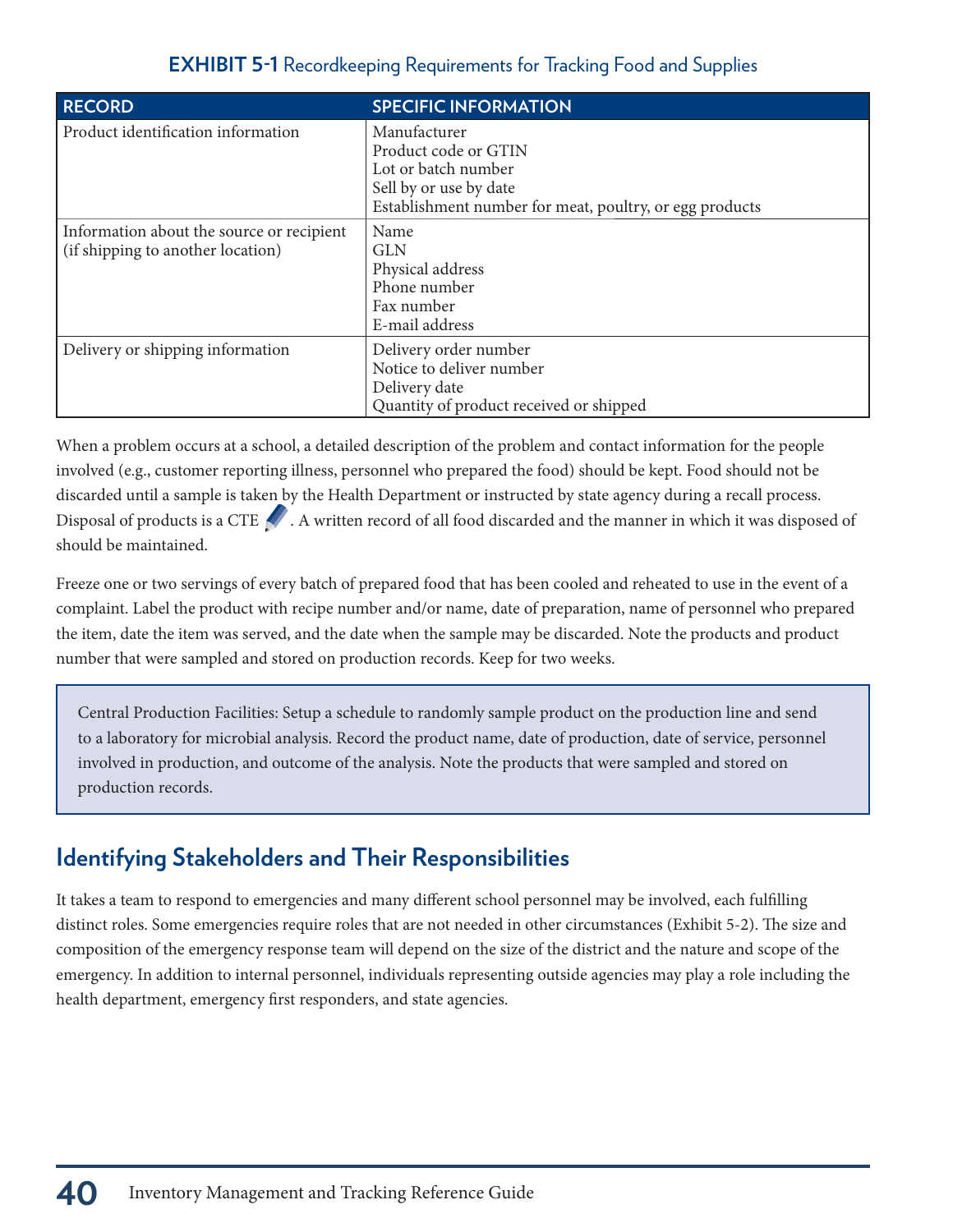### **EXHIBIT 5-2** Internal Roles Required for Various Emergencies

| ROLE AND RESPONSIBILITY                                                                                                                                                                | <b>BIOTERRORISM</b> | <b>FOODBORNE</b><br><b>ILLNESS</b> | <b>NATURAL</b><br><b>DISASTER</b> | <b>RECALL</b> |
|----------------------------------------------------------------------------------------------------------------------------------------------------------------------------------------|---------------------|------------------------------------|-----------------------------------|---------------|
| <b>Local School District</b>                                                                                                                                                           |                     |                                    |                                   |               |
| Emergency Director -<br>Responsible for response, coordinates team activities, and<br>serves as single point of contact for outside agencies.                                          | X                   | X                                  | X                                 | X             |
| Communication Coordinator -<br>Media and community spokesperson, drafts press releases,<br>posts notices to website, and conducts media briefings.                                     | X                   | X                                  | X                                 | X             |
| Logistics Coordinator -<br>Responsible for securing facility, providing accommodations<br>and transportation for response team, providing<br>communication e.g., phone, walkie-talkies | X                   |                                    | X                                 |               |
| Human Resources Coordinator -<br>Next of kin notification, counseling services, hiring of<br>temporary help needed for crisis                                                          | X                   | X                                  | X                                 |               |
| Supply Chain Coordinator -<br>Determines impact on products being shipped from facility,<br>current stock, and products due in.                                                        | X                   | X                                  | X                                 | X             |
| Product Disposal Coordinator -<br>Destroy and/or dispose of products in a manner that will not<br>harm people or the environment.                                                      | X                   | X                                  | X                                 | X             |
| <b>Local Authorities</b>                                                                                                                                                               |                     |                                    |                                   |               |
| Police Department                                                                                                                                                                      | X                   |                                    |                                   |               |
| Fire Department                                                                                                                                                                        | X                   |                                    |                                   |               |
| Local Health Department                                                                                                                                                                | X                   | X                                  |                                   | X             |
| Local Environmental Protection Agency                                                                                                                                                  | X                   |                                    |                                   | X             |
| Local Environmental Health Association                                                                                                                                                 | X                   | X                                  |                                   |               |
| <b>State Authorities</b>                                                                                                                                                               |                     |                                    |                                   |               |
| <b>State Health Department</b>                                                                                                                                                         |                     | X                                  |                                   |               |
| State Department of Agriculture                                                                                                                                                        | X                   |                                    |                                   |               |
| State Agency responsible for USDA Foods program                                                                                                                                        | X                   | X                                  |                                   | X             |
| State Environmental Protection Agency                                                                                                                                                  | X                   |                                    |                                   |               |
| State Environmental Health Agency                                                                                                                                                      | X                   | X                                  |                                   |               |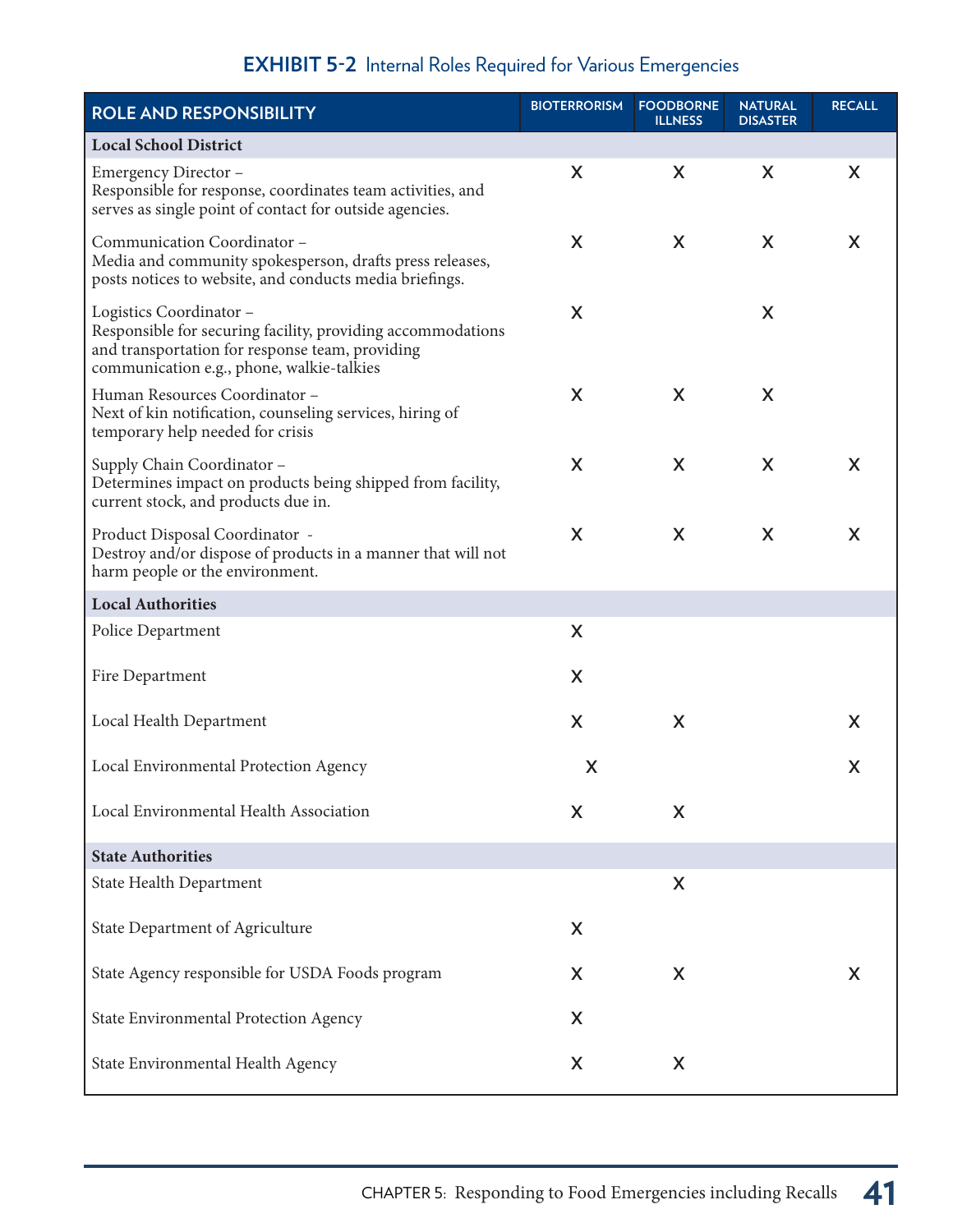| ROLE AND RESPONSIBILITY                          | <b>BIOTERRORISM</b> | <b>FOODBORNE</b><br><b>ILLNESS</b> | <b>NATURAL</b><br><b>DISASTER</b> | <b>RECALL</b> |
|--------------------------------------------------|---------------------|------------------------------------|-----------------------------------|---------------|
| <b>Federal Authorities</b>                       |                     |                                    |                                   |               |
| USDA, FSIS (Meat, Poultry, Eggs, and USDA Foods) | X                   | X                                  | X                                 | X             |
| USDA, FNS                                        | X                   | X                                  | X                                 | X             |
| Department of Health and Human Services (HHS)    | X                   | X                                  |                                   | X             |
| Food and Drug Association (FDA)                  |                     |                                    |                                   | X             |
| Centers for Disease Control and Prevention (CDC) | X                   | X                                  |                                   |               |
| Food Emergency Response Network (FERN)           | X                   | X                                  | X                                 |               |
| Federal Bureau of Investigation (FBI)            | X                   |                                    |                                   |               |
| Department of Homeland Security (DHS)            | X                   |                                    | X                                 |               |
| Emergency Preparedness and Response (EP&R)       |                     |                                    |                                   |               |
| Federal Emergency Management Agency (FEMA)       |                     |                                    |                                   |               |
| <b>Private Sector</b>                            |                     |                                    |                                   |               |
| Manufacturers and further processors             | X                   | X                                  |                                   | X             |
| Distributors                                     | X                   |                                    |                                   | X             |
| Private cold and dry warehouses                  | X                   |                                    | X                                 | X             |

At a minimum, the director will be expected to provide information about the products served, when they were served, the people who had access to the implicated food products, who received or was served the products, and how much was consumed. The accuracy and completeness of records will be crucial in determining the products involved and the ability to control damage. The director of school nutrition also may be assigned the role of supply chain coordinator and product disposal coordinator or given other roles depending on the circumstances.

## **Commercial Products**

School districts are responsible for ensuring the safety of commercial food items. USDA Foodand Nutrition Service and state agencies do not know what foods school districts may purchase and cannot ensure product safety or inform schools regarding commercial product recalls. When a commercial product is recalled that may be used in schools, USDA and the state agency may send a general alert. Although most vendors will alert their customers of recalled products, district personnel should track recalls by signing up for recall e-mail alerts on www.recalls.gov, which tracks recalls for both FDA and FSIS. Districts also may sign up on GovDirect for notices from FNS about USDA Foods. Links to both sites are included in the Resources section of this guide.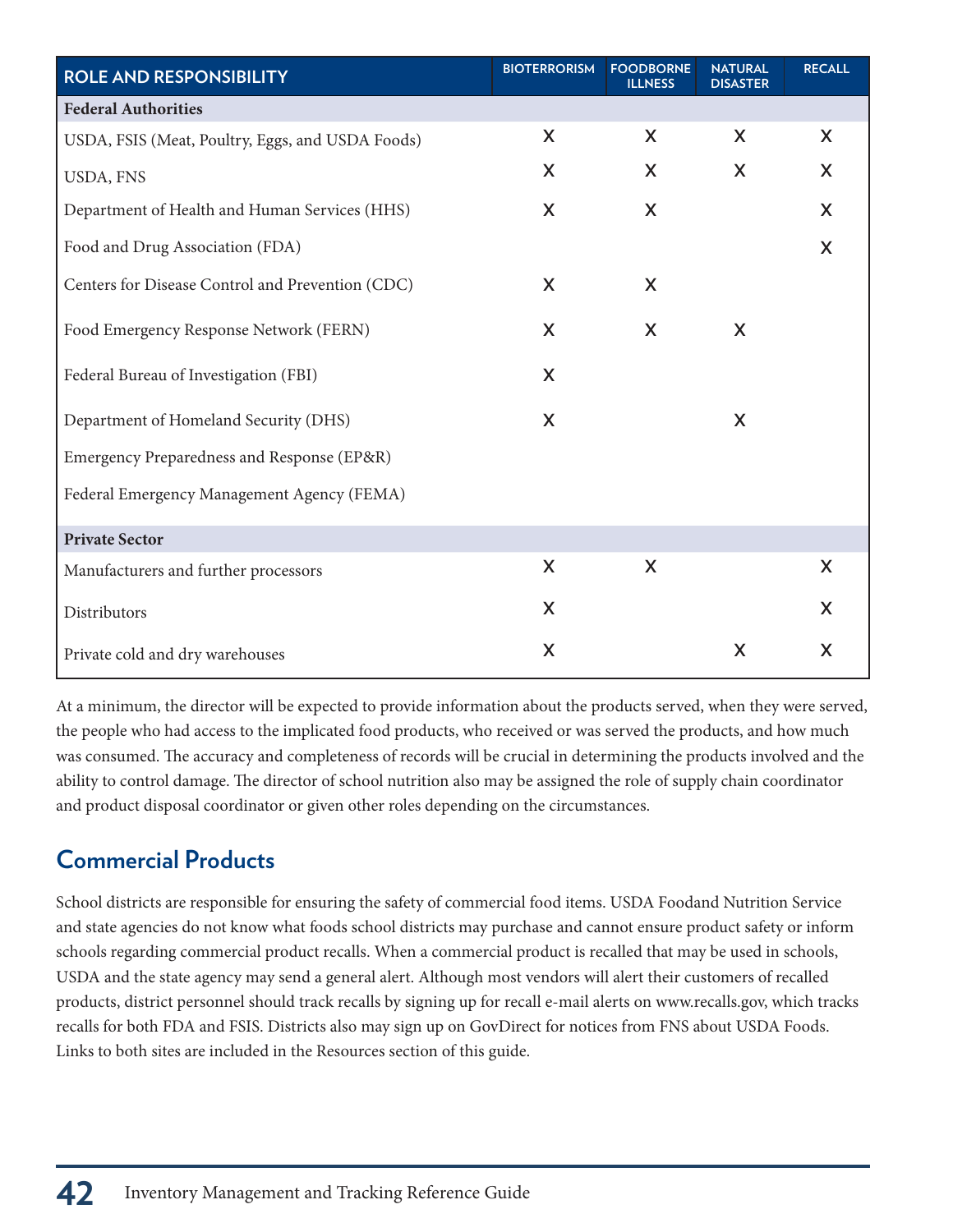To report a problem with a food purchased commercially, contact the manufacturer directly. Information should include:

- product name and code (GTIN) number,
- lacktriangleright batch, and/or manufacturing or use-by date,
- $\blacksquare$  clear statement of the problem,
- Qquantity of product affected and still on hand, and
- $\blacksquare$  name and GLN of distributor and delivery date.

If a commercial food is suspected as the cause of a foodborne illness in schools, the local health department should be contacted first so they can assist in identifying the source of the illness. A written record should be kept of the complaint. At no time should school nutrition personnel admit guilt before an investigation is complete.

### **USDA Foods (Brown Box and Processed)**

In the case of USDA Foods, the school district, state distributing agency (SDA), and FNS all have responsibilities for food safety (Exhibit 5-3). FNS is responsible for alerting state distributing agencies of any USDA Foods that are recalled. For foods diverted to a processor, notifications will come from the state agency and the processor. State distributing agencies are responsible for alerting all recipient agencies, including school districts. FNS cannot directly notify school districts because they do not know who has received product; however, schools may sign up for the Commodity Alert System at https://www.envoyprofiles.com/USDA-ALERTS/ . Once the registration form is completed, a confirmation email will be sent that explains how to activate your account. Be sure to follow directions in the follow-up email to complete the registration process.



### **EXHIBIT 5-3** Agencies Involved With Recalls of USDA Foods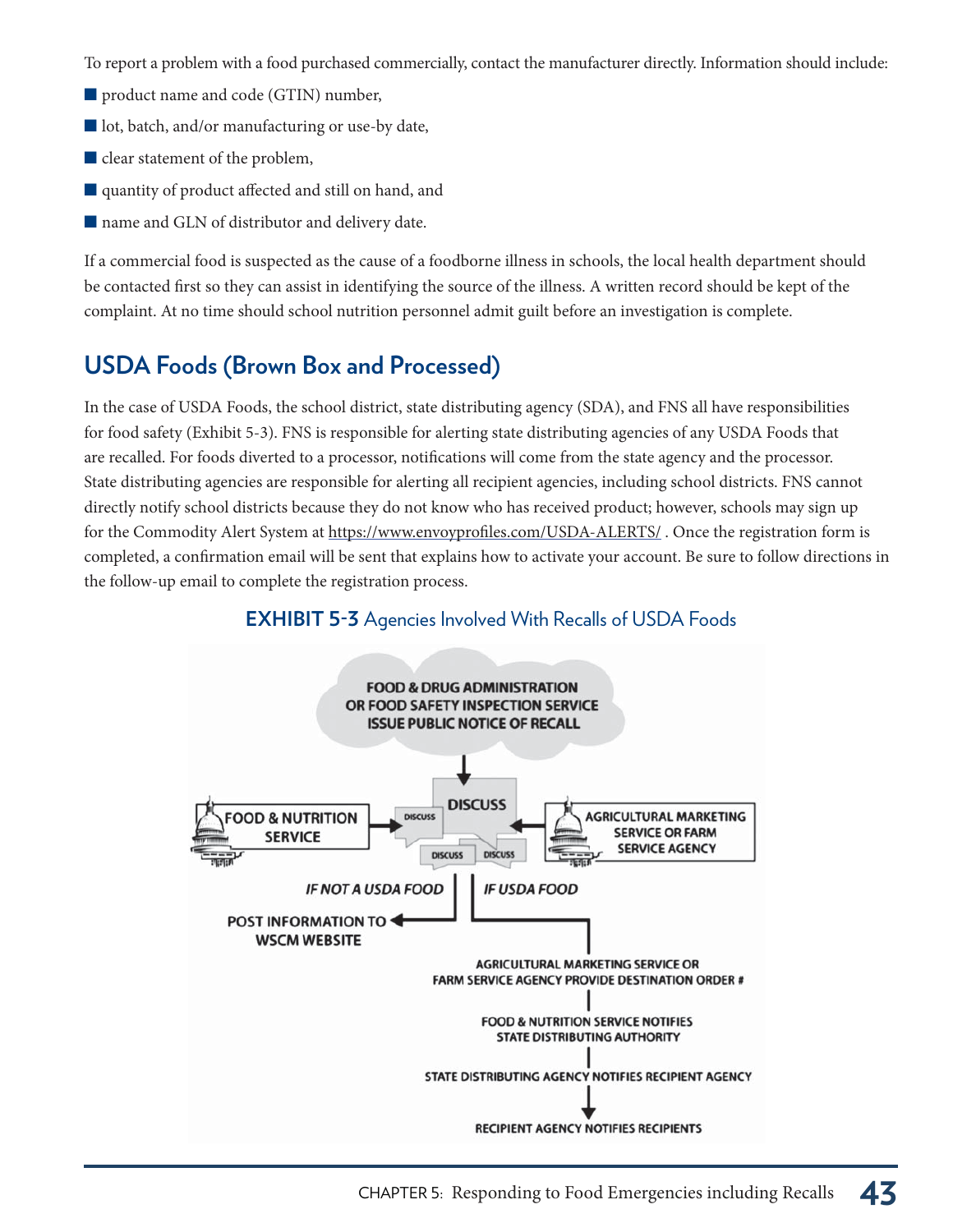When a problem occurs with a USDA Foods or a further-processed food product, it should be reported to the state distributing agency, not FNS. The SDA will determine if the problem can be resolved at the local or state level, and if not, the SDA will report the problem to FNS. A record should be kept of the complaint. School districts should be prepared to provide the following information to the SDA:

- USDA Foods name and code number;
- $\blacksquare$  case codes including lot, batch, or manufacturing or use-by date;
- $\blacksquare$  description of the problem with special circumstances involved;
- date USDA Foods was received;
- quantity of product affected;
- **Quantity and physical address of product remaining and if the remaining product is affected or not;**
- $\blacksquare$  contract number (may be stenciled on the outer carton);
- $\blacksquare$  delivery order number and notice to deliver number;
- $\blacksquare$  digital photographs of damaged product or foreign objects, if helpful; and
- $\blacksquare$  payee information and documentation of loss if requesting reimbursement.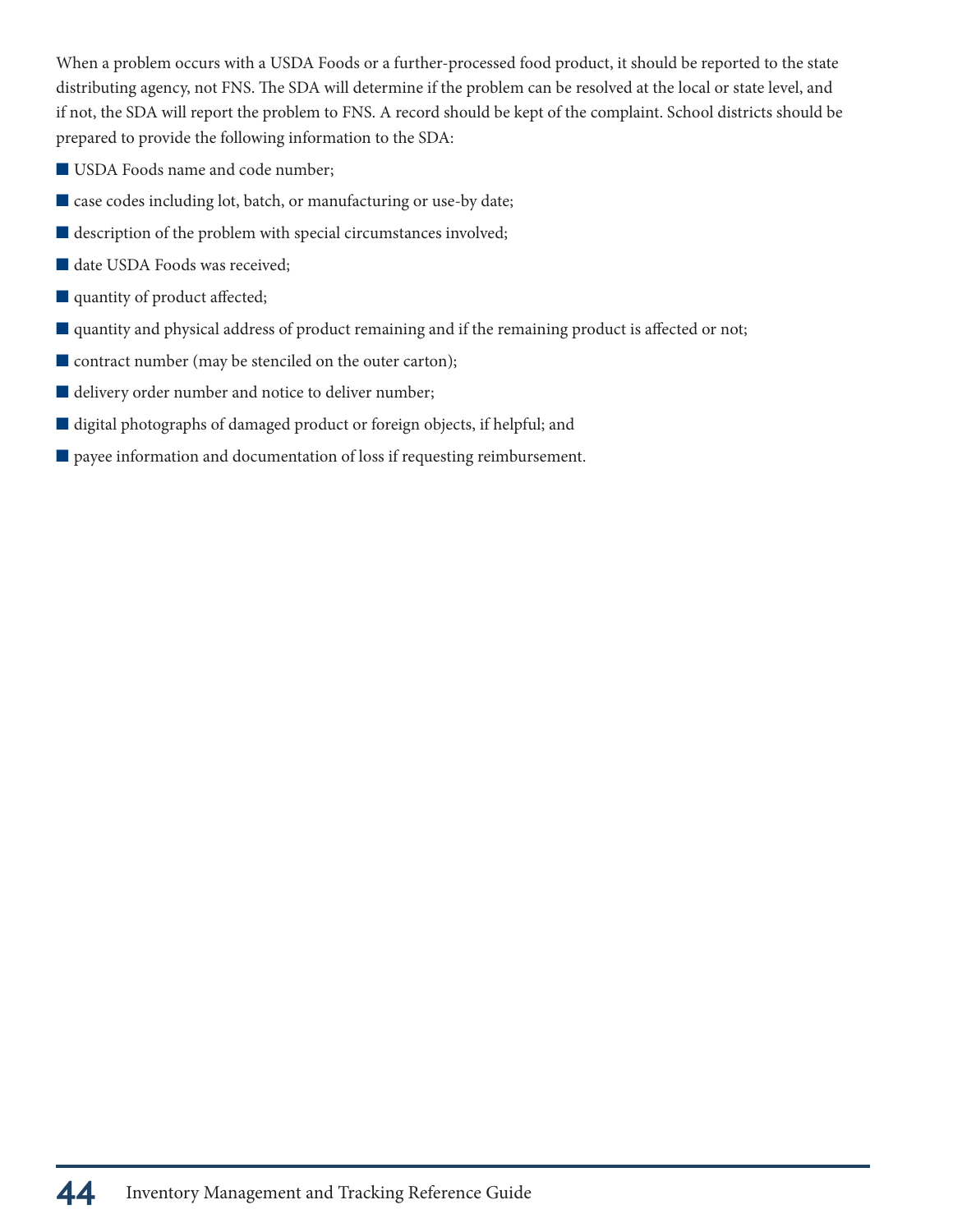# **C H A P T E R 6 Standard Operating Procedures**

Schools must comply with federal, state, and local regulations covering school nutrition programs, public health, purchasing, and accounting practices as well as policies related to foodservice and business best practices. Standard operating procedures (SOPs) clarify and simplify regulations and policies into a format that employees can use in their work environment. Development of SOPs can:

- **umprove processes;**
- $\blacksquare$  improve compliance with regulations and policies;
- clarify and improve staff performance;
- $\blacksquare$  identify roles and responsibilities;
- $\blacksquare$  provide base content for training programs; and
- $\blacksquare$  provide instructions for immediate corrective actions if necessary.

The concept of inventory management and tracking may be new to school nutrition staff. Creating new SOPs and updating existing SOPs to address inventory management and tracking ensures school nutrition employees across the district consistently handle inventory in a manner that controls cost, improves productivity, and provides safe products with consistent quality.

The SOPs in this chapter are intended to serve as examples. Each school nutrition operation must establish their own SOPs to address their specific products, personnel, equipment, processes, and needs.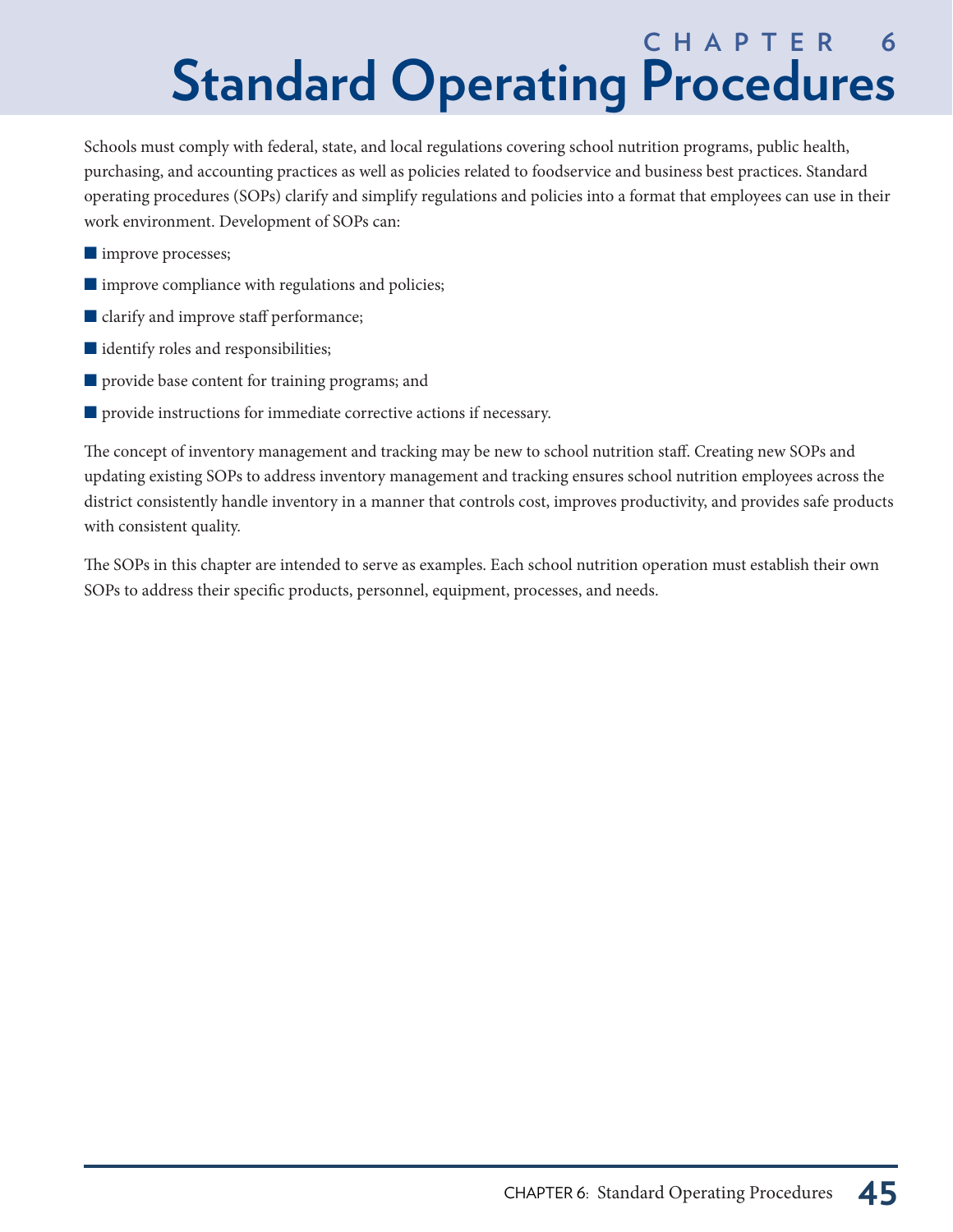# **Tracking Products**

### (Sample SOP)

**PURPOSE:** To ensure that all food and supplies can be identified and accounted for from the moment they are received until they are consumed, disposed of, or shipped to a new location.

**SCOPE:** This procedure applies to employees who handle, prepare, or serve food.

**KEY WORDS:** Receiving, Storage, Production, Holding, Serving, Delivery, Tracking, Traceability

#### **INSTRUCTIONS:**

- 1. Follow State or local health department requirements.
- 2. Compare delivery invoice against products ordered and products delivered for both delivery quantities and product code or GTIN.
- 3. Record GTIN, lot number, and storage location in perpetual inventory system (manual or electronic) upon receipt of product, when product is removed from storage, or when a product is disposed of.
- 4. Store products in labeled storage area. When products are removed from storage area, record GTINs and lot numbers on storage requisition form. Use the storeroom requisition to update perpetual inventory system.
- 5. Record GTINs on production records. If a leftover product is used, include the date the product was originally prepared on the production record.
- 6. If products are shipped to another location record the GTINs and lot numbers on the shipping record.
- 7. If a product is disposed of, record the GTIN and lot on a Damaged or Discarded Product Log. Use this log to update the perpetual inventory system.

### **THE UNIT SUPERVISOR WILL:**

- 1. Train employees on using the procedures in this SOP.
- 2. Post SOP in storage area.

### **MONITORING:**

The manager will observe products received, removed from storage, and produced. The manager will also observe products shipped each day to ensure that product numbers or GTINs and lot numbers are recorded.

### **CORRECTIVE ACTION:**

- 1. Retrain any employee found not following the procedures in this SOP.
- 2. Remind employees where SOP's are located.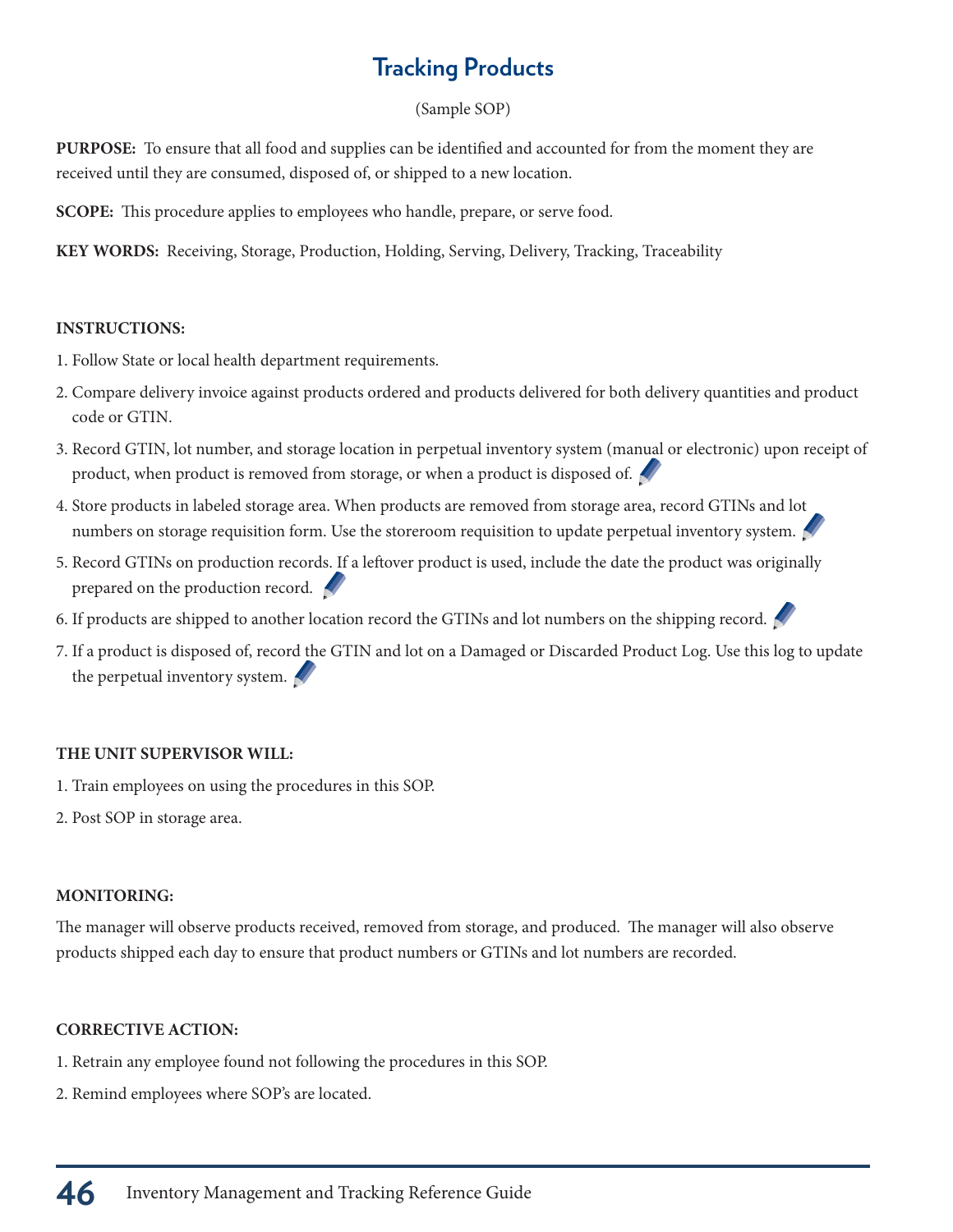# **Tracking Products**, continued

(Sample SOP)

### **VERIFICATION AND RECORD KEEPING:**

The manager will complete the Site Inventory Management and Tracking Checklist monthly. The Site Inventory Management and Tracking Checklist will be kept for a minimum of 1 year.

|                       | BY:<br><u> 1980 - Jan Barbara, martin da kasar Amerikaan kasar da</u> |
|-----------------------|-----------------------------------------------------------------------|
|                       |                                                                       |
| <b>DATE REVIEWED:</b> | BY:                                                                   |
|                       |                                                                       |
| <b>DATE REVISED:</b>  | BY:                                                                   |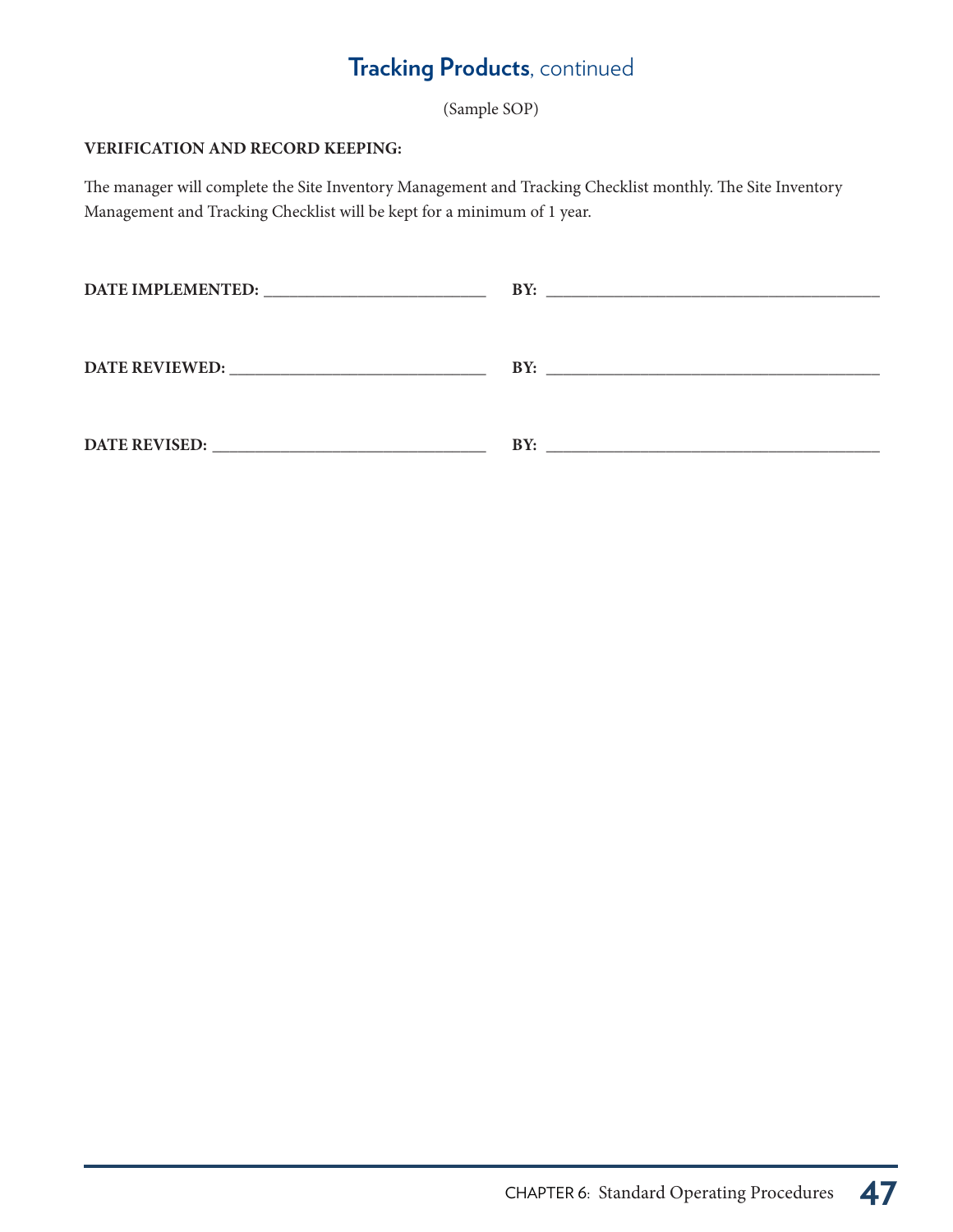### **Receiving Deliveries**

### (Sample SOP)

**PURPOSE:** To ensure that all food is received fresh and safe when it enters the school nutrition operation, to facilitate traceability, and to transfer food to proper storage as quickly as possible.

**SCOPE:** This procedure applies to employees who handle, prepare, or serve food.

**KEY WORDS:** Cross-Contamination, Temperatures, Receiving, Holding, Frozen Goods, Delivery, Tracking, Traceability

### **INSTRUCTIONS:**

- 1. Follow State or local health department requirements.
- 2. Organize freezer and refrigeration space, loading docks, and store rooms before deliveries.
- 3. Gather product specification lists and purchase orders, temperature logs, calibrated thermometers, pens, flashlights, and clean carts before unloading deliveries. Refer to the Using and Calibrating Thermometers SOP.
- 4. Keep receiving area clean and well lighted.
- 5. For USDA Foods deliveries, clip seal on truck.
- 6. Do not touch ready-to-eat foods with bare hands.
- 7. Mark products with the date of arrival or the "use-by" date accordingly upon receipt.
- 8. Compare delivery invoice with products ordered and products delivered for both delivery quantities and product code or GTIN.
- 9. Record lot numbers on perpetual inventory cards, invoices, or other receiving records.
- 10. Transfer foods to their appropriate locations as quickly as possible.

### **THE UNIT SUPERVISOR WILL:**

- 1. Train employees on using the procedures in this SOP.
- 2. Schedule deliveries to arrive at designated times when employees are available to check them in.
- 3. Post the delivery schedule, including the names of vendors, days and times of deliveries, and drivers' names.

### **THE DIRECTOR OF SCHOOL NUTRITION WILL:**

- 1. Establish a rejection policy to ensure accurate, timely, consistent, and effective refusal and return of rejected goods.
- 2. Determine whether foods will be marked with the date of arrival or the "use-by" date.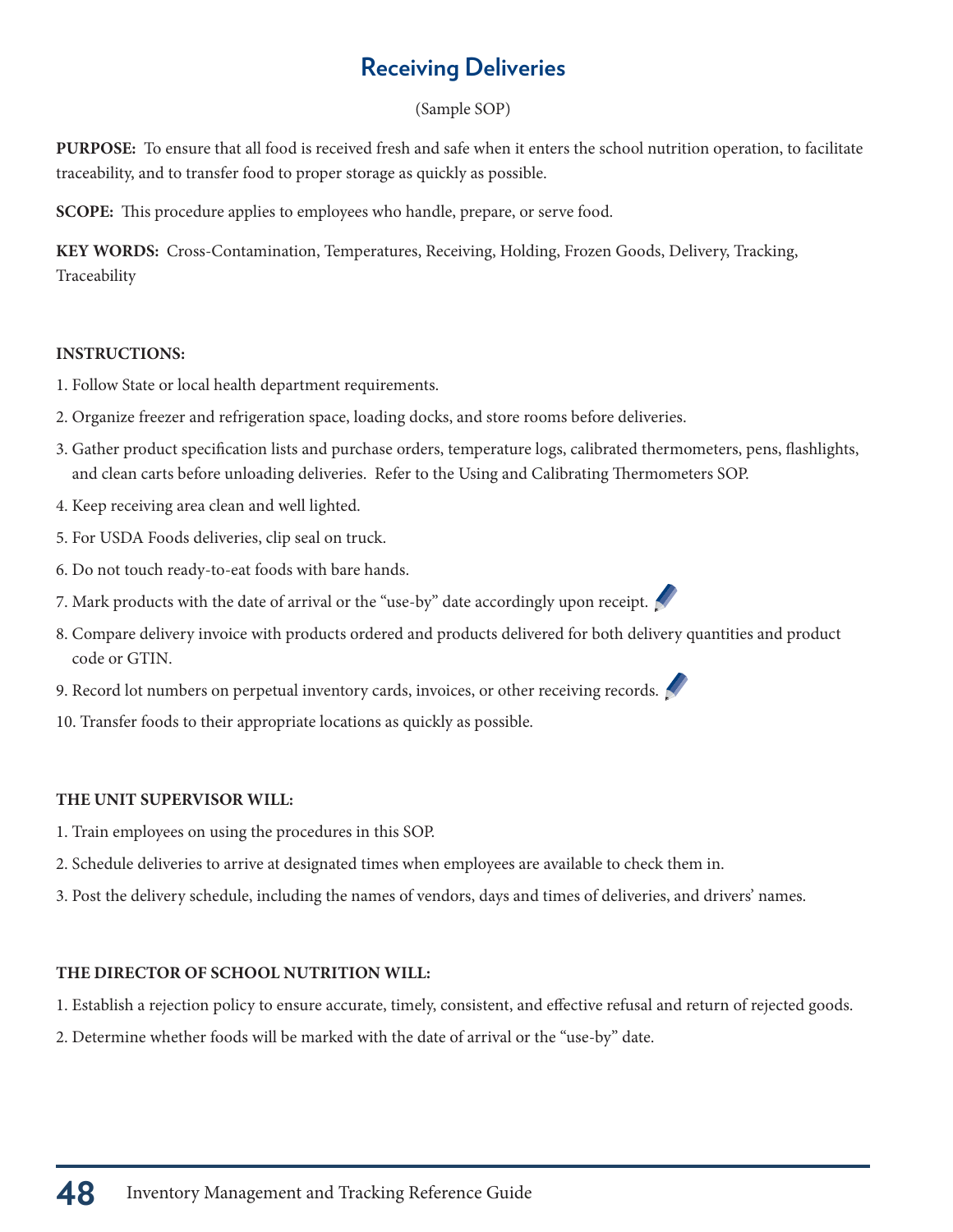### **Receiving Deliveries**, continued

(Sample SOP)

#### **MONITORING:**

1. the delivery truck periodically when it arrives to ensure that it is clean, free of putrid odors, and organized to prevent cross-contamination. Be sure refrigerated foods are delivered on a refrigerated truck.

- 2. Check the interior temperature of refrigerated trucks.
- 3. Confirm vendor name, day and time of delivery, and driver's identification before accepting delivery. If driver's name is different from what is indicated on the delivery schedule, contact the vendor immediately.
- 4. For USDA Foods delivery, check the seal on truck. If the seal is broken, contact the state distributing agency.
- 5. Check frozen foods to ensure that they are all frozen solid and show no signs of thawing and refreezing, such as the presence of large ice crystals or liquids on the bottom of cartons.
- 6. Check the temperature of refrigerated foods.
	- a. For fresh meat, fish, and poultry products, insert a clean and sanitized thermometer into the center of the product to ensure a temperature of 41°F or below. The temperature of milk should be 45°F or below.
	- b. For packaged products, insert a food thermometer between two packages being careful not to puncture the wrapper. If the temperature exceeds 41°F, it may be necessary to take the internal temperature before accepting the product.
	- c. For eggs, the interior temperature of the truck should be 45°F or below.
- 7. Check dates of milk, eggs, and other perishable goods to ensure safety and quality.
- 8. Check the integrity of food packaging.
- 9. Check the cleanliness of crates and other shipping containers before accepting products. Reject foods that are shipped in dirty crates.

### **CORRECTIVE ACTION:**

- 1. Retrain any employee found not following the procedures in this SOP.
- 2. Reject the following:
	- Frozen foods with signs of previous thawing
	- Cans that have signs of deterioration, such as swollen sides or ends, flawed seals or seams, dents, or rust
	- Punctured packages
	- $\blacksquare$  Foods with out-dated expiration dates
	- Foods that are outside the safe temperature zone or deemed unacceptable by the established rejection policy
	- I Items with product codes or GTINs that do not match products ordered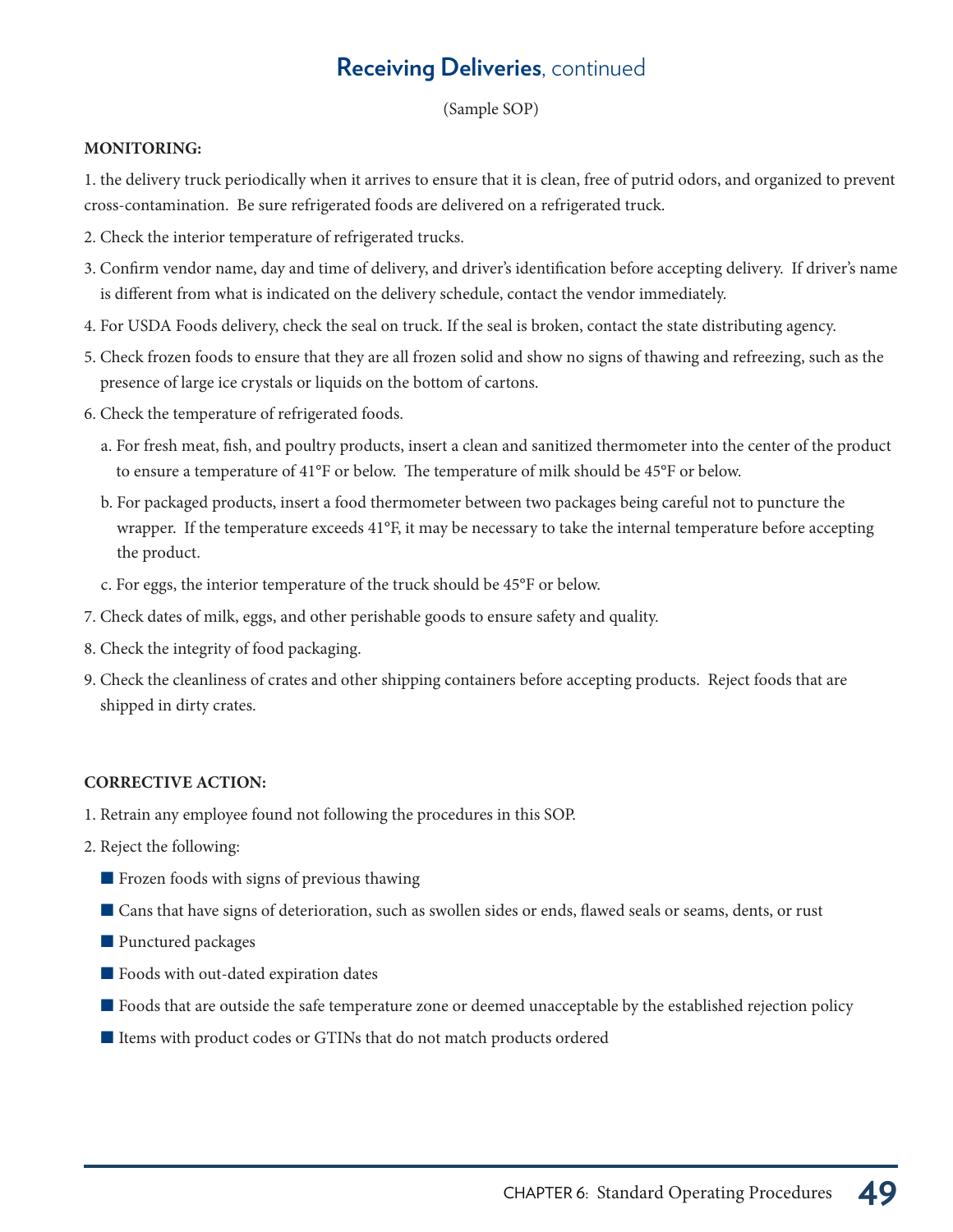### **Receiving Deliveries**, continued

(Sample SOP)

#### **VERIFICATION AND RECORD KEEPING:**

Record the food temperature and corrective action on the delivery invoice or on the Receiving Log. The manager will verify that employees are receiving products using the proper procedure by visually monitoring receiving practices during the shift and reviewing the Receiving Log at the close of each day. Receiving Logs are kept on file for a minimum of 1 year.

Adapted from the U.S. Department of Agriculture, Food and Nutrition Service, and the National Food Service Management Institute. (2005). HACCP-based standard operating procedures (SOPs) designed to address food safety issues.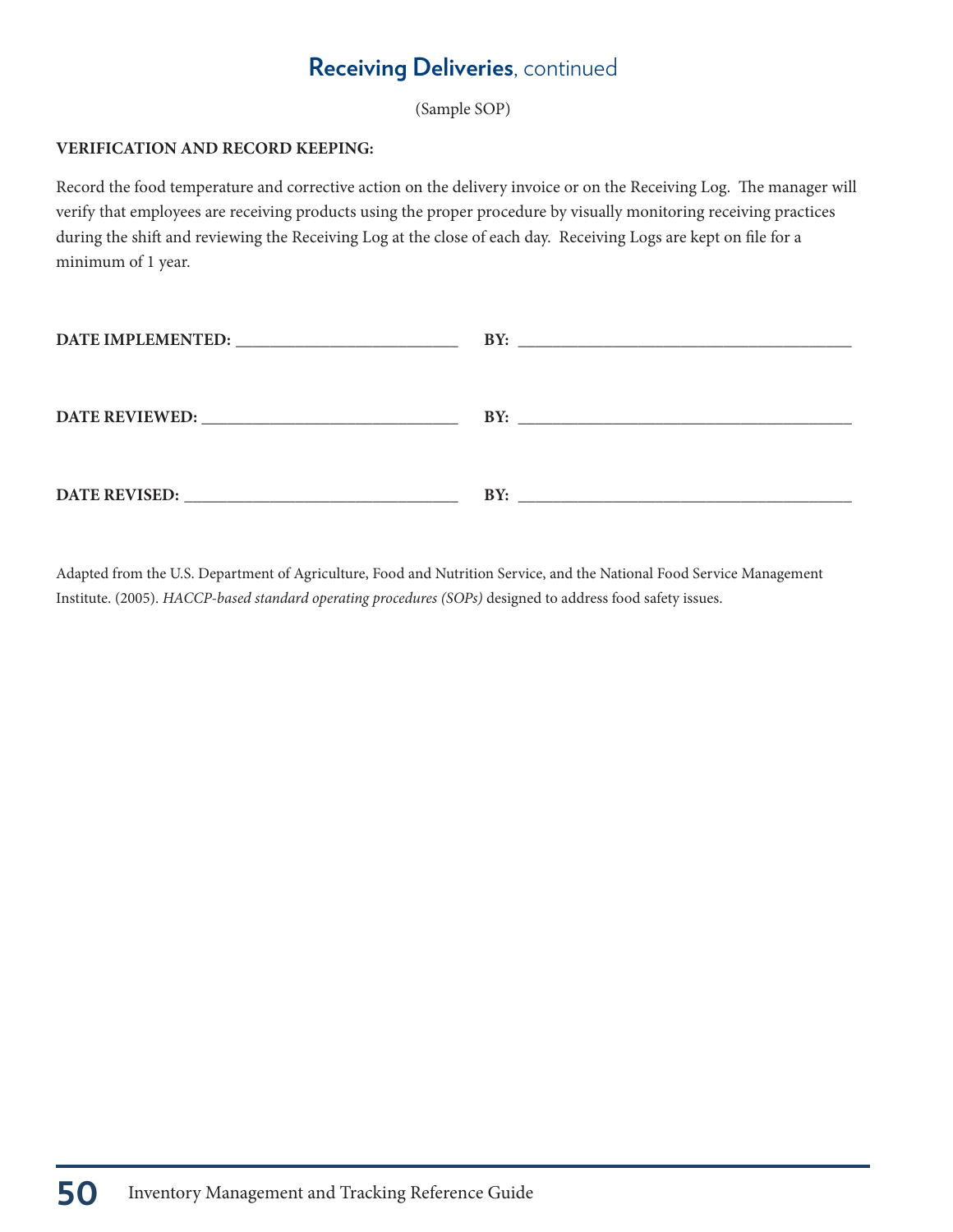## **Transporting Food to Remote or Satellite Sites (Shipping Site)**

### (Sample SOP)

**PURPOSE:** To prevent foodborne illness by ensuring that food temperatures are maintained during transportation; contamination is prevented; and aid product traceability by recording product codes and lot numbers.

**SCOPE:** This procedure applies to employees who transport food from a central kitchen to remote sites (satellite kitchens).

**KEY WORDS:** Hot Holding, Cold Holding, Reheating, Cooling, Transporting Food, Tracking, Traceability

#### **INSTRUCTIONS:**

- 1. Follow State or local health department requirements.
- 2. If State or local health department requirements are based on the 2009 FDA Food Code:
	- Keep frozen foods frozen during transportation.
	- Maintain the temperature of refrigerated, potentially hazardous foods at 41°F or below and cooked foods that are transported hot at 135°F or above.
- 3. Use only food carriers for transporting food approved by the NSF or that have otherwise been approved by the state or local health department.
- 4. Prepare the food carrier before use:
	- Ensure that all surfaces of the food carrier are clean.
	- $\blacksquare$  Wash, rinse, and sanitize the interior surfaces.
	- Ensure that the food carrier is designed to maintain cold food temperatures at 41°F or below and hot food temperatures at 135°F or above.
	- Place a calibrated stemmed thermometer or temperature data logger in the warmest part of the carrier if used for transporting cold food, or the coolest part of the carrier if used for transporting hot food. Refer to the Using and Calibrating Thermometers SOP.
	- Pre-heat or pre-chill the food carrier according to the manufacturer's recommendations.
- 5. Store food in containers suitable for transportation. Containers should be:
	- Rigid and sectioned so that foods do not mix.
	- $\blacksquare$  Tightly closed to retain the proper food temperature.
	- Nonporous to avoid leakage.
	- Easy-to-clean or disposable.
	- Approved for food use and have National Sanitation Foundation emblem.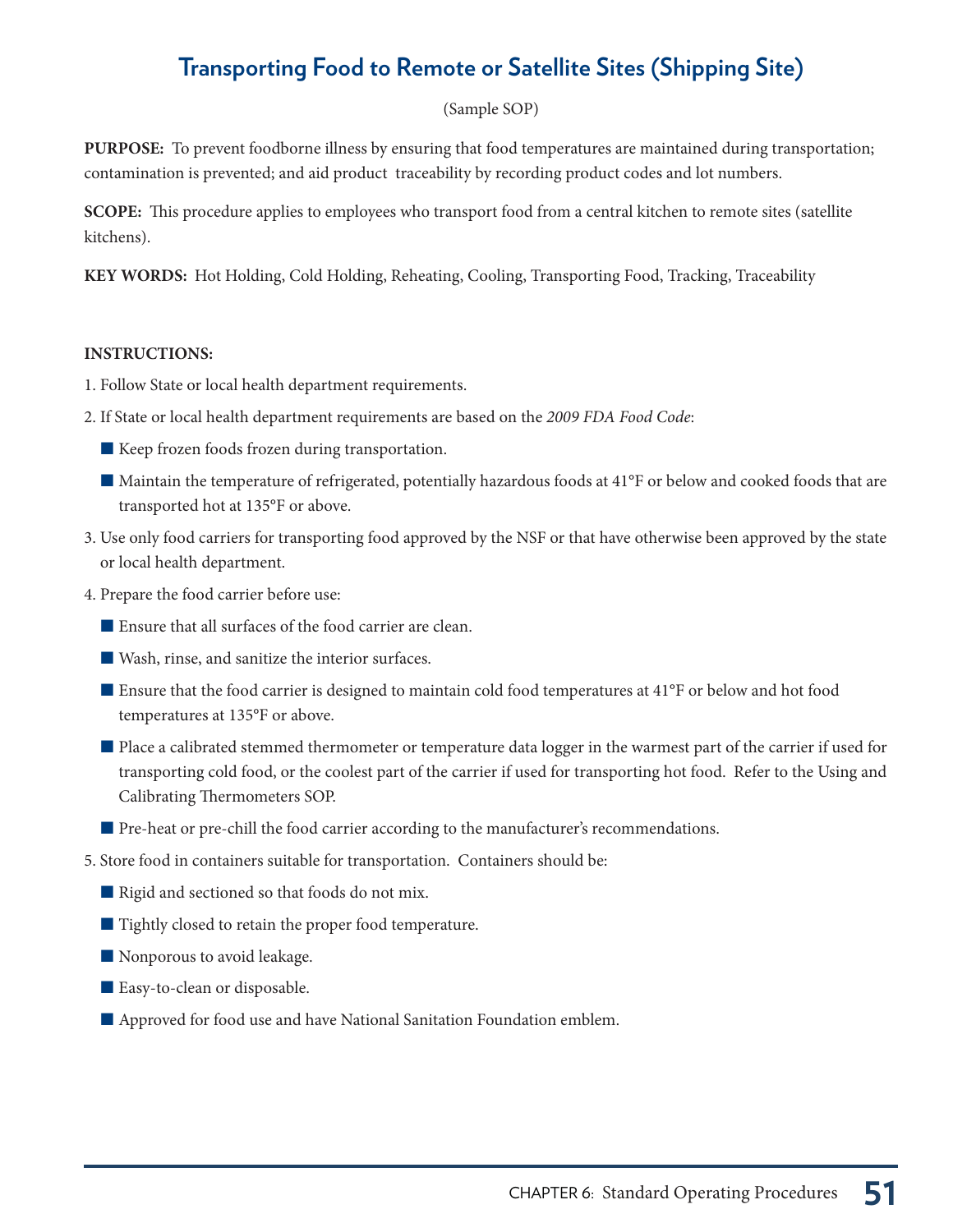# **Transporting Food to Remote Sites (Satellite Kitchens)**, continued

(Sample SOP)

#### **INSTRUCTIONS, continued:**

- 6. Place food containers in food carriers and transport the food in clean trucks, if applicable, to remote sites as quickly as possible.
- 7. Prepare shipping documents to include: date, product code, quantity shipped, and lot or batch number.
- 8. Follow Receiving Deliveries SOP when food arrives at remote site.

### **THE UNIT SUPERVISOR WILL:**

Train employees on using the procedures in this SOP.

#### **MONITORING:**

- 1. Check the air temperature of the food carrier to ensure that the temperature suggested by the manufacturer is reached prior to placing food into it.
- 2. Check the internal temperatures of food using a calibrated thermometer before placing it into the food carrier. Refer to the Holding Hot and Cold Potentially Hazardous Foods SOP for the proper procedures to follow when taking holding temperatures.

### **CORRECTIVE ACTION:**

- 1. Retrain any employee found not following the procedures in this SOP.
- 2. Continue heating or chilling food carrier if the proper air temperature is not reached.
- 3. Reheat food to 165°F for 15 seconds if the internal temperature of hot food is less than 135°F. Refer to the Reheating Potentially Hazardous Foods SOP.
- 4. Cool food to 41°F or below using a proper cooling procedure if the internal temperature of cold food is greater than 41°F. Refer to the Cooling Potentially Hazardous Foods SOP for the proper procedures to follow when cooling food.
- 5. Discard food held in the temperature danger zone  $(41° \text{ F to } 135° \text{ F})$  for greater than 4 hours.

### **VERIFICATION AND RECORD KEEPING:**

1. Before transporting food to remote sites, school nutrition employees will record food carrier temperature, food product name and product code, time, internal temperatures, and any corrective action taken on the Hot and Cold Holding Temperature Log.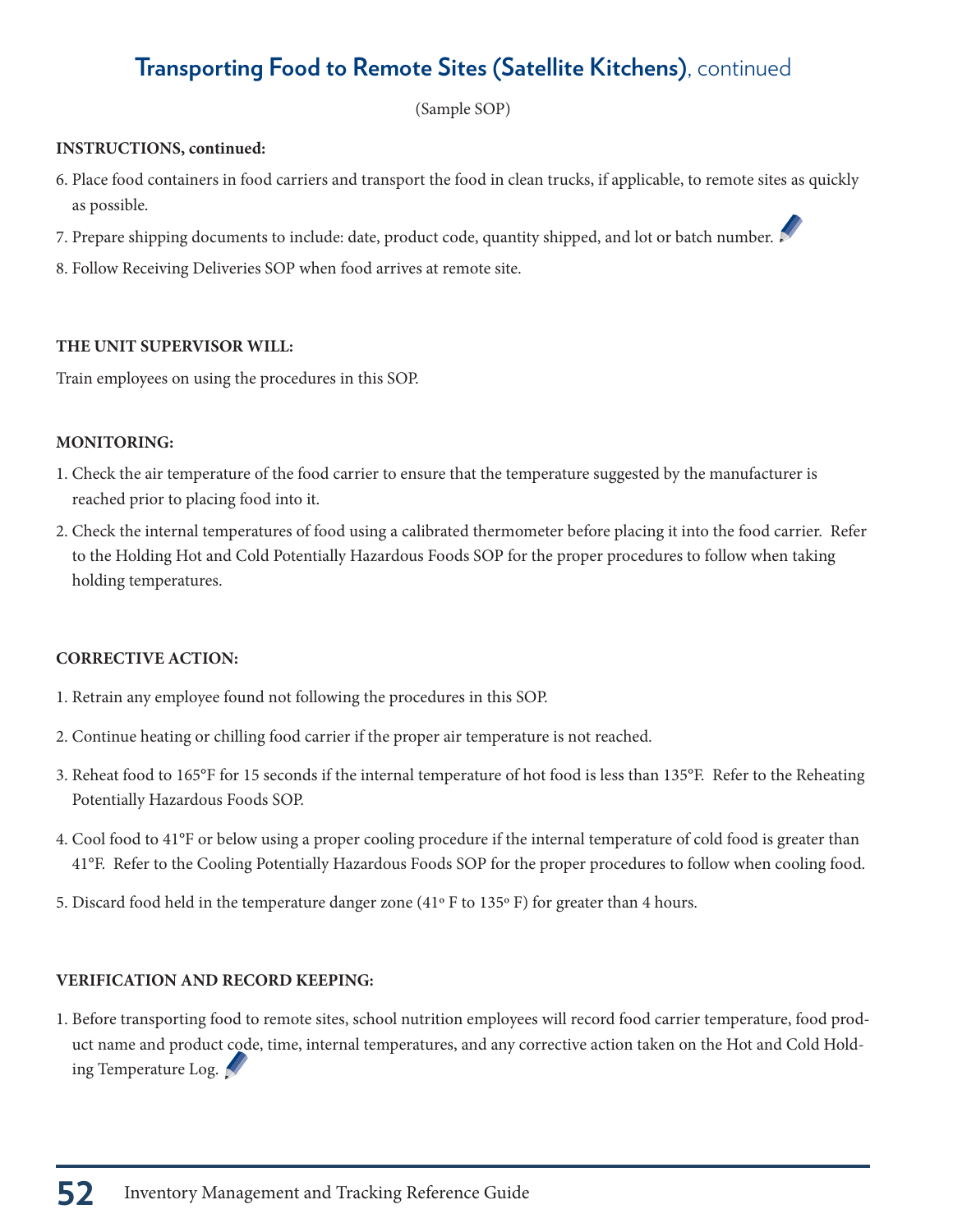### **Transporting Food to Remote Sites (Satellite Kitchens)**, continued

(Sample SOP)

- 2. The manager at central kitchens will verify that school nutrition employees are following this SOP by visually observing employees and reviewing and initialing the Hot and Cold Holding Temperature Log and shipping document daily.
- 3. The manager will complete the Food Safety Checklist daily. The Food Safety Checklist is to be kept on file for a minimum of 1 year.

| BY:                     |
|-------------------------|
|                         |
|                         |
|                         |
| BY:                     |
|                         |
|                         |
|                         |
| $\mathbf{R} \mathbf{Y}$ |
|                         |

Adapted from the U.S. Department of Agriculture, Food and Nutrition Service, and the National Food Service Management Institute. (2005). HACCP-based standard operating procedures (SOPs) designed to address food safety issues.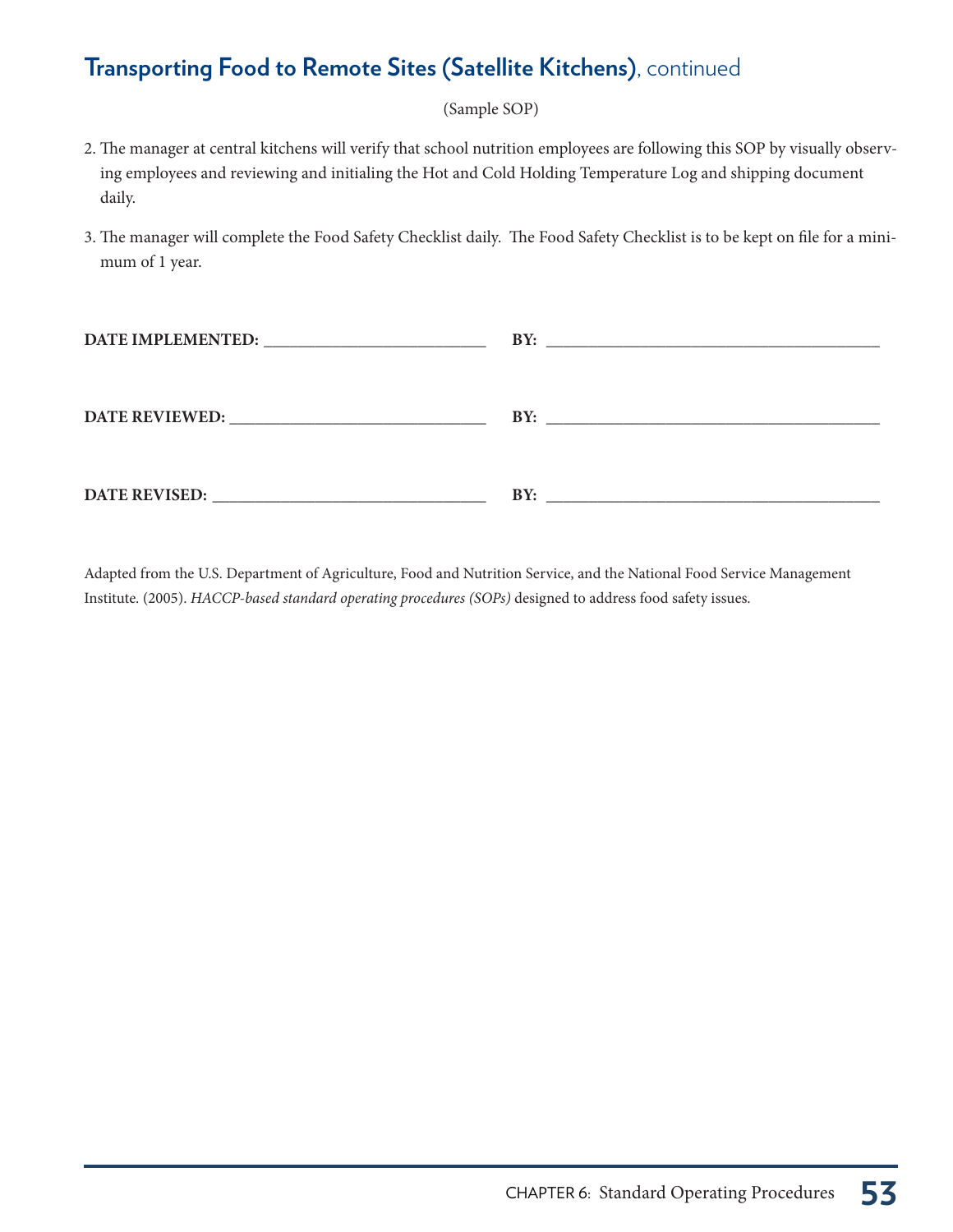## **Receiving Food Shipped from Production Kitchen**

### (Sample SOP)

**PURPOSE:** To prevent foodborne illness by ensuring that food temperatures are maintained during transportation; contamination is prevented; and product can be traced by recording product codes and lot numbers.

**SCOPE:** This procedure applies to satellite kitchen employees who receive food from a central kitchen.

**KEY WORDS:** Hot Holding, Cold Holding, Reheating, Cooling, Transporting Food, Tracking, Traceability

#### **INSTRUCTIONS:**

- 1. Follow State or local health department requirements.
- 2. If State or local health department requirements are based on the 2009 FDA Food Code:
	- Check and record product code or GTIN, receiving temperatures, and corrective actions taken on the Receiving Log upon receipt of food. Sign the shipping document and return it to the central kitchen.
	- Maintain the temperature of refrigerated, potentially hazardous foods at 41°F or below and cooked foods that are transported hot at 135°F or above.

#### **THE UNIT SUPERVISOR WILL:**

Train employees on using the procedures in this SOP.

### **MONITORING:**

Check the internal temperatures of food using a calibrated thermometer when receiving it. Refer to the Holding Hot and Cold Potentially Hazardous Foods SOP for the proper procedures to follow when taking holding temperatures.

### **CORRECTIVE ACTION:**

- 1. Retrain any employee found not following the procedures in this SOP.
- 2. Reheat food to 165°F for 15 seconds if the internal temperature of hot food is less than 135°F. Refer to the Reheating Potentially Hazardous Foods SOP. Reject food if it is less than 135°F and equipment is not available to reheat food.
- 3. Cool food to 41°F or below using a proper cooling procedure if the internal temperature of cold food is greater than 41°F. Refer to the Cooling Potentially Hazardous Foods SOP for the proper procedures to follow when cooling food.
- 4. Discard food held in the temperature danger zone for greater than 4 hours.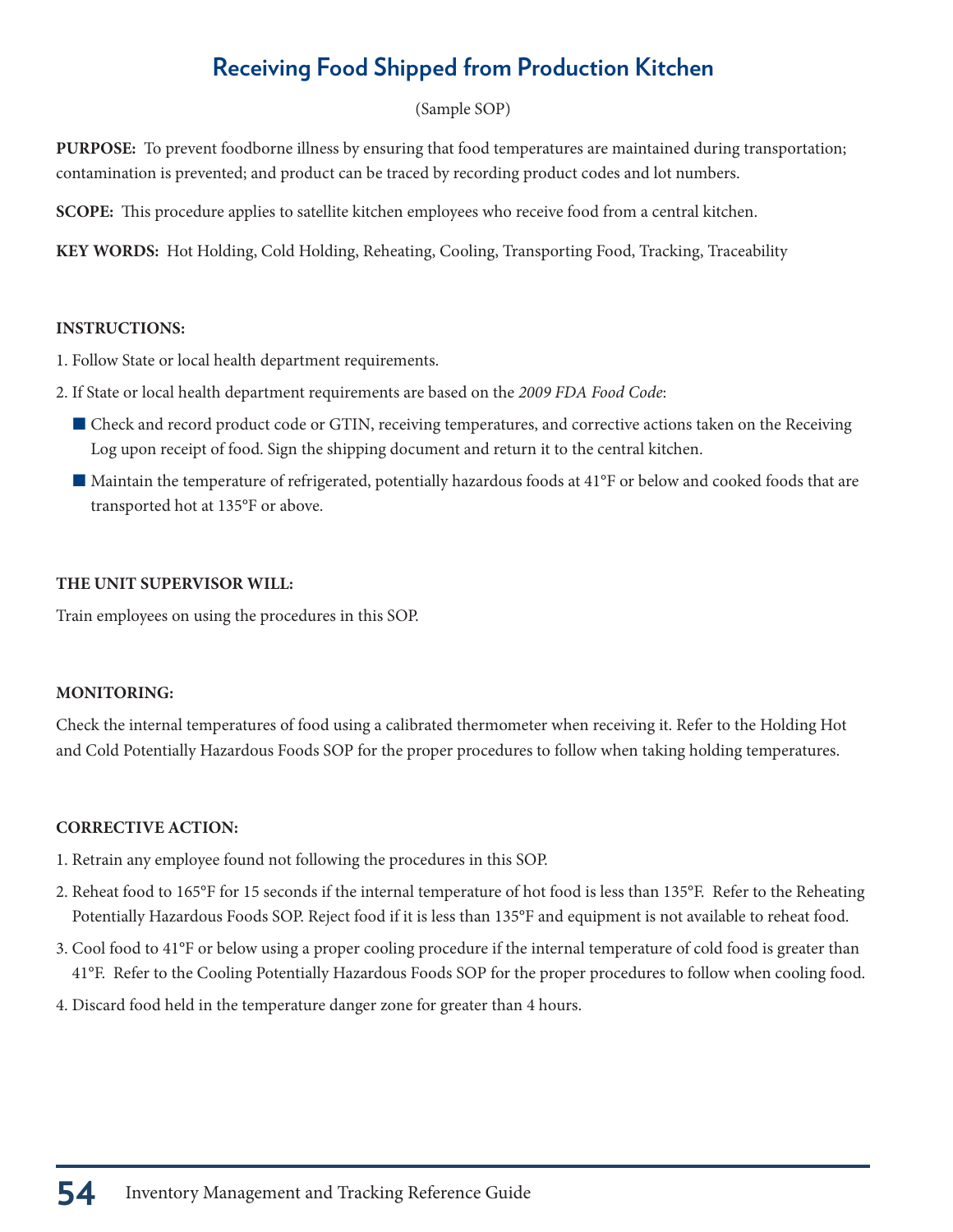### **Receiving Food Shipped from Production Kitchen**, continued

(Sample SOP)

#### **VERIFICATION AND RECORD KEEPING:**

- 1. The manager at the remote site(s) will verify that employees are receiving foods at the proper temperature and following the proper receiving procedures by visually observing receiving practices during the shift and reviewing and initialing the Receiving Log daily. All logs are kept on file for a minimum of 1 year.
- 2. The manager will complete the Food Safety Checklist daily. The Food Safety Checklist is to be kept on file for a minimum of 1 year.

|               | BY:<br><u> 1989 - John Stein, Amerikaansk politiker (</u> † 1920) |
|---------------|-------------------------------------------------------------------|
|               |                                                                   |
|               |                                                                   |
|               | BY:                                                               |
|               |                                                                   |
|               |                                                                   |
| DATE REVISED: | BY:                                                               |
|               | <u> 1980 - John Stein, Amerikaansk politiker († 1908)</u>         |

Adapted from the U.S. Department of Agriculture, Food and Nutrition Service, and the National Food Service Management Institute. (2005). HACCP-based standard operating procedures (SOPs) designed to address food safety issues.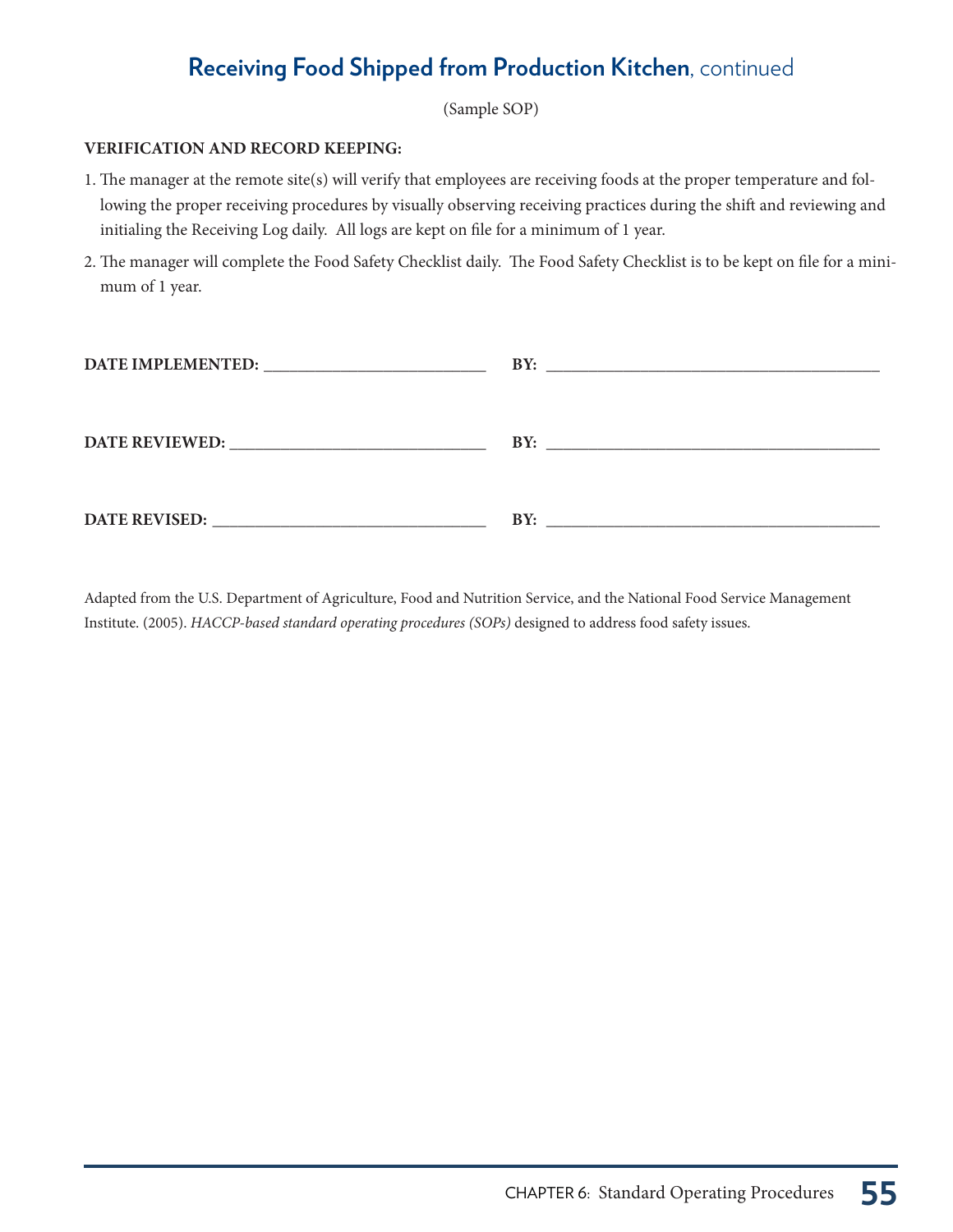# **Handling a Food Recall – District Office**

### (Sample SOP)

**PURPOSE:** To prevent foodborne illness by quickly identifying and securing products in the event of a product recall.

**SCOPE:** This procedure applies to district-level personnel responsible for reporting recall information.

**KEY WORDS:** Food Recalls, Traceability, Tracking

### **INSTRUCTIONS:**

1. Follow State or local health department requirements.

- 2. Review the food recall notice and specific instructions that have been identified in the notice.
- 3. Check purchasing specifications and receiving documents to identify products matching the product code or GTIN and lot numbers identified in recall notice.
- 4. Communicate the food recall notice to affected feeding sites using a method that confirms the message was received and understood e.g., e-mail with read receipt.
- 5. Prepare instructions for the site personnel to hold the recalled product using the following steps:
	- **Physically segregate the product, including any open containers, leftover product, and food items in current pro**duction that contain the recalled product.
	- If an item is suspected to contain the recalled product, but label information is not available, segregate with other foods containing recalled product.
	- QMark recalled product "Do Not Use" and "Do Not Discard." Inform the entire staff not to use the product.
- 6. Arrange for food to be collected and disposed of as soon as possible or within 30 days per instructions contained in the recall notice.
- 7. Do not destroy any USDA Foods without official written notification from the State Distributing Agency, USDA Foods Safety Inspection Services (FSIS), or State or local health department.
- 8. Inform the school district's public relations coordinator of the recalled product and what steps are being taken to secure and dispose of the product.
- 9. Obtain accurate counts of the recalled products from every feeding site, including the amount received, in inventory, and amount used.
- 10. Account for all recalled product by verifying site inventory counts against records of food received at the feeding site.
- 11. Identify and record in a spreadsheet whether any of the product was received in the district, the status of the product (e.g., used, on-hand), locate the food recall product by feeding site, and verify that the food items bear the product identification code(s) and lot and/or production date(s) listed in the recall notice.
- 12. Report the status of recalled product within 10 days to State distributing agency (for USDA Foods) or manufacturer (for purchased and further processed food).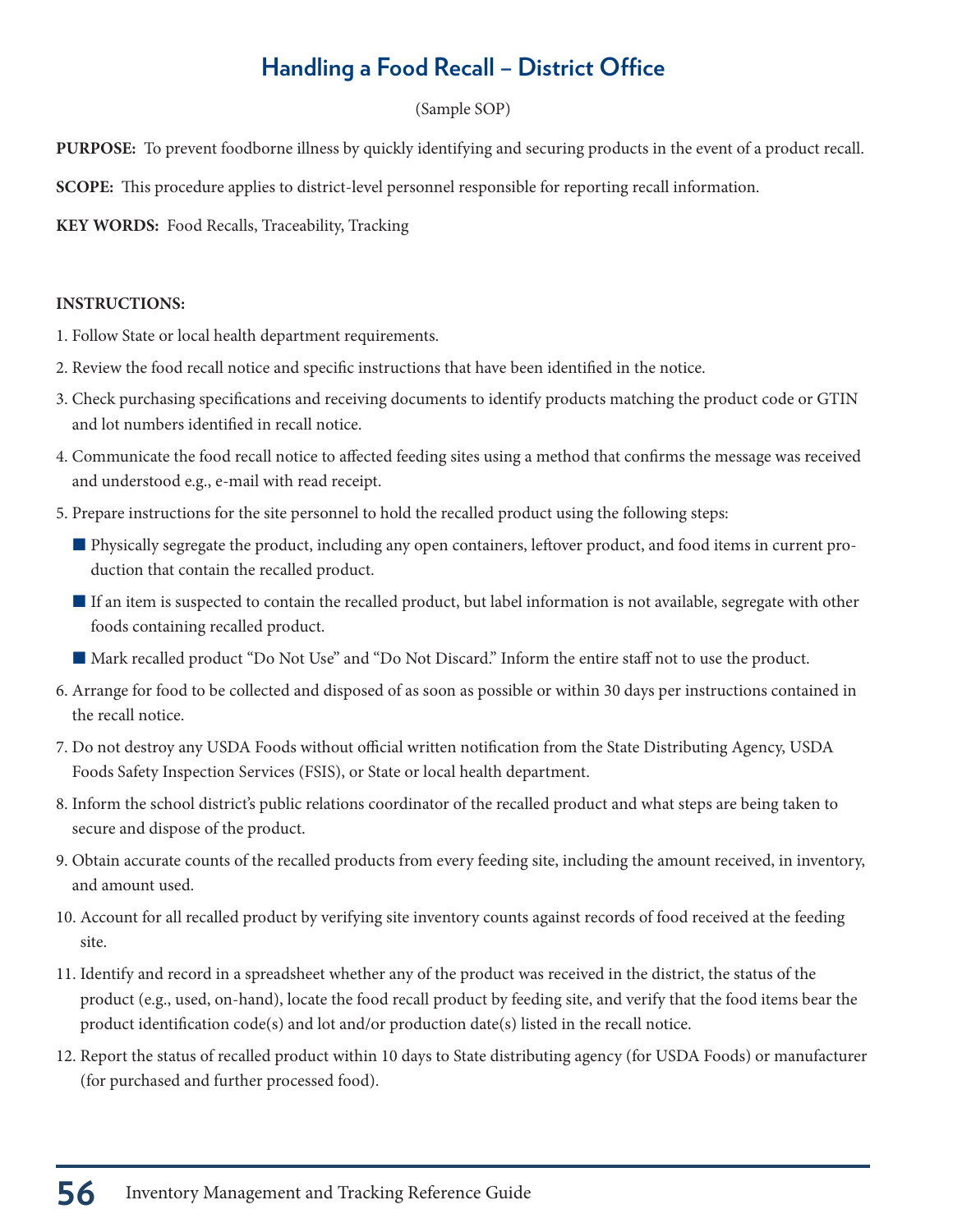### **Handling a Food Recall**, continued

(Sample SOP)

#### **THE UNIT SUPERVISOR WILL:**

Train employees on using the procedures in this SOP.

#### **MONITORING:**

Employees and manager will visually observe that school sites have segregated and secured all recalled products.

#### **CORRECTIVE ACTION:**

Retrain any employee found not following the procedures in this SOP.

#### **VERIFICATION AND RECORD KEEPING**

- 1. Employees will record the name and product code or GTIN, lot number of the contaminated food, date, time, and the reason why the food was discarded on the Damaged or Discarded Product Log.
- 2. The manager will verify that appropriate corrective actions are being taken by reviewing, initialing, and dating the Damaged or Discarded Product Log each day. Maintain the Damaged or Discarded Product Logs for a minimum of 1 year.
- 3. The school nutrition director will complete and maintain all required documentation related to the recall including:
	- $\blacksquare$  Recall notice
	- Records of how food product was returned or destroyed
	- $\blacksquare$  Reimbursable costs
	- Public notice and media communications
	- $\blacksquare$  Correspondence to and from the public health department and State agency

| DATE IMPLEMENTED: NET AND THE IMPLEMENTED:                                                                                                                                                                                     | BY: |
|--------------------------------------------------------------------------------------------------------------------------------------------------------------------------------------------------------------------------------|-----|
|                                                                                                                                                                                                                                |     |
|                                                                                                                                                                                                                                |     |
| DATE REVIEWED: North and the set of the set of the set of the set of the set of the set of the set of the set of the set of the set of the set of the set of the set of the set of the set of the set of the set of the set of | BY: |
|                                                                                                                                                                                                                                |     |
|                                                                                                                                                                                                                                |     |
| <b>DATE REVISED:</b>                                                                                                                                                                                                           | BY: |
|                                                                                                                                                                                                                                |     |

Adapted from: National Food Service Management Institute. (2002). Responding to a Food Recall. University, MS: Author.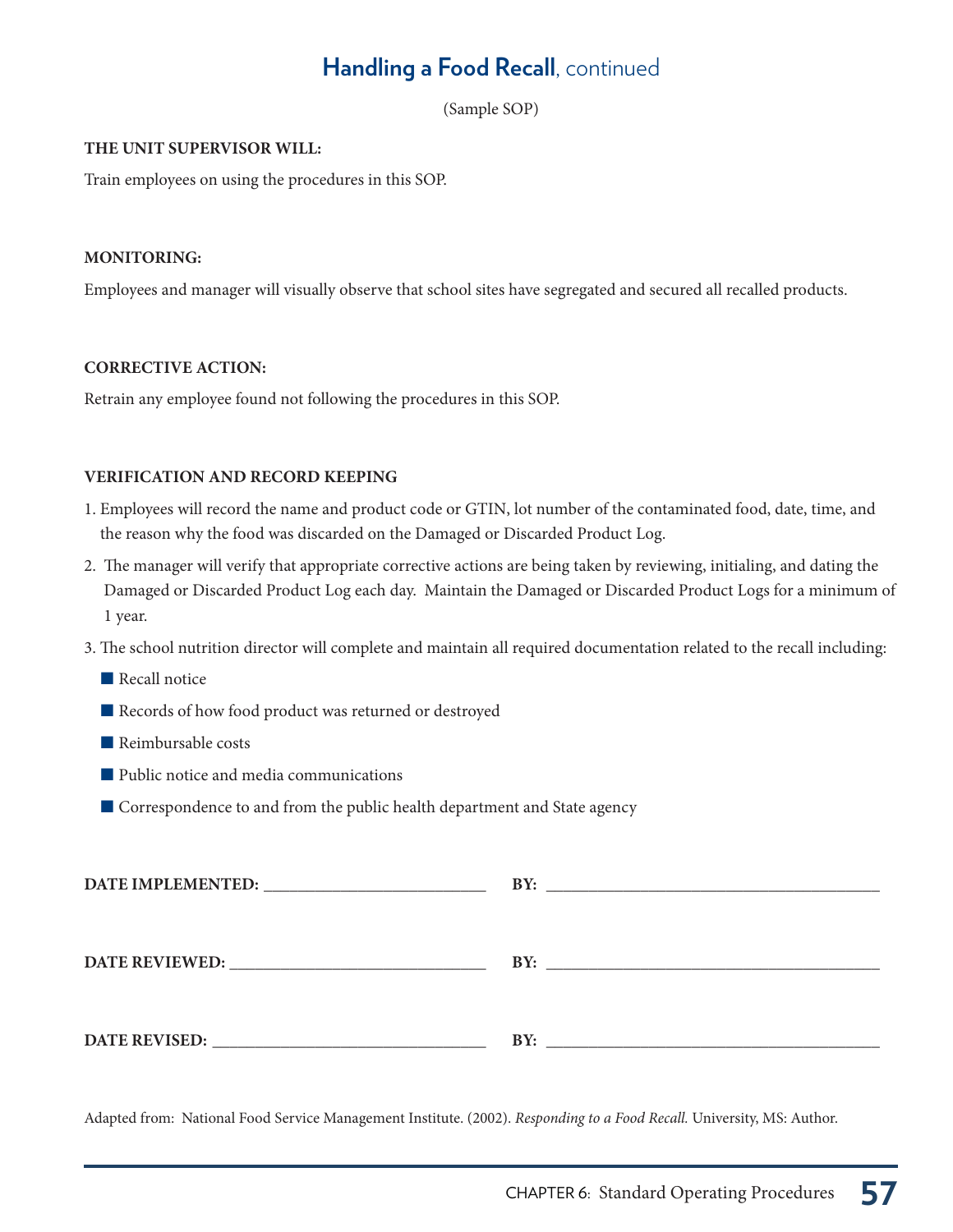### **Handling a Food Recall – School Site**

#### (Sample SOP)

**PURPOSE:** To prevent foodborne illness by quickly identifying and securing products in the event of a product recall.

**SCOPE:** This procedure applies to site school nutrition employees who prepare or serve food.

**KEY WORDS:** Food Recalls, Traceability, Tracking

#### **INSTRUCTIONS:**

1. Follow State or local health department requirements.

- 2. Review the food recall notice and specific instructions that have been identified in the notice. Notify the central office that the notice was received and understood.
- 3. Check receiving documents, perpetual inventory, requisitions, production records, and shipping records to identify products matching the product code or GTIN and lot numbers identified in recall notice.
- 4. Quarantine the recalled product using the following steps:
	- **Physically segregate the product, including any open containers, leftover product, and food items in current** production that items contain the recalled product.
	- If an item is suspected to contain the recalled product, but label information is not available, follow the district's procedure for disposal.
- 5. Mark recalled product "Do Not Use" and "Do Not Discard." Inform the entire staff not to use the product.
- 6. Do not destroy any products until directed to do so by the central office official e.g., School Nutrition Director.
- 7. Identify and record whether any of the product was received at the site, the status of the product e.g., used, on-hand, and verify that the food items bear the product identification code(s) and production date(s) or lot number listed in the recall notice.
- 8. Notify shipping sites of any recalled product shipped, date shipped, and other specific directions to be followed per the recall notice.

### **THE UNIT SUPERVISOR WILL:**

Train employees on using the procedures in this SOP.

#### **MONITORING:**

The manager will visually observe that employees have segregated and secured all recalled products.

#### **CORRECTIVE ACTION:**

Retrain any employee found not following the procedures in this SOP.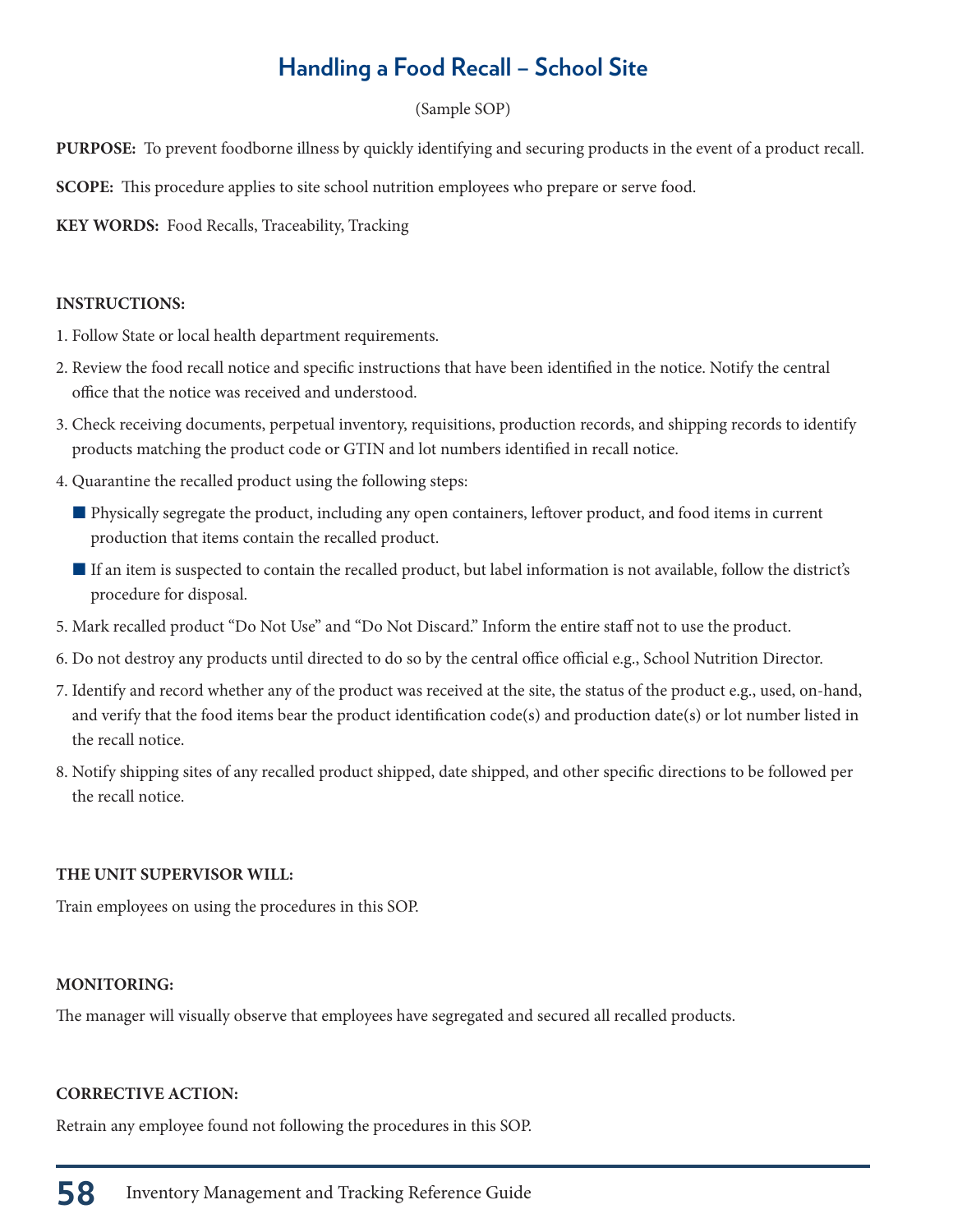### **Handling a Food Recall**, continued

(Sample SOP)

#### **VERIFICATION AND RECORD KEEPING**

- 1. Employees will record the name and product code or GTIN, quantity, lot number of the recalled food, date, and time on the Damaged or Discarded Product Log.
- 2. The manager will verify that appropriate corrective actions are being taken by reviewing, initialing, and dating the Damaged or Discarded Product Log each day. Maintain the Damaged or Discarded Product Logs for a minimum of 1 year.
- 3. Update perpetual inventory record with adjustment recall.  $\mathbb{R}^{\bullet}$

| DATE IMPLEMENTED: University of the state of the state of the state of the state of the state of the state of the state of the state of the state of the state of the state of the state of the state of the state of the stat |     |
|--------------------------------------------------------------------------------------------------------------------------------------------------------------------------------------------------------------------------------|-----|
| DATE REVIEWED: No. 1999                                                                                                                                                                                                        | BY: |
| DATE REVISED:                                                                                                                                                                                                                  | BY: |

Adapted from: National Food Service Management Institute. (2002). Responding to a Food Recall. University, MS: Author.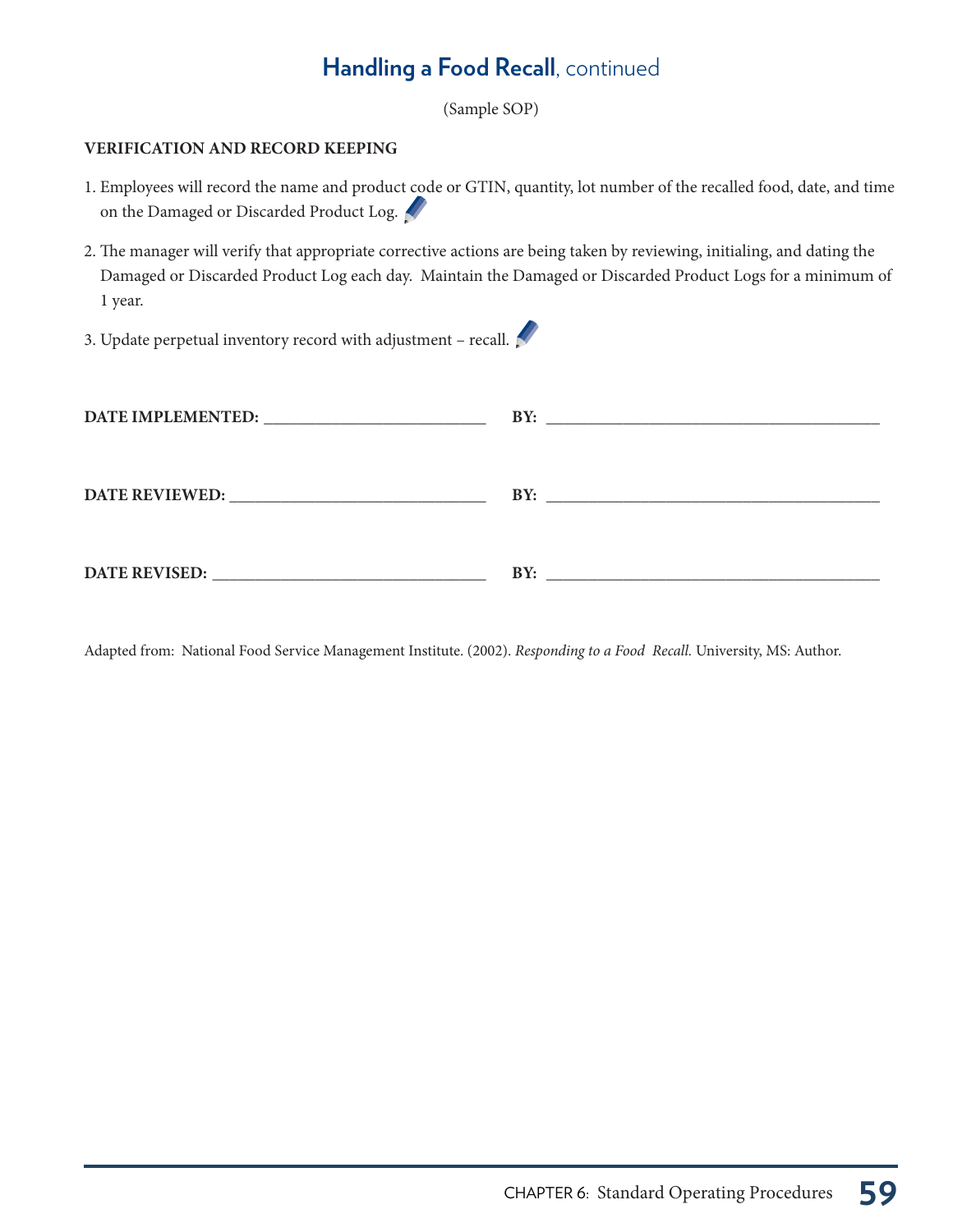### **Inventory Management and Tracking Checklists**

The following checklists may be used along with SOPs for monitoring site and central office processes affecting inventory. The central office checklist should be used at least twice per year. The site checklist should be used a minimum of once per month.

### Central Office Inventory Management and Tracking Checklist

| <b>TASK</b>                                                                                                                                   |            |                | <b>STATUS</b>            |
|-----------------------------------------------------------------------------------------------------------------------------------------------|------------|----------------|--------------------------|
| <b>Menu Planning</b>                                                                                                                          | Yes        | <b>No</b>      | <b>Corrective Action</b> |
| Cycle menus are used.                                                                                                                         |            |                |                          |
| Menus are planned centrally with one menu used for each site or<br>production type (e.g., elementary schools, satellite schools)              |            |                |                          |
| Both reimbursable meals and a la carte offerings are specified on<br>menus and production records.                                            |            |                |                          |
| Menu selections are based on production and sales history.                                                                                    |            |                |                          |
| Menus offer only items with sales of at least 25 servings.                                                                                    |            |                |                          |
| Menus are planned by January of prior year so that USDA Foods<br>orders and bids can be based on menu forecasts.                              |            |                |                          |
| Procurement                                                                                                                                   | <b>Yes</b> | N <sub>o</sub> | <b>Corrective Action</b> |
| Only items on menu are included on bid.                                                                                                       |            |                |                          |
| Only items with daily sales of 25 or more servings on average per site<br>are included on bids.                                               |            |                |                          |
| Specific product code numbers or GTIN numbers are included in bid<br>specifications for pre-approved items.                                   |            |                |                          |
| Bid instructions require vendors to specify product code numbers or<br>GTINs in bid responses.                                                |            |                |                          |
| Once bids are accepted, only products with specified product codes are<br>accepted for delivery unless a substitution is approved in advance. |            |                |                          |
| Menus are provided to vendors in advance of orders.                                                                                           |            |                |                          |
| GLN numbers are obtained for the district and each delivery site.                                                                             |            |                |                          |
| Vendor and delivery site GLNs are included on invoices and advanced<br>shipping notices.                                                      |            |                |                          |
| <b>Forecasting and Ordering</b>                                                                                                               | <b>Yes</b> | N <sub>o</sub> | <b>Corrective Action</b> |
| Managers are provided with an ordering calendar specifying when<br>each order is to be placed.                                                |            |                |                          |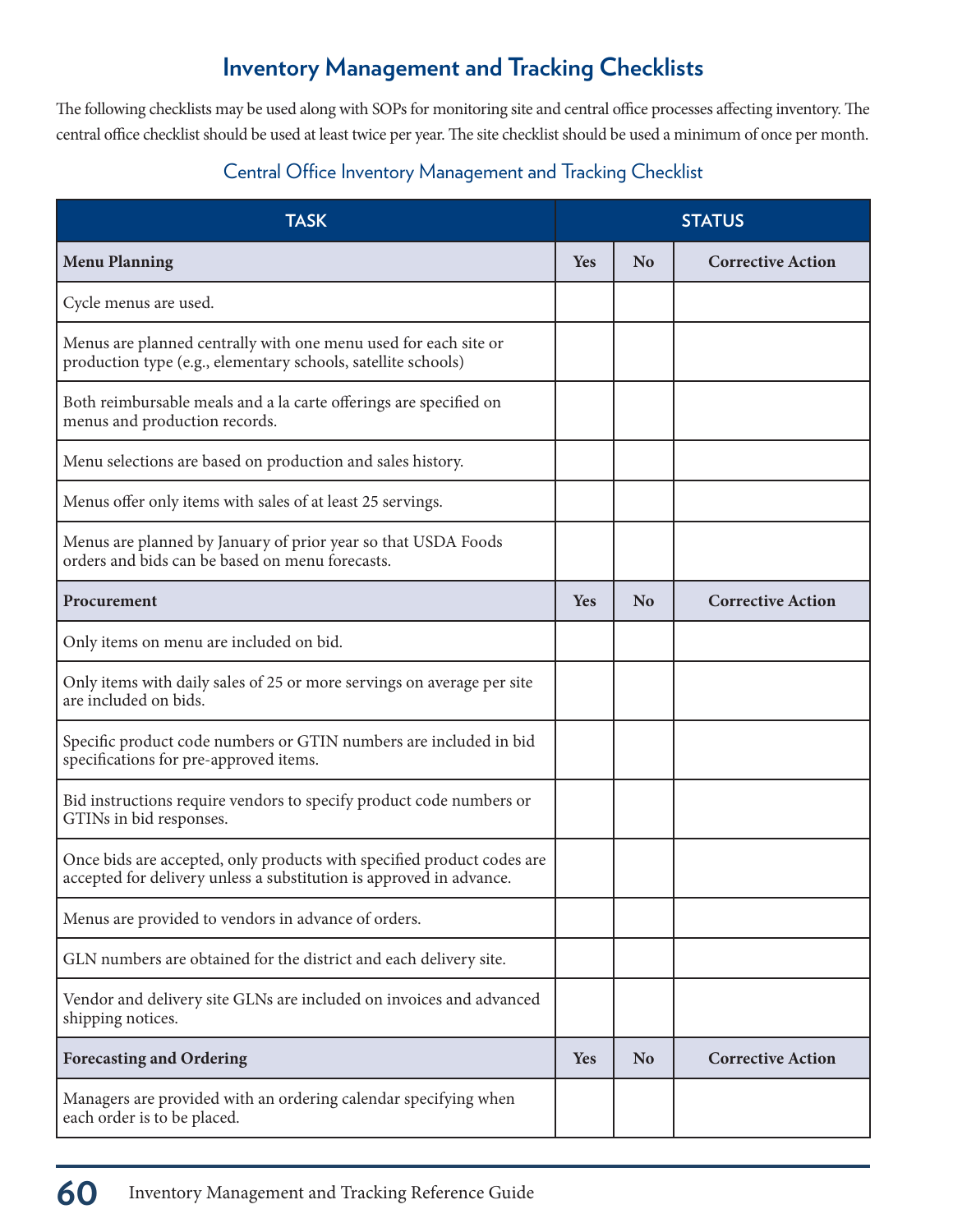| <b>TASK</b><br><b>STATUS</b>                                                                                                          |            |                |                          |
|---------------------------------------------------------------------------------------------------------------------------------------|------------|----------------|--------------------------|
| <b>Forecasting and Ordering</b>                                                                                                       | Yes        | <b>No</b>      | <b>Corrective Action</b> |
| Par values are set for applicable items.                                                                                              |            |                |                          |
| Managers do not have to place orders when an order is still in transit<br>(placed but not received).                                  |            |                |                          |
| Managers are provided order guides matching menus.                                                                                    |            |                |                          |
| Orders are approved by supervisor.                                                                                                    |            |                |                          |
| Receiving                                                                                                                             | Yes        | <b>No</b>      | <b>Corrective Action</b> |
| Site personnel are provided with an SOP for receiving.                                                                                |            |                |                          |
| At least one employee at each site is trained in receiving procedures.                                                                |            |                |                          |
| Receiving personnel are provided with product specifications including<br>product codes or GTINs.                                     |            |                |                          |
| Bids contain requirements for delivery times so that deliveries are<br>made when receiving personnel are available.                   |            |                |                          |
| Receiving complaints are logged so that poor vendor performance can<br>be addressed and mitigated.                                    |            |                |                          |
| <b>Storage</b>                                                                                                                        | Yes        | N <sub>o</sub> | <b>Corrective Action</b> |
| Storage areas keys are distributed to only those requiring access and are<br>signed for when issued.                                  |            |                |                          |
| An SOP is provided to site managers and personnel covering kitchen<br>visitors and customers access to storage and preparation areas. |            |                |                          |
| An SOP is provided to site managers and personnel covering proper<br>dry, refrigerated, and freezer storage.                          |            |                |                          |
| An SOP is provided to site managers and personnel on the issuing<br>process.                                                          |            |                |                          |
| <b>Inventory Control</b>                                                                                                              | <b>Yes</b> | <b>No</b>      | <b>Corrective Action</b> |
| Inventory level goals (e.g., days of inventory on hand) are established<br>for each site.                                             |            |                |                          |
| Site inventory levels are monitored monthly and corrective action is<br>taken when needed.                                            |            |                |                          |
| Automated or manual perpetual inventory systems are in use.                                                                           |            |                |                          |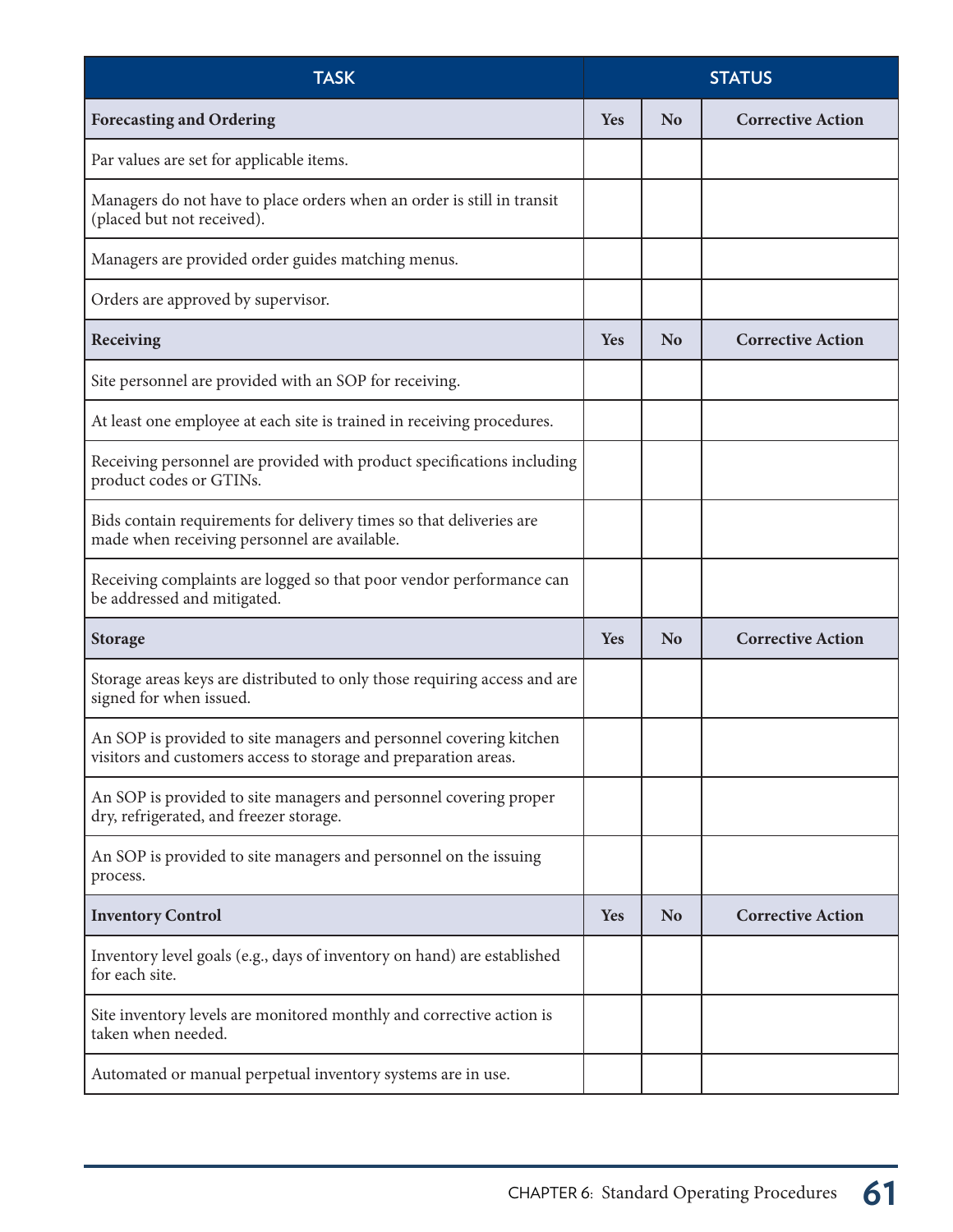| <b>TASK</b>                                                                                                                          |            |                | <b>STATUS</b>            |
|--------------------------------------------------------------------------------------------------------------------------------------|------------|----------------|--------------------------|
| Product codes or GTIN and lot numbers are required in inventory.<br>records (e.g., perpetual inventory cards, storeroom requisition) |            |                |                          |
| Follow-up is performed when there are discrepancies between "book"<br>value and physical inventory to determine cause.               |            |                |                          |
| Physical inventories are required on the last working day of each<br>month.                                                          |            |                |                          |
| <b>Inventory Control</b>                                                                                                             | Yes        | <b>No</b>      | <b>Corrective Action</b> |
| Food cost goals (as a % of revenue) are set for each site and shared<br>among all site managers.                                     |            |                |                          |
| Cost of food used is calculated each month for each site.                                                                            |            |                |                          |
| Production                                                                                                                           | Yes        | <b>No</b>      | <b>Corrective Action</b> |
| Production records have columns for waste and cost so that managers<br>can see the value of food wasted.                             |            |                |                          |
| Production records are preprinted to match menus.                                                                                    |            |                |                          |
| Production records contain product codes or<br>GTIN and have blank cells for lot numbers.                                            |            |                |                          |
| Recipes are developed so that typical production will match pan size<br>and smaller pans are specified for smaller batches.          |            |                |                          |
| An SOP is provided to site manager and employees covering disposal<br>of unusable leftovers.                                         |            |                |                          |
| <b>Service</b>                                                                                                                       | <b>Yes</b> | N <sub>o</sub> | <b>Corrective Action</b> |
| Policies are developed for how theft will be handled for employees,<br>customers, and vendors.                                       |            |                |                          |
| Portion sizes and serving utensils are specified on menus and/or<br>production records.                                              |            |                |                          |
| Sales inventory records are used on each serving line, at least for a la<br>carte items, to track sales of each item.                |            |                |                          |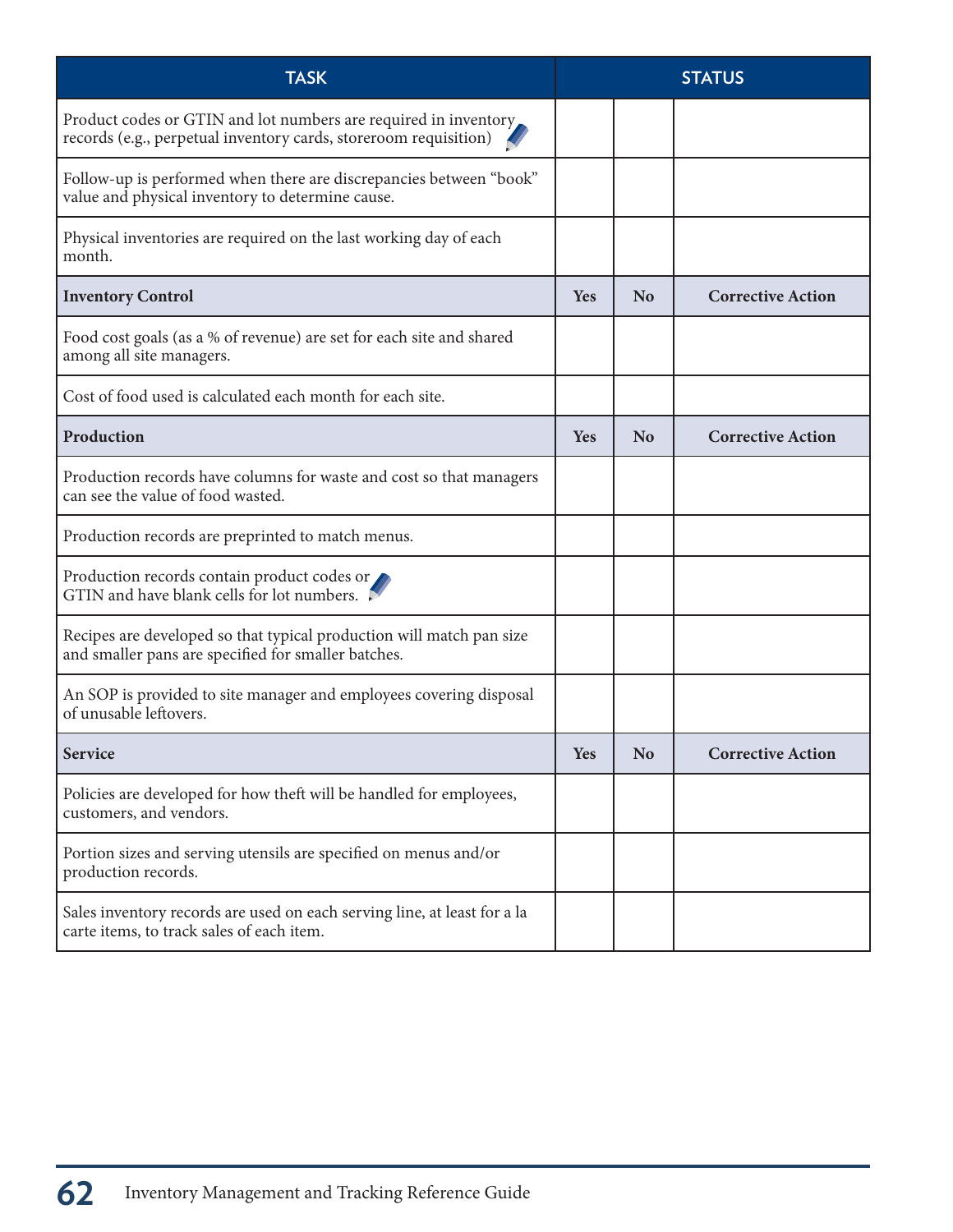### Site Inventory Management and Tracking Checklist

| <b>TASK</b>                                                                                               | <b>STATUS</b> |                |                          |
|-----------------------------------------------------------------------------------------------------------|---------------|----------------|--------------------------|
| <b>Menu Planning</b>                                                                                      | Yes           | No             | <b>Corrective Action</b> |
| Menus are consistently followed. Pre-approved substitutions are<br>made when necessary.                   |               |                |                          |
| Feedback is provided to menu planners about popularity of<br>menus based on production and sales records. |               |                |                          |
| Any issues with menu quality or difficulty of preparation are<br>reported to the menu planner.            |               |                |                          |
| <b>Forecasting and Ordering</b>                                                                           | Yes           | <b>No</b>      | <b>Corrective Action</b> |
| Order guides are used when placing orders.                                                                |               |                |                          |
| <b>Forecasting and Ordering</b>                                                                           | Yes           | N <sub>0</sub> | <b>Corrective Action</b> |
| Par values are used for applicable items.                                                                 |               |                |                          |
| Production records from previous menu cycle are used for<br>forecasting production.                       |               |                |                          |
| Only items needed to prepare menu selections are ordered.                                                 |               |                |                          |
| Inventory is checked before placing orders.                                                               |               |                |                          |
| Receiving                                                                                                 | Yes           | <b>No</b>      | <b>Corrective Action</b> |
| Site personnel follow the SOP for receiving.                                                              |               |                |                          |
| Only trained employees receive food and supplies.                                                         |               |                |                          |
| GTIN or product codes are checked and lot<br>numbers recorded when products are received. I               |               |                |                          |
| Products sold by weight are weighed when received.                                                        |               |                |                          |
| Product substitutions are not accepted unless pre-approved.                                               |               |                |                          |
| <b>Storage and Issuing</b>                                                                                | <b>Yes</b>    | <b>No</b>      | <b>Corrective Action</b> |
| Storage areas are kept locked throughout the day, especially<br>during meal service.                      |               |                |                          |
| An SOP is followed for kitchen visitors and customers access to<br>storage and preparation areas.         |               |                |                          |
| An SOP is followed for proper dry, refrigerated, and freezer storage.                                     |               |                |                          |
| An SOP is followed on the issuing process.                                                                |               |                |                          |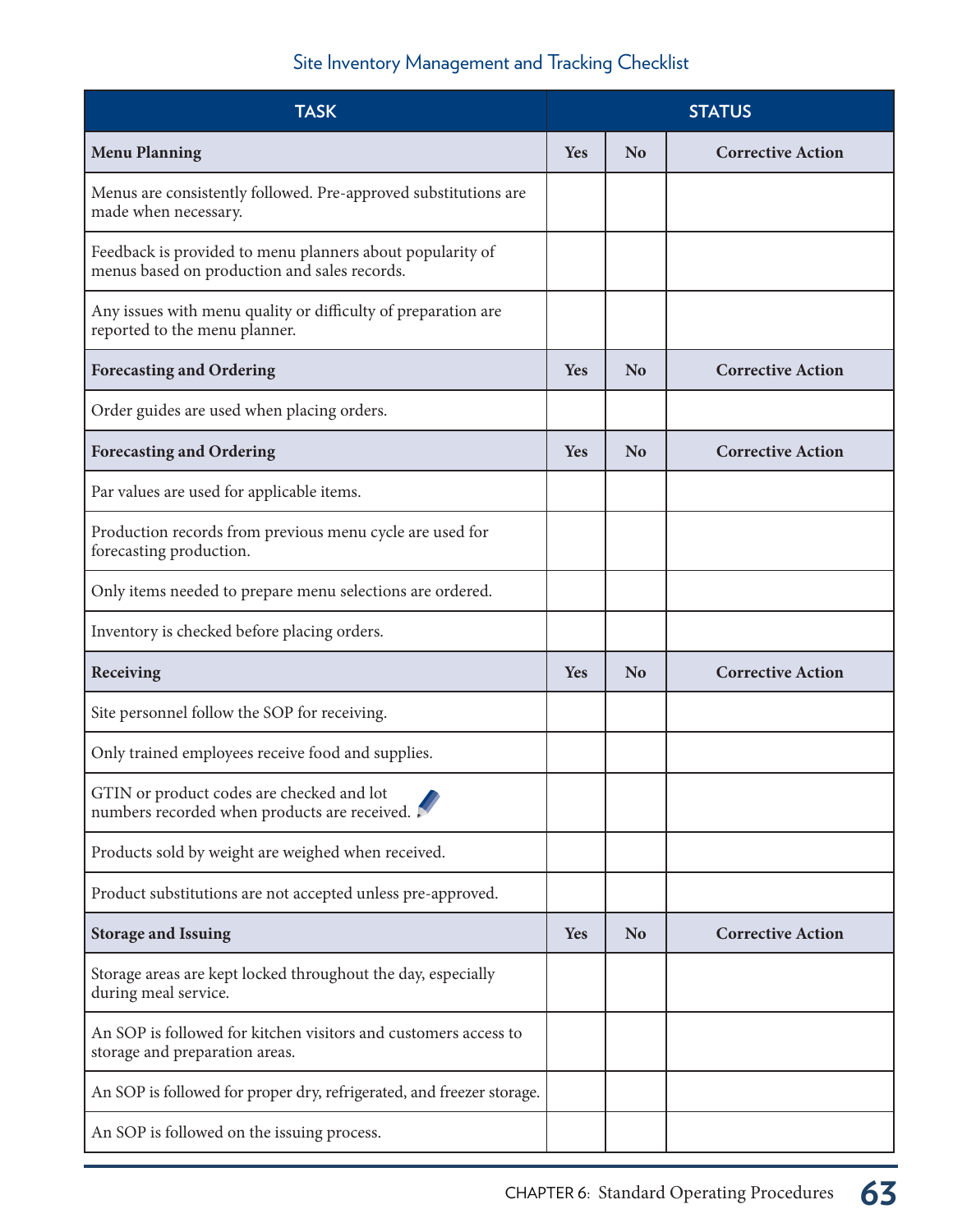| <b>TASK</b>                                                                                                                                                | <b>STATUS</b> |                |                          |
|------------------------------------------------------------------------------------------------------------------------------------------------------------|---------------|----------------|--------------------------|
| <b>Inventory Control</b>                                                                                                                                   | <b>Yes</b>    | <b>No</b>      | <b>Corrective Action</b> |
| Inventory level meets specified goals e.g., days of inventory on hand.                                                                                     |               |                |                          |
| Physical inventory is taken on the last day of each month.                                                                                                 |               |                |                          |
| Two employees are assigned to take physical inventories.                                                                                                   |               |                |                          |
| A perpetual inventory is maintained daily.                                                                                                                 |               |                |                          |
| Product codes or GTIN, lot numbers, and storage<br>location are recorded in inventory records (e.g.,<br>perpetual inventory cards, storeroom requisition). |               |                |                          |
| Storage areas are labeled with product codes and organized with<br>highest volume products closest to the door.                                            |               |                |                          |
| Products are kept in original cases and lot numbers are written on<br>inner packages (or cut from case and kept) when removed from<br>case.                |               |                |                          |
| <b>Inventory Control</b>                                                                                                                                   | <b>Yes</b>    | <b>No</b>      | <b>Corrective Action</b> |
| Heavy items are kept on lower shelves. Dollies, dunnage racks,<br>and carts are used to store food.                                                        |               |                |                          |
| Chemicals are stored away from food and paper supplies.                                                                                                    |               |                |                          |
| Production                                                                                                                                                 | <b>Yes</b>    | <b>No</b>      | <b>Corrective Action</b> |
| Production records are completed immediately after each meal.                                                                                              |               |                |                          |
| Production records are completed with<br>product codes or GTIN and lot numbers.                                                                            |               |                |                          |
| Food is prepared by cooking small batches every 30 minutes or<br>before each serving period.                                                               |               |                |                          |
| Stockout times are recorded on production records to improve<br>future forecasts.                                                                          |               |                |                          |
| An SOP is followed for disposal of leftovers.                                                                                                              |               |                |                          |
| <b>Service</b>                                                                                                                                             | <b>Yes</b>    | N <sub>o</sub> | <b>Corrective Action</b> |
| Specified portion sizes and serving utensils are used.                                                                                                     |               |                |                          |
| Sales inventory records are used on each serving line, at least for a<br>la carte items, to track sales of each item.                                      |               |                |                          |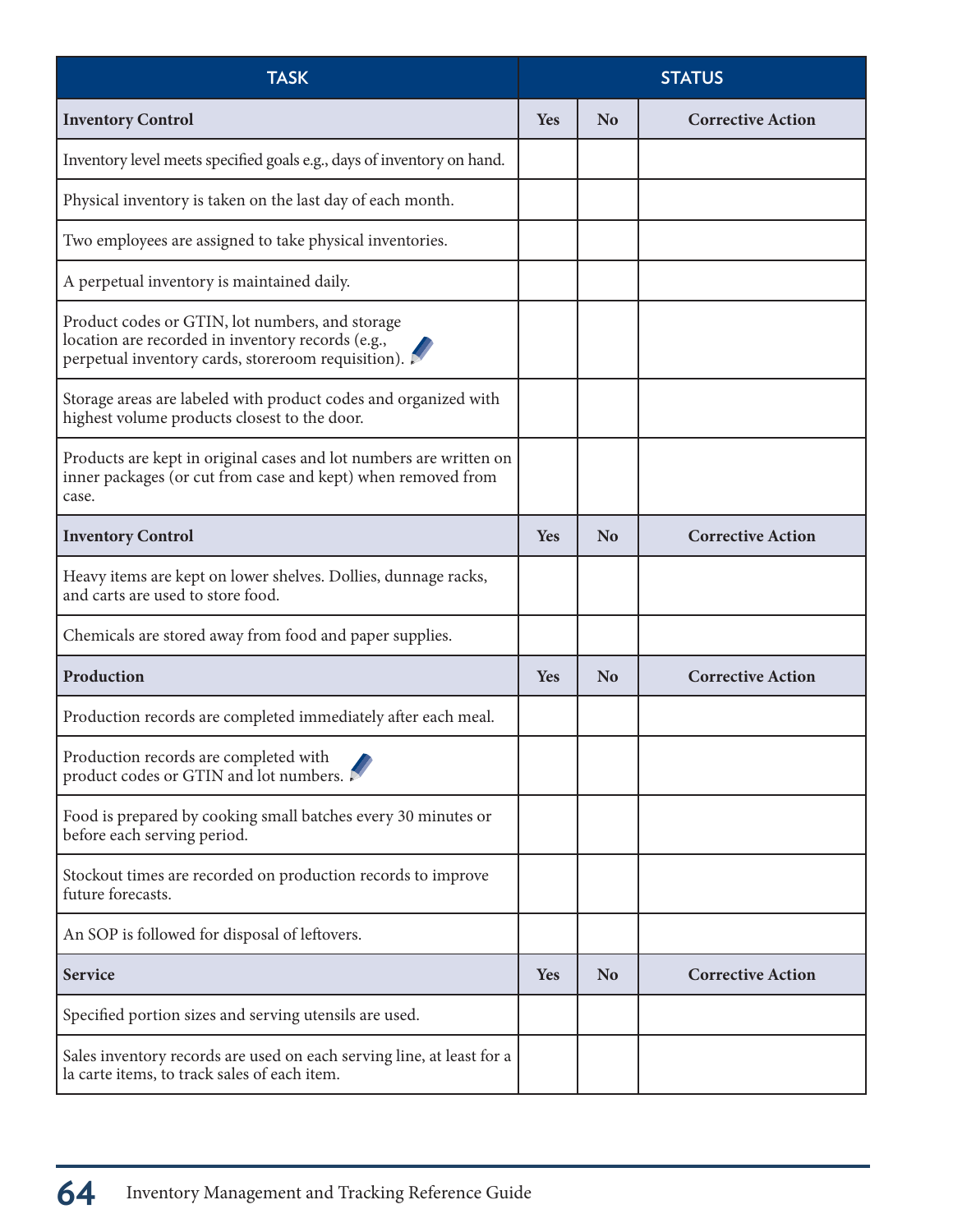

### **Appendix: Language for Bids and Processing Agreements**

Recipient Agency and Distributor Agreement (Excerpts)

#### **Food Defense Responsibilities**

Distributor must have Hazard Analysis Critical Control Point (HACCP) and food defense plans on file that may be reviewed by school district for recall procedures. This should include, but not be limited to:

- a) Distributor must have traceability systems in place from receipt to delivery to designated delivery site.
- b) Distributor must provide evidence of conducting a mock recall for product once per year.
- c) Distributor must provide 24/7 accessibility of staff in the event of a USDA Recall—individuals with contact numbers and back ups must be provided with the bid document.
- d) Distributor must have public notification capability on website to provide updates on USDA Recall information for customers.

OR

e) Distributor must provide a communication plan to the school district for food recalls.

#### **Distributor Responsibilities**

Reporting and Reimbursement:

a) Distributor agrees to provide school district with a report of product usage by item code and manufacturer (in lieu of data transfer) in a format specific by school district.

OR

- b) The Distributor agrees to provide data transfer of product usage by item code and manufacturer to school district's designated system via electronic channels either daily or weekly (choose one). File format is listed below.
- c) The Distributor agrees to provide a monthly remaining USDA Foods product inventory report to the school district.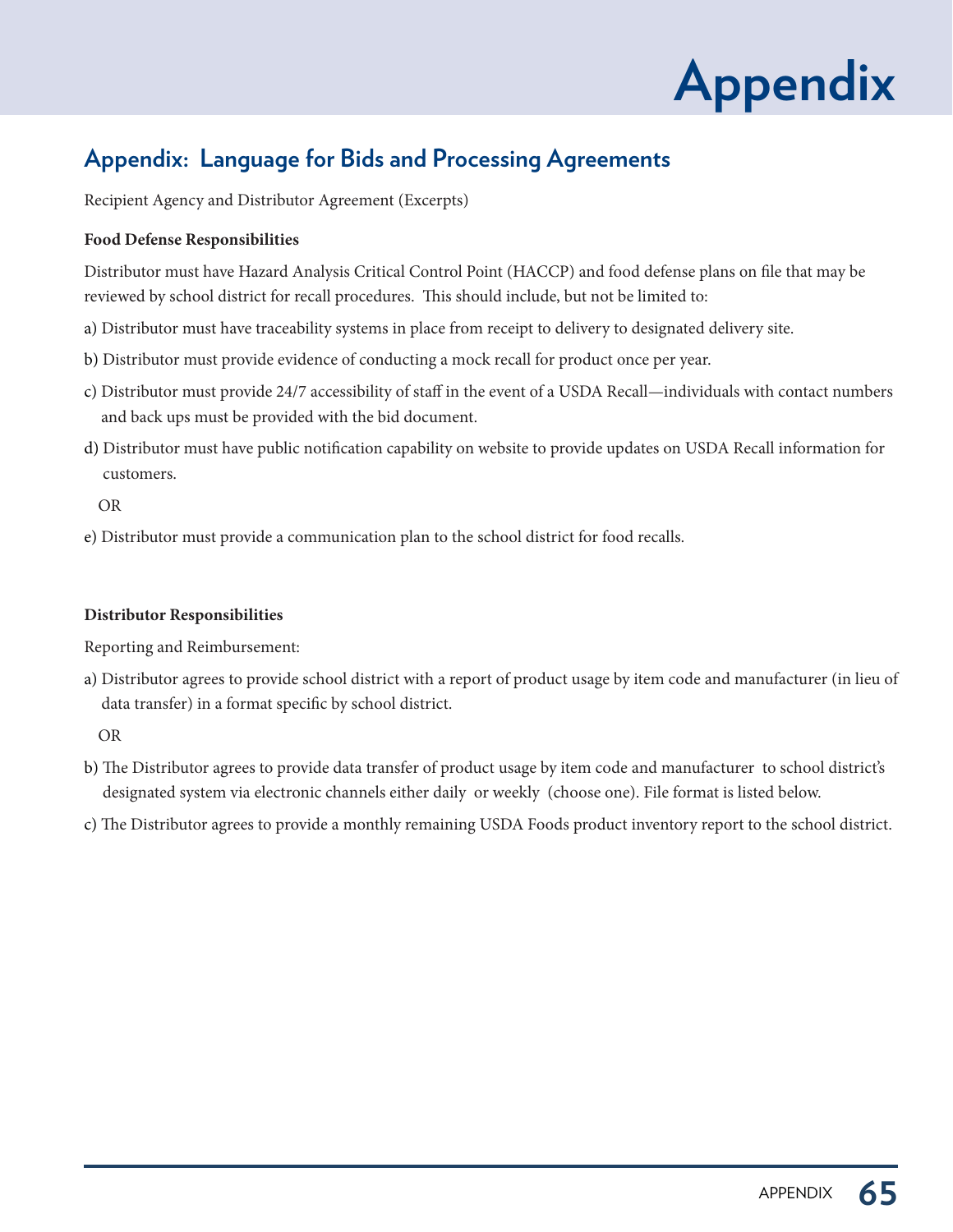# **Type of Data Transmission: Fixed Length Flat File**

| Length | Position  | Description                                        |
|--------|-----------|----------------------------------------------------|
| 10     | $1 - 10$  | Distributor Number (assigned by Processor)         |
| 35     | $11 - 45$ | School District Name                               |
| 35     | 46-80     | School District Address1                           |
| 35     | 81-115    | School District Address2                           |
| 35     | 116-150   | City                                               |
| 03     | 151-153   | State                                              |
| 10     | 154-163   | Zip Code                                           |
| 16     | 164-179   | Phone                                              |
| 20     | 180-199   | Invoice Number (Distributor)                       |
| 10     | 200-209   | <b>Invoice Date</b>                                |
| 18     | 210-227   | Processor's Product Code                           |
| 18     | 228-245   | Case Count                                         |
| 13     | 246-258   | Allowance Amount                                   |
| 10     | 259-268   | School number assigned by Distributor              |
| 15     | 269-283   | School Recipient Agency # (assigned by State)      |
| 10     | 284-293   | Catch Weight Pounds                                |
| 10     | 294-303   | <b>Bid Number</b>                                  |
| 10     | 304-313   | Vendor number (Distributor's number for Processor) |

Note:

- Numeric values should be right justified within data element length and should not be preceded by zeros.
- Non-numeric values and dates should be left justified within data element length
- Dates should be in the format: 05/21/2010 (four digit year)
- Use a file name that identifies distributor name and date (i.e., abcdistribution\_093004)

Adapted from: American Commodity Distribution Association. (2010). Recipient agency commodity processing handbook. Appendix 11.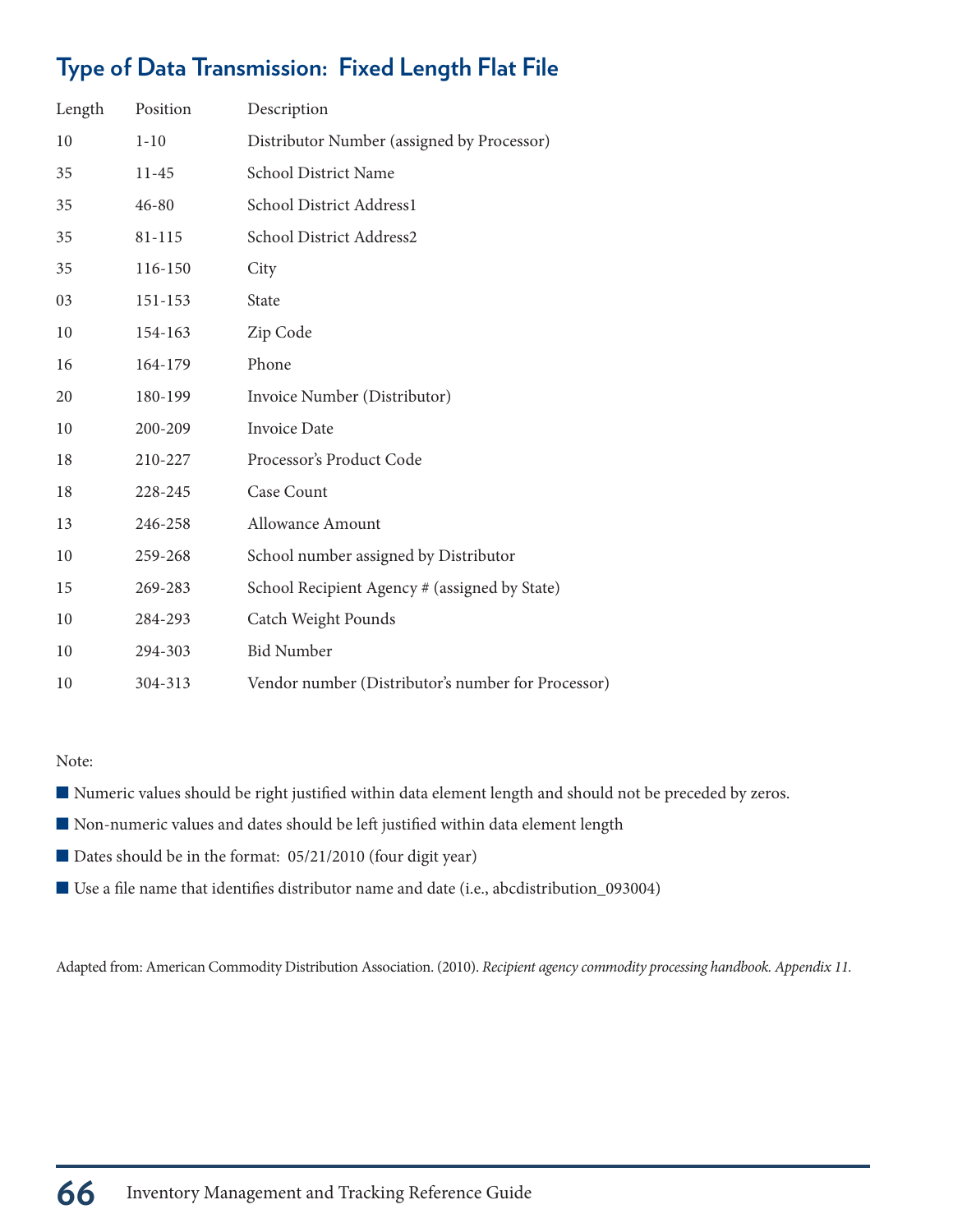### **Resources**

### **Manuals**

American Commodity Distribution Association. (2006). Food safety/food defense response plan. http://www. commodityfoods.org/files/FOOD%20SAFETY%20RESPONSE%20PLAN.doc

American Commodity Distribution Association. (2010). Recipient agency commodity processing handbook. http://www. commodityfoods.org/files/RA%20Processing%20Handbook%20-%20FINAL%20March%202010.pdf

U.S. Department of Agriculture, Food and Nutrition Service. (2004). A biosecurity checklist for school nutrition programs: Developing a biosecurity management plan. FNS-364 http://healthymeals.nal.usda.gov/hsmrs/biosecurity.pdf

U.S. Department of Agriculture, Food and Nutrition Service, & National Food Service Management Institute. (2005). HACCP-based standard operating procedures (SOPs).

U. S. Department of Agriculture, Food and Nutrition Service, & National Food Service Management Institute. (2011). Responding to a food recall.

### **Website Resources**

American Commodity Distribution Association http://www.commodityfoods.org/index.php

American National Standards Institute (ISO 22000:2005, ISO 22005:2007) http://www.ansi.org/

Best if Used - By – USDA Guidance for Inventory Control in Schools and Warehouses http://www.fns.usda.gov/FDD/facts/biubguidance.htm

Choice Plus: A Reference Guide for Foods and Ingredients http://www.nfsmi.org/documentlibraryfiles/PDF/20080201030612.pdf

Commodity Alert System (USDA Foods recall notification) https://www.envoyprofiles.com/USDA-ALERTS/

From Field to Fork, Archive for the 'Traceability' Category, Produce Marketing Association (PMA) http://fieldtofork.pma.com/?cat=17

Federal Food Safety Information (commercial recall notification) http://www.foodsafety.gov/keep/recalls/

Food Safety and Inspection Service http://www.fsis.usda.gov/About\_FSIS/index.asp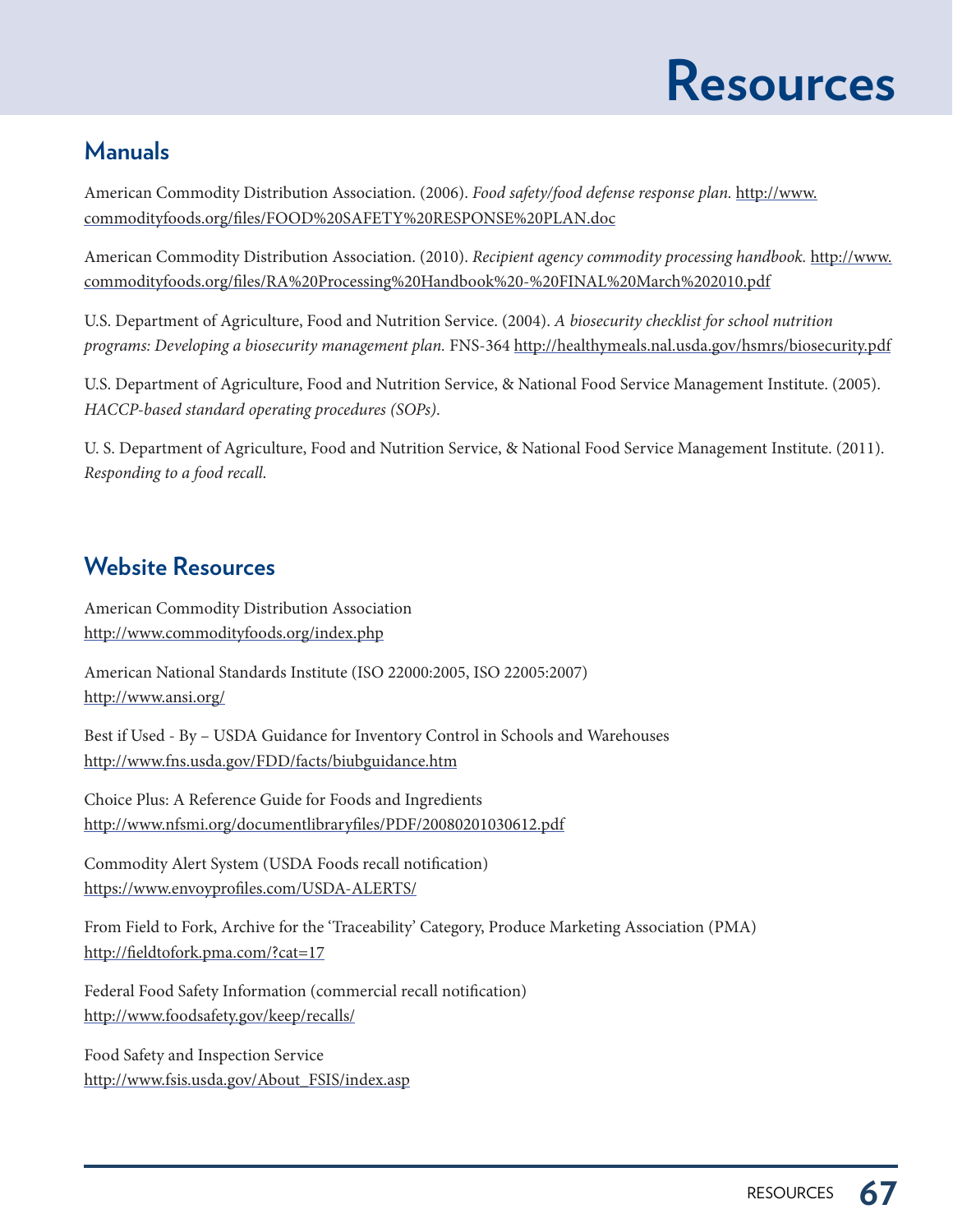Foodservice GS1 US Standards Initiative http://www.gs1us.org/faqs/foodservice\_faqs

Food Safety Working Group http://www.foodsafetyworkinggroup.gov/

Global Food Safety Initiative (GFSI) http://www.ciesnet.com/2-wwedo/2.2-programmes/2.2.foodsafety.gfsi.asp

Institute of Food Technology – Food Product Tracing http://www.ift.org/knowledge-center/focus-areas/food-safety-and-defense/traceability.aspx

Meat Poultry Group http://www.mpxml.org/

Produce Traceability Initiative http://www.producetraceability.org/

Recall Alerts www.recalls.gov

Safe Quality Food Institute (Standards SQF 1000/SQF 2000) http://www.sqfi.com/standards/

USDA Foods Fact Sheets http://www.fns.usda.gov/fdd/schfacts/default.htm

USDA Web-based supply chain management http://www.fns.usda.gov/fdd/WBSCM/default.htm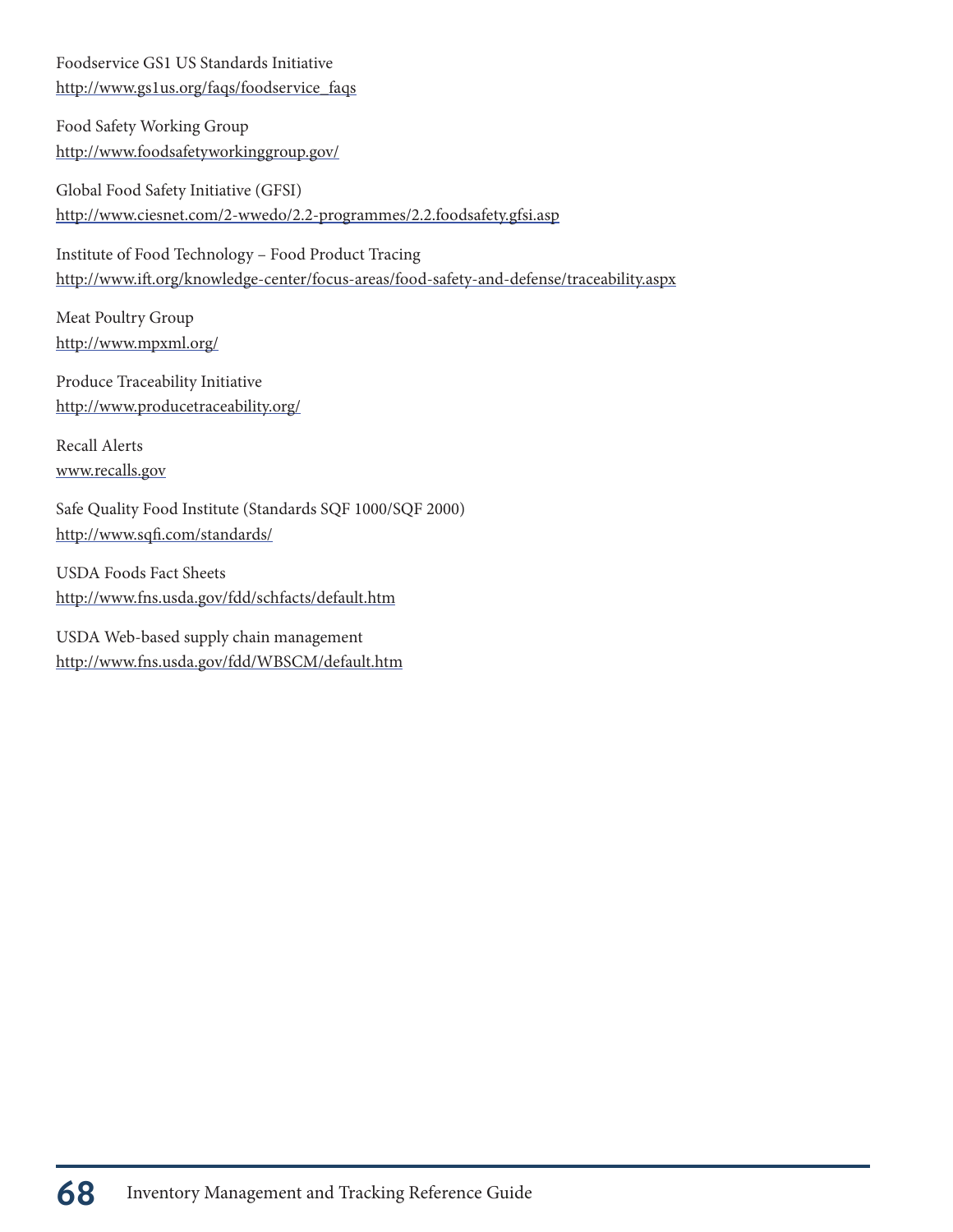## **References**

Alfaro, J.A., & Rabade, L.A. (2009). Traceability as a strategic tool to improve inventory management: A case study in the food industry. International Journal of Production Economics, 111, 104-110.

American Commodity Distribution Association. (2006). Food safety/food defense response plan. Retrieved March 4, 2010 from http://www.commodityfoods.org/files/FOOD%20SAFETY%20RESPONSE%20PLAN.doc

American Commodity Distribution Association. (2010). Recipient agency commodity processing handbook. Retrieved March 4, 2010 from http://www.commodityfoods.org/files/RA%20Processing%20Handbook%20-%20FINAL%20 March%202010.pdf

Becker, G.S. (2009, December). The federal food safety system: A Primer. CRS Report for Congress, Congressional Research Service, Order code: RS-26600. Retrieved April 7, 2010 from http://www.nationalaglawcenter.org/assets/crs/ RS22600.pdf

Daft, L., Arcoss, A., Hallawell, A., Root, C., & D.W. Westfall. (1998). U.S. Department of Agriculture, Food and Nutrition Service, Office of Analysis and Evaluation. School food purchase study. Retrieved on April 27, 2010 from http://www.fns.usda.gov/ora/menu/published/FoodDistribution/FDStudies.htm

Efficient Foodservice Response. (2000). Standard product ID and bar coding: Foodservice case studies and practical applications. Retrieved January 15, 2010 from http://www.ifdaonline.org/webarticles/articlefiles/544-Product\_ID\_and Barcodes\_Case\_Studies.pdf

Farsad,B., & LeBruto, S. (1993). A measured approach to food-inventory management. Cornell Hotel and Restaurant Administration Quarterly, 34(3), 90-95.

Fleming, G., & Gombas, D.E. (2009). Continuous improvement trends in produce traceability. Food Safety Magazine, April/May 2009. Retrieved on March 29, 2010 from http://www.foodsafetymag-digital.com/ foodsafetymag/20090405/#pg32

Food Marketing Institute. (2008). SQF 2000: A HACCP-based supplier assurance code for the food manufacturing and distributing industries, 6<sup>th</sup> ed. Retrieved on March 31, 2010 from http://www.scscertified.com/docs/SQF2000\_Code\_ Ed\_6\_August\_08.pdf

Food Marketing Institute. (2010). SQF 1000: A HACCP-based supplier assurance code for the primary producer, 5<sup>th</sup> ed. Retrieved on March 31, 2010 from http://www.scscertified.com/docs/SQF1000\_Code.pdf

Food Safety Enhancement Act, HR 2749, 111<sup>th</sup> Cong. (2009).

Food Safety Modernization Act, S510, 111<sup>th</sup> Cong. (2009).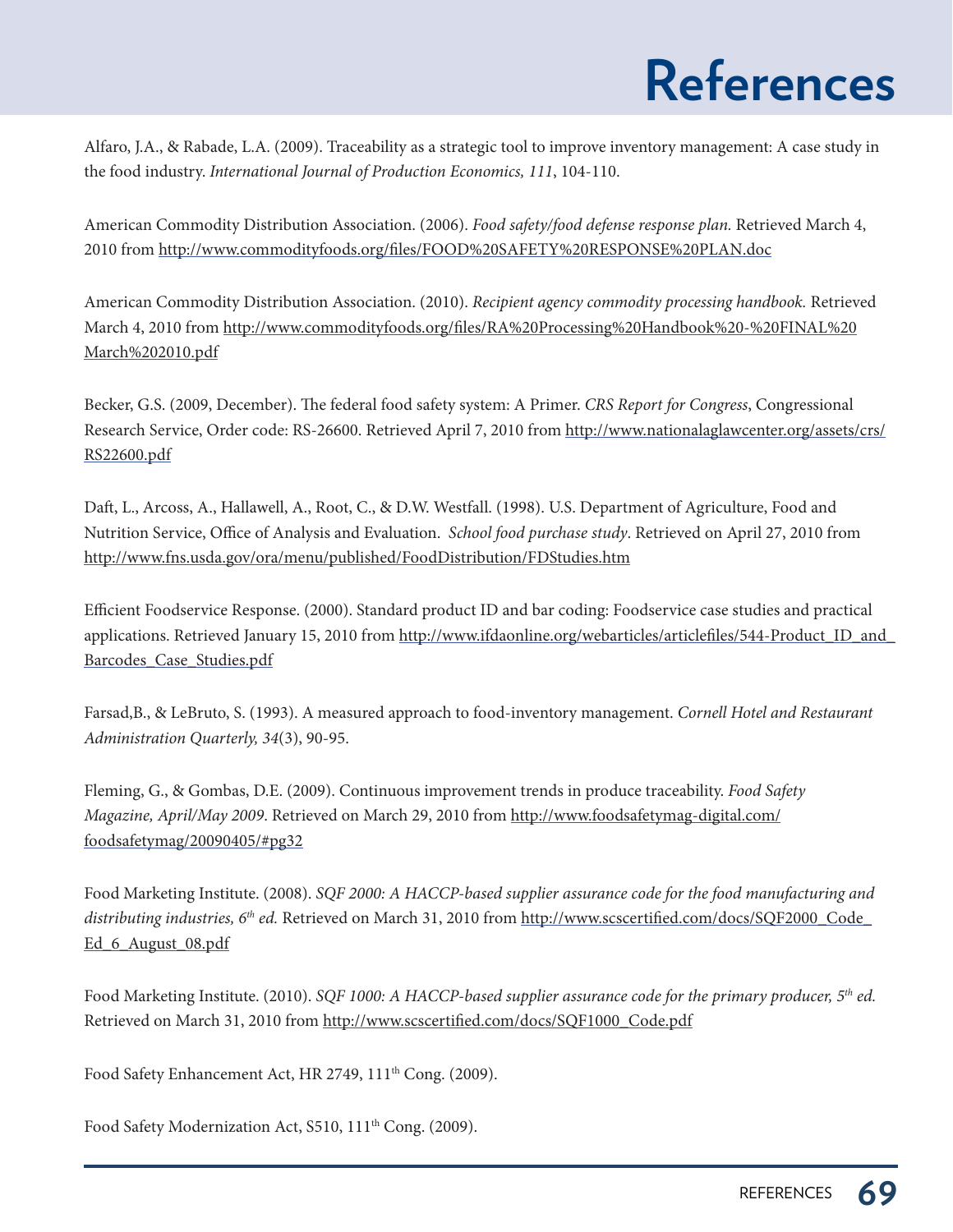Food Safety Working Group. (2009). Food safety working group: Key findings. Retrieved from on December 27, 2009 from http://www.foodsafetyworkinggroup.gov/ContentKeyFindings/HomeKeyFindings.htm

Golan, E., Krissoff, B., Kuchler, F., Nelson, K., and Price, G. (2004). Traceability in the U.S. food supply: Economic theory and industry studies. Report 830. Retrieved on August 23, 2011 from http://www.ers.usda.gov/publications/aer830/ aer830.pdf

Gregoire, M.B. (2010). Foodservice organizations: A managerial and systems approach. 7<sup>th</sup> ed. Upper Saddle River, NJ: Pearson Prentice Hall.

Grocery Manufacturers Association. (2008). Food supply chain handbook. Retrieved on April 7, 2010 from http://www. gmaonline.org/downloads/technical-guidance-and-tools/GMA\_SupplyChain2.pdf'

GS1. (2009, February). GS1 Standards document: Business process and systems requirements for full chain traceability Issue 1.1.0. Retrieved on December 27, 2009 from http://barcodes.gs1us.org/dnn\_bcec/Documents/tabid/136/ DMXModule/731/Command/Core\_ViewCollection/Default.aspx

GS1. (2009, December). U.S. meat and poultry traceability: Implementation guide, Issue 1-10 22.23. Retrieved on April 7, 2010 from http://www.mpxml.org/\_Documents/mpXML%20Trace%20Guide%20June%202010.pdf

Institute of Food Technologists. (2009). Product tracing in food systems, (Executive Summary). Retrieved on December 15, 2009 from http://www.ift.org/knowledge-center/focus-areas/food-safety-and-defense/~/media/Knowledge%20 Center/Focus%20Areas/Traceability/ExecutiveSummary.pdf

 International Food Distributors Association, & GS1 US. (2006). Foodservice and Data Synchronization. Retrieved on April 7, 2010 from http://www.ifdaonline.org/webarticles/anmviewer.asp?a=543&z=71

International Standards Organization (2005). Food safety management systems: Guidance on the application of ISO 22000:2005, 1st ed., ISO/TX 22004-2005(E).

Kasavana, M.L.(2010). Drive efficiency with effective inventory control – Part 1 &2. Hospitality Technology. Retrieved on March 8, 2010 from http://www.htmagazine.com/ME2/dirmod.asp?sid=8D86DF469BD74C098382D9532C904D8E &nm=&type=MultiPublishing&mod=PublishingTitles&mid=3E19674330734FF1BBDA3D67B50C82F1&tier=4&id=8 D0FA931CD2C46B99204243D9C31F86B

Miller, D. (2009). Food product traceability: New challenges, new solutions. Food Technology, 63(1), 33-36.

National Food Service Management Institute. (2000). Inventory Management for Child Nutrition Programs: 2000 breakfast lunch training. ET20-00. University, MS: Author.

National Restaurant Association. (2008). ServSafe® coursebook. 5<sup>th</sup> ed. Chicago: Author.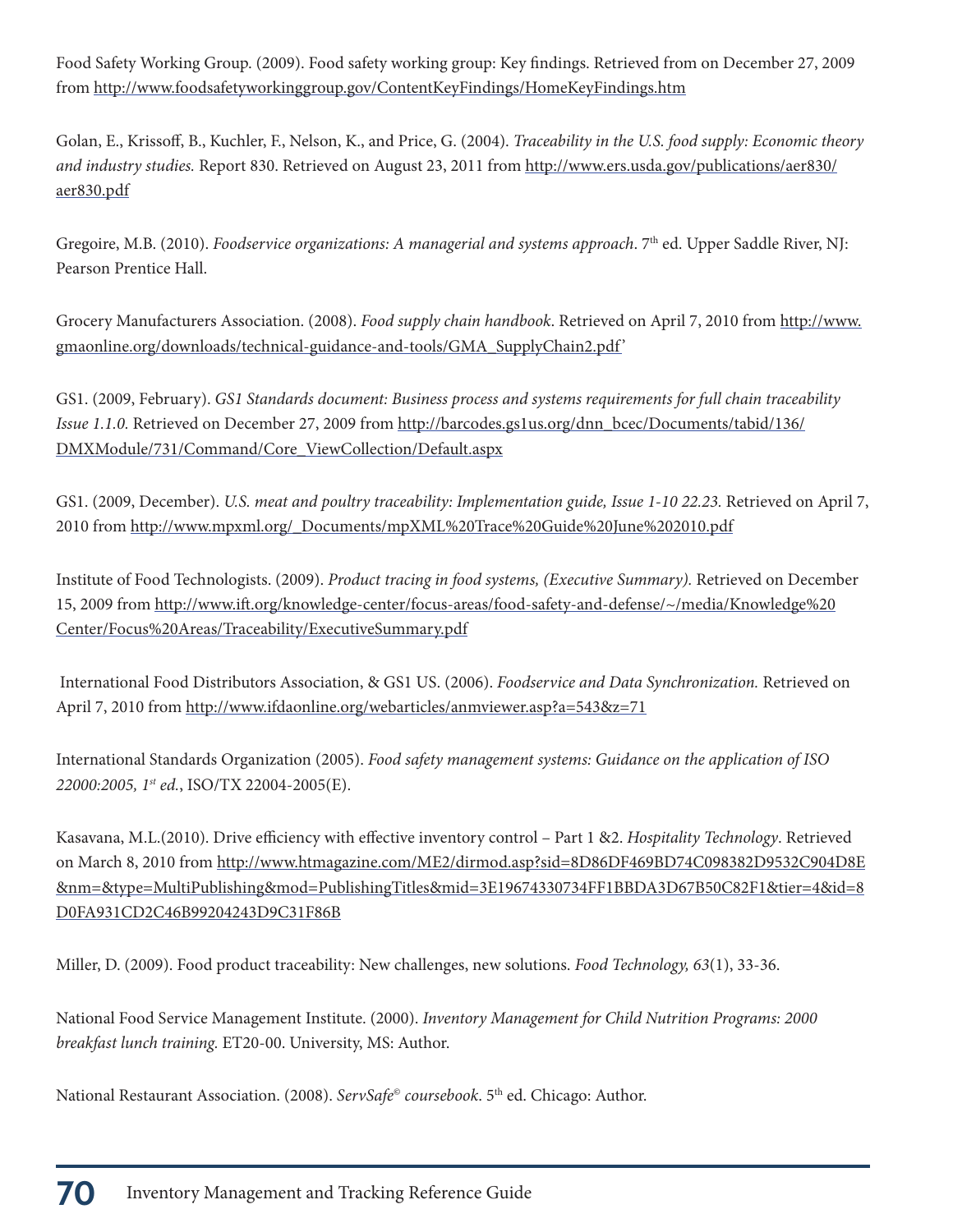Pannell-Martin,D.V. (2005). Cost control manual for school foodservices. 3<sup>rd</sup> ed. Aiken, SC: Author.

Produce Marketing Association. (2006). Produce traceability: A guide to implementation. Retrieved on April 7, 2010 from http://www.producetraceability.org/pdfs/CPMA\_PMA\_Traceability\_Guide.pdf

 School Nutrition Association. (2009). School nutrition supply chain toolkit: A guide to efficient supply chain management. Alexandria, VA: Author.

Stevens, E.M., (2009). Focus on food recalls: Guidelines for conducting a simulated food recall. Food Safety Magazine Retrieved on March 29, 2010 from http://www.foodsafetymagazine.com/article.asp?id=3482&sub=sub1

Surak, J.G., & Gombas, K.L. (2009). GFSI's role in harmonizing food safety standards, Food Safety Magazine, June/July 2009. Retrieved on March 29, 2010 from http://www.foodsafetymagazine.com/article.asp?id=3027&sub=sub1

Uniform Code Council (now GS1 US), Efficient Foodservice Response Supply Chain Demand Forecasting Committee. (2003). Standard product identification and bar codes: The cornerstone of EFR. Retrieved April 7, 2010 from http://www. ifdaonline.org/webarticles/articlefiles/544-Product\_ID\_and\_Barcodes\_cornerstones.pdf

University of Florida, Security Research Project. (2008). National Retail Security Survey. Retrieved on February 15, 2010 from http://soccrim.clas.ufl.edu/criminology/srp/srp.html

U.S.Department of Agriculture, Food and Nutrition Service. (2004). A biosecurity checklist for school foodservice programs: Developing a biosecurity management plan. FNS-364.Retrieved on August 23, 2011 from http://healthymeals. nal.usda.gov/hsmrs/biosecurity.pdf

U.S. Department of Agriculture, Food and Nutrition Service. (2008). School lunch and breakfast cost study II: Summary of findings. Retrieved on February 15, 2010 from http://www.fns.usda.gov/ora/MENU/Published/CNP/FILES/ MealCostStudySummary.pdf

U.S. Department of Agriculture, Food and Nutrition Service, with the National Food Service Management Institute. (2002). First choice: A purchasing systems manual for school food service. 2nd ed. University, MS: National Food Service Management Institute.

U. S. Department of Agriculture, Food and Nutrition Service, with the National Food Service Management Institute. (2011). Responding to a food recall. University, MS: National Food Service Management Institute.

U.S. Department of Agriculture, Food and Nutrition Service, with the National Food Service Management Institute. (2005). HACCP-based standard operating procedures (SOPs). University, MS: National Food Service Management Institute.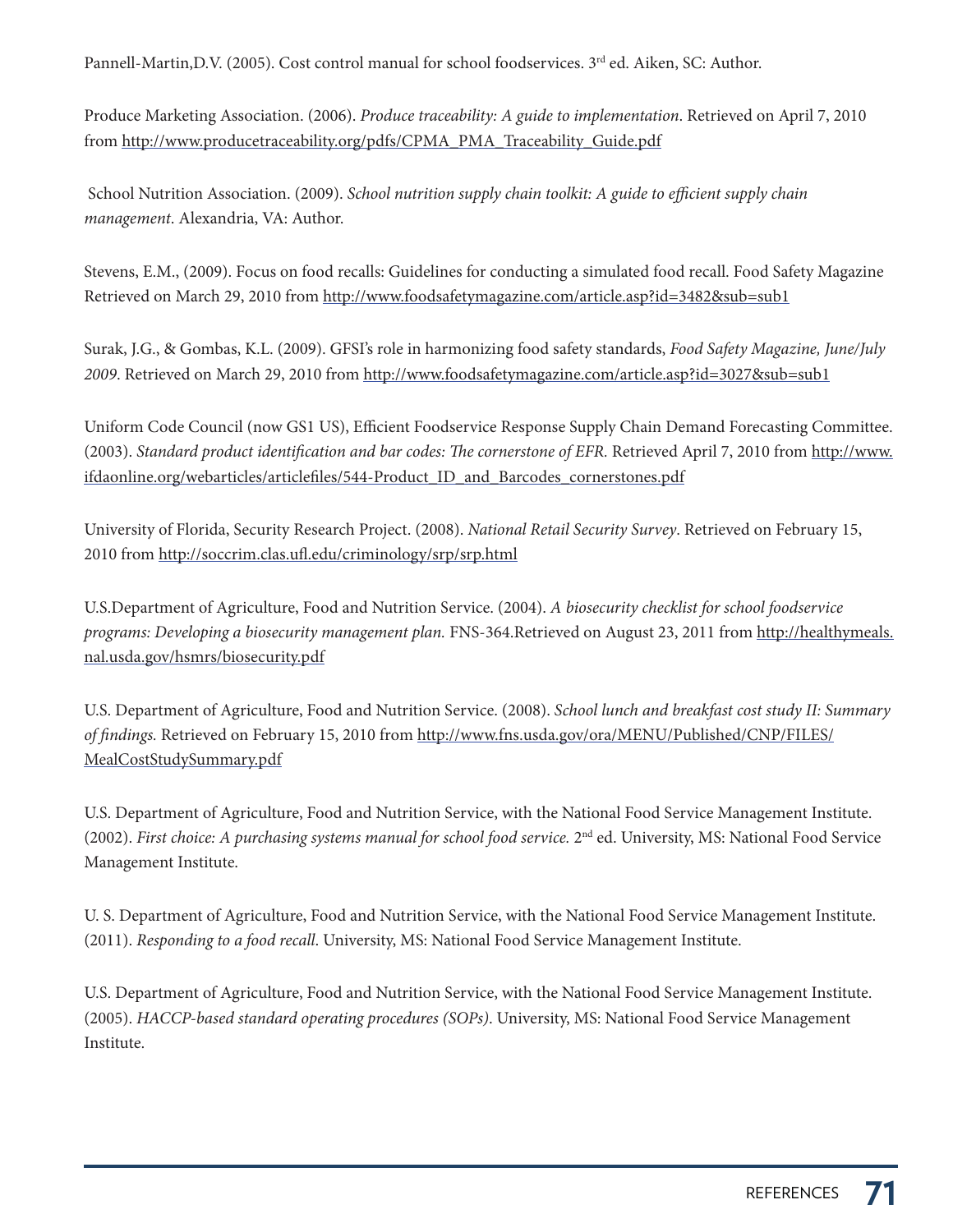U.S. Department of Agriculture, Food Distribution. (2009). National Policy Memorandum FD-020: Single inventory and commodity issues—Clarification of regulatory changes and other guidance. Retrieved on December 15, 2009 from http://www.fns.usda.gov/fdd/PolicyMemo/pmfd020\_CNP-SingleInventory.pdf

U.S. Department of Agriculture, Food Distribution. (2009). National Policy Memorandum FD-058: Annual physical inventory—Reconciliation of book inventory to physical inventory. Retrieved on December 15, 2009 from http://www. fns.usda.gov/fdd/policymemo/pmfd058\_Annual%20Physical%20Inventory.pdf

U.S. Department of Agriculture, Food Distribution. (2009). National Policy Memorandum FD-067: School food authorities acting as a collective unit in the control and use of donated foods (revised). Retrieved on December 15, 2009 from http://www.fns.usda.gov/fdd/policymemo/pmfd067\_NSLP-CollectiveUnitrev.pdf

U.S. Department of Health and Human Services, Office of Inspector General. (2009). Traceability in the food supply chain. OEI-02-06-00210. Retrieved on April 23, 2010 from http://oig.hhs.gov/oei/reports/oei-02-06-00210.pdf

U.S. Department of Health and Human Services, Food and Drug Administration. (2004). Protecting the U.S. food supply: What you need to know about establishment and maintainance of records. Retrieved on February 15, 2010 from http://www.fda.gov/downloads/Food/GuidanceComplianceRegulatoryInformation/GuidanceDocuments/ FoodDefenseandEmergencyResponse/UCM113920.pdf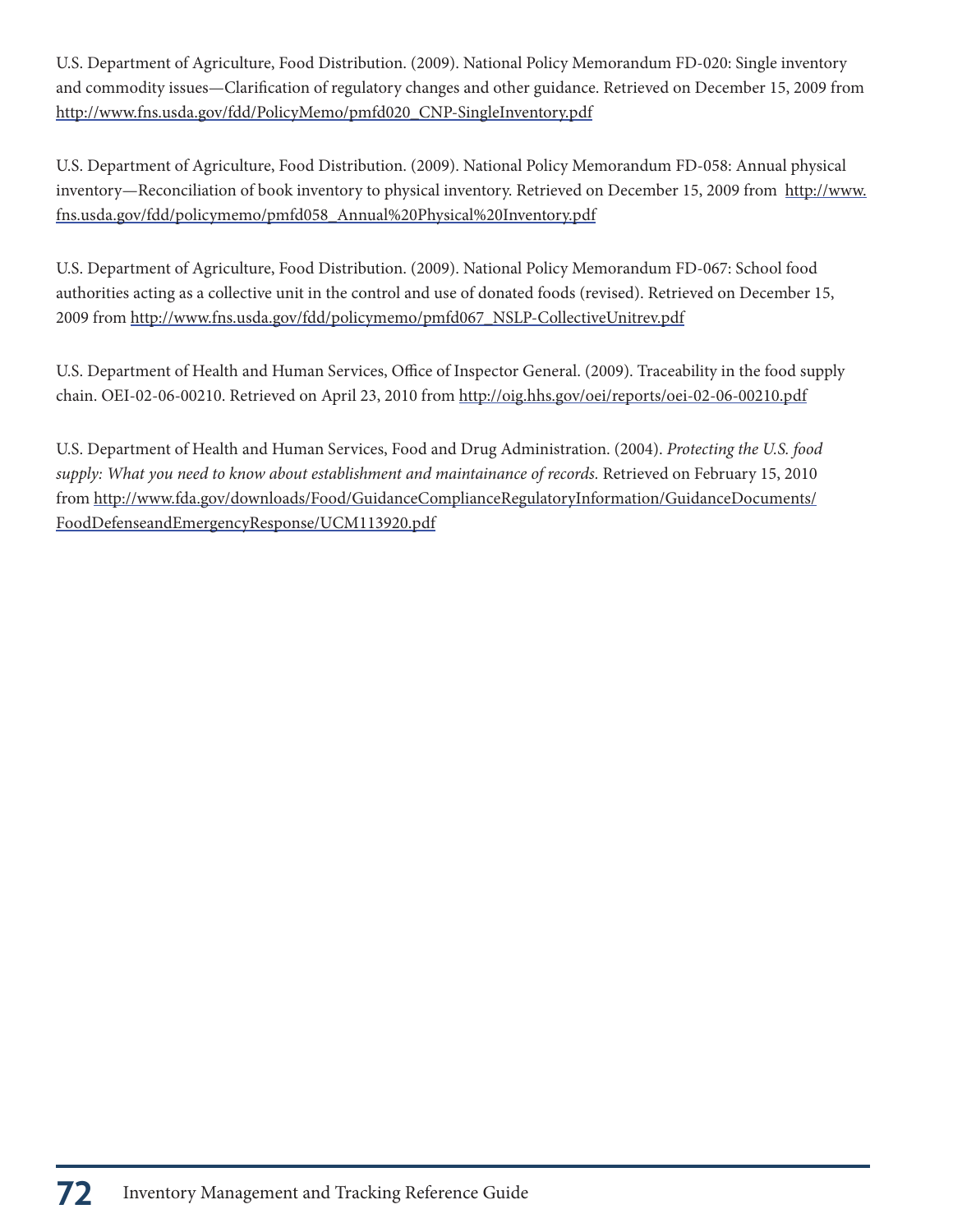# **Acronyms**

| AI           | Application identifiers                     |
|--------------|---------------------------------------------|
| AMS          | <b>Agriculture Marketing Service</b>        |
| <b>CDC</b>   | Centers for Disease Control and Prevention  |
| <b>CTE</b>   | Critical tracking event                     |
| <b>DHS</b>   | Department of Homeland Security             |
| <b>EFR</b>   | <b>Efficient Foodservice Response</b>       |
| <b>EPC</b>   | Electronic Product Code                     |
| EP&R         | <b>Emergency Preparedness and Response</b>  |
| FBI          | Federal Bureau of Investigation             |
| <b>FDA</b>   | Food and Drug Administration                |
| <b>FEMA</b>  | Federal Emergency Management Agency         |
| <b>FERN</b>  | Food Emergency Response Network             |
| <b>FSA</b>   | Farm Service Agency                         |
| <b>FNS</b>   | Food and Nutrition Service                  |
| <b>FSIS</b>  | Food Safety and Inspection Service          |
| <b>GDSN</b>  | Global Data Synchronization Network         |
| <b>GTIN</b>  | Global trade item number                    |
| <b>GLN</b>   | Global location number                      |
| <b>HACCP</b> | Hazard Analysis and Critical Control Points |
| <b>HHS</b>   | Department of Health and Human Services     |
| <b>RFID</b>  | Radio frequency identification tag          |
| SOP          | Standard operating procedure                |
| <b>SKU</b>   | Stockkeeping unit                           |
| <b>TCS</b>   | Time and temperature control for safety     |
| <b>UPC</b>   | Universal product code                      |
| USDA         | United States Department of Agriculture     |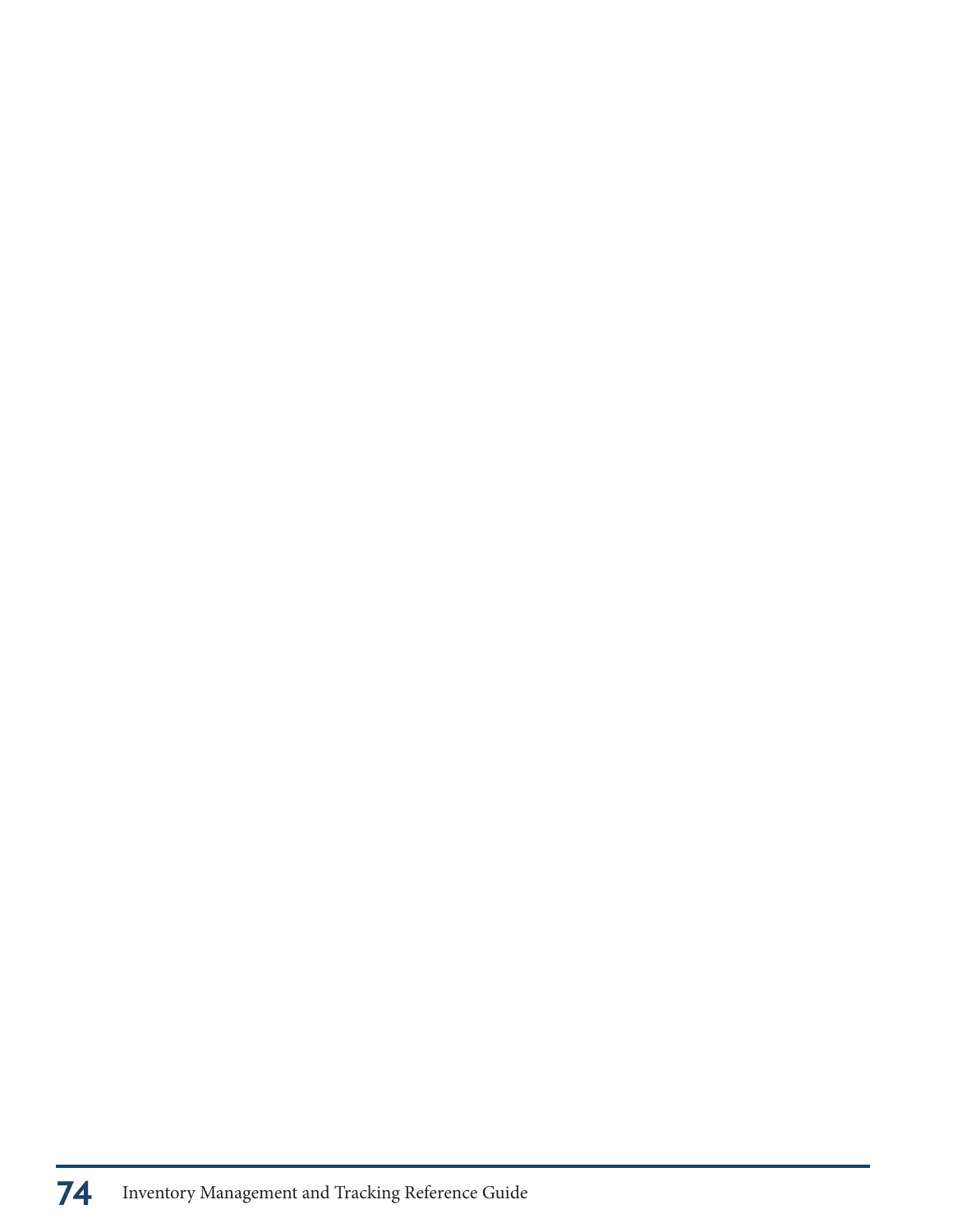# **Glossary**

**Application Identifiers (AIs):** A section of a GS1 bar code found on product packaging enclosed in parentheses used to identify additional information such as weight, count, lot numbers, country of origin, and production date.

**Adulterated:** A product that has been contaminated with a foreign substance causing it to be unsafe for usage.

**Batch Cooking:** Preparing smaller quantities of food as needed throughout the serving period rather than preparing the total quantity needed at one time.

**Bioterrorism:** The deliberate use of biological, chemical, physical, or radioactive agents for the purpose of causing harm.

**Brown box USDA Foods:** USDA Foods labeled with plain USDA labels instead of a commercial label. The name originated from the brown shipping boxes used to ship these products.

**Carrying costs:** Costs for transporting, handling, and storing inventory.

**Critical tracking event (CTE):** A point at which a product is moved between sites, a product is transformed, or any point where a record is required in order to trace a product.

**Cycle Menu:** Menus that are repeated over a period of time e.g., every three weeks.

**Cycle Counts:** Physical count of a small group of randomly selected products on a periodic basis. Typically used in high volume operations when a monthly physical inventory may not be practical.

**Efficient Foodservice Response (EFR):** A voluntary initiative where members of the foodservice supply chain studies methods to eliminate waste and excess cost.

**External supply chain:** Members of the supply chain outside the school district including vendors, brokers, customers, and agencies that handle products or product information.

**Foodborne illness:** An illness carried or transmitted to people through food.

**Global Data Synchronization Network (GDSN):** An internet-based network of interrelated databases containing product information and the GS1 Global Registry that allows companies to exchange standardized and synchronized information with their trading partners.

**Global Location Number (GLN):** The GS1 Identification Key used to identify physical locations such as a manufacturing plant or legal entities such as the manufacturer's corporate office. The 13-digit key is comprised of a GS1 Company Prefix, Location Reference, and Check Digit.

**Global Trade Item Numbers (GTIN):** The GS1 Identification Key used to identify products such as a specific brand, unit of measure, and product code. The key is comprised of a GS1 or UPC company prefix and an item identification number.

**Hazard analysis and critical control points (HACCP):** A food safety system based on principles to identify, evaluate, and control hazards.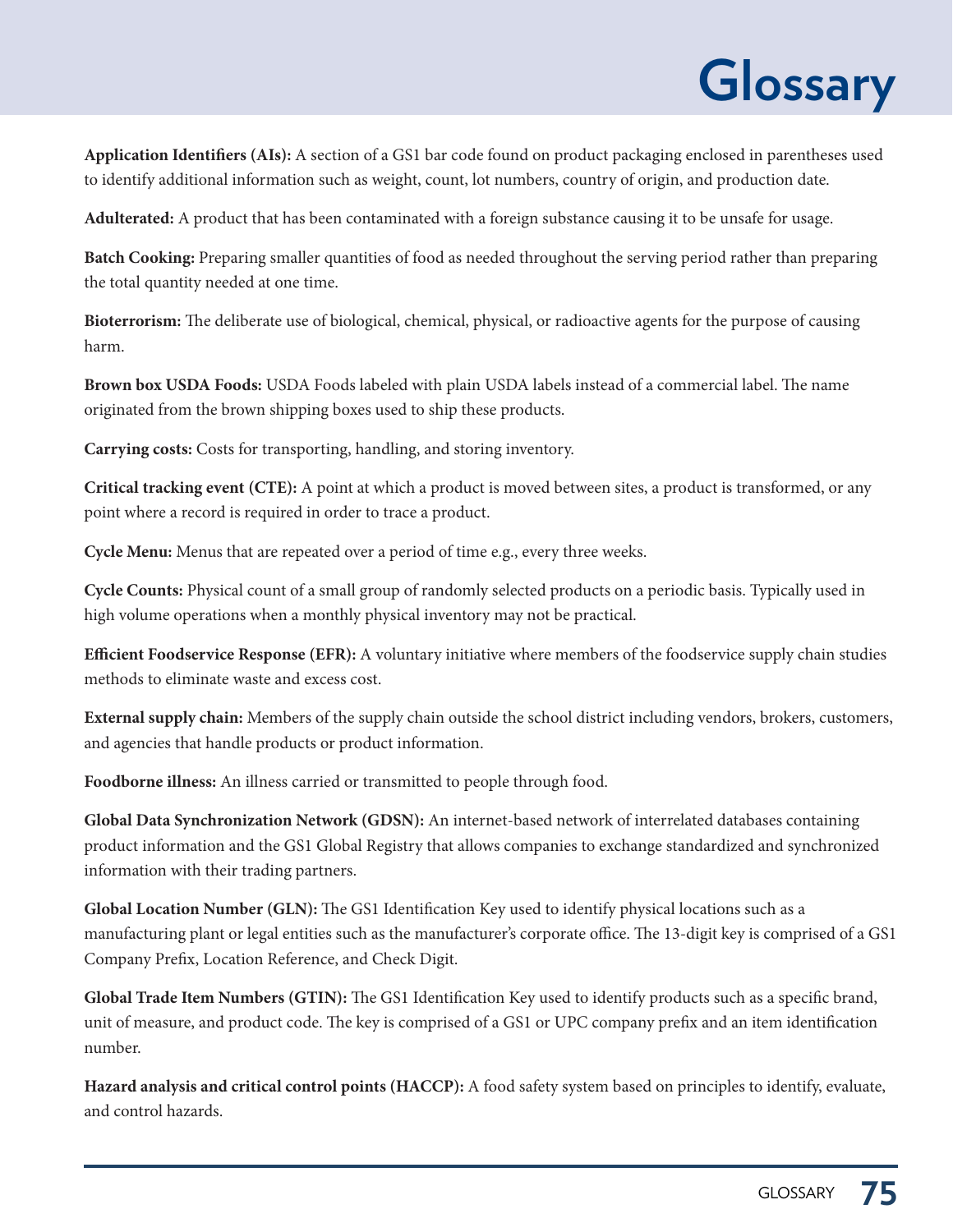**Indirect Discount:** Applying a discount for the fair market value of USDA Foods on processed products on the invoice; also referred to as "net off invoice".

**Internal supply chain:** Members of the supply chain within the school district including district-owned warehouses, central production facilities, schools, the central school nutrition office, and the accounting department that handle products or product information.

**Inventory:** Food and supplies purchased for an organization but not yet used.

**Lot:** The batch or lot number that associates an item with information the manufacturer considers relevant for traceability of the trade item (e.g., the time and date the product was manufactured).

**Par Value:** The amount of product needed to fulfill menu requirements for one ordering period plus a small amount for safety stock.

**Perpetual Inventory:** Continuous recording of all receipts and issues of products in storage providing a balance of each item at all times.

**Physical Inventory:** Periodic actual count of products in storage areas.

**Radio Frequency Identification Tag (RFID):** An electronic tag encoded with an Electronic Product Code (EPC) used to identify products within a supply chain. The 14-digit GTIN number was designed so that it could be used as an EPC code in RFID tags.

**Recall:** A process used to remove products from the marketplace when there is reason to believe the products may be contaminated, misbranded, or cause health problems.

**Safety Stock:** A small amount of product kept on hand to accommodate an unexpected rise in customer demand or a late delivery.

**Shelf Life:** Length of time a food may be stored before safety or quality is diminished.

**Shrink:** Loss of product due to waste, damage, spoilage, and theft.

**Single Inventory Method:** Maintenance of a single inventory for all food and supplies, including USDA Foods.

**Standard Operating Procedure (SOP):** Detailed written instructions for a process that must be followed to ensure a desired outcome.

**Stockkeeping units (SKU):** An item of stock that is completely specified as to size, flavor, color, recipe, and any other attribute (e.g., two flavors of gelatin are different SKUs).

**Stockouts:** Running out of a stockkeeping unit when there is still demand for the item.

**Supply chain:** The system of interrelated departments, businesses, and agencies through which products, services, and product information flows beginning with raw materials and ending with the final customer.

**Supply chain orientation:** An organization's ability to build and maintain a culture and value system that supports relationships with supply chain partners.